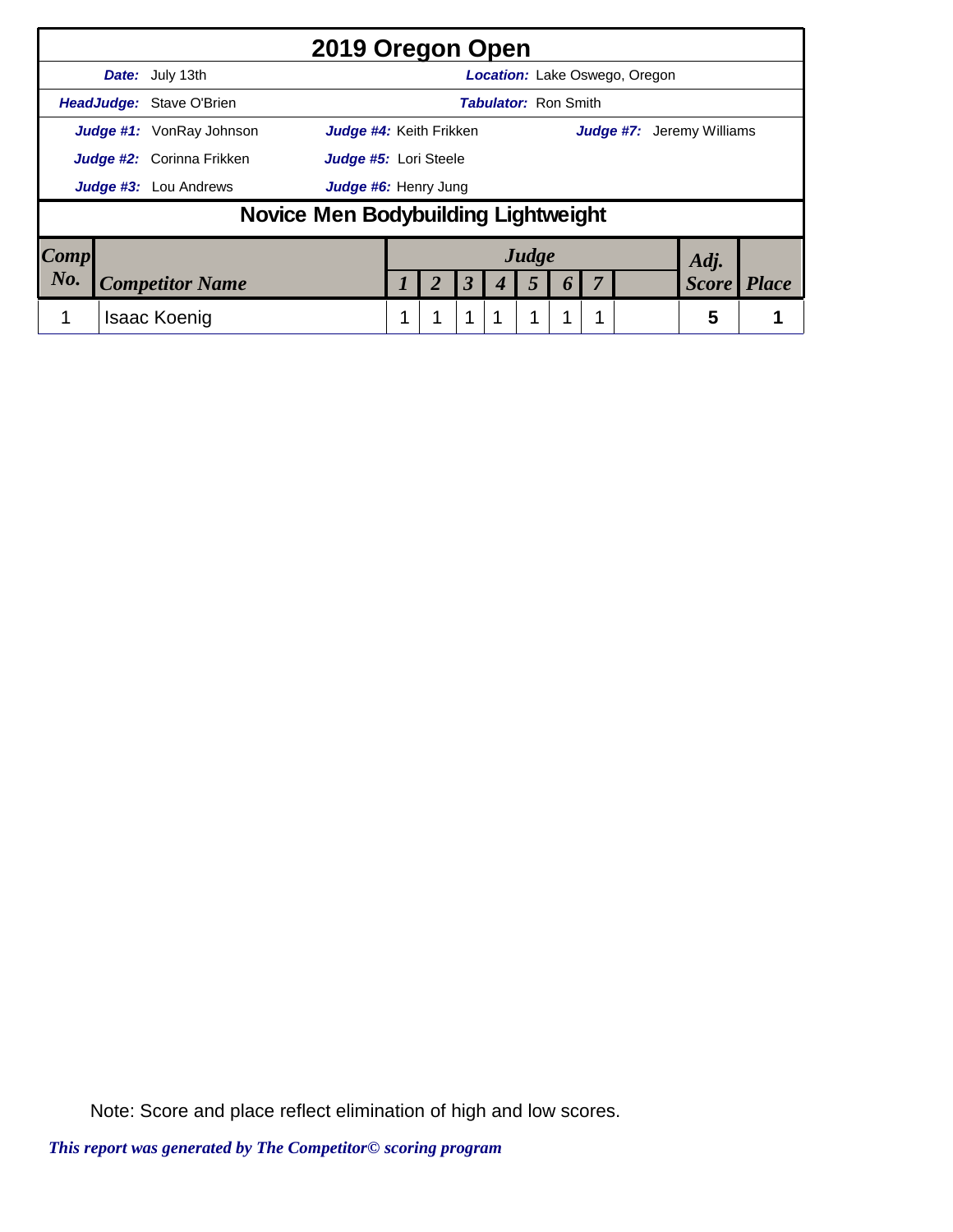|                        |                                                                                                | 2019 Oregon Open                              |  |  |  |                      |  |                             |  |  |                                      |              |              |
|------------------------|------------------------------------------------------------------------------------------------|-----------------------------------------------|--|--|--|----------------------|--|-----------------------------|--|--|--------------------------------------|--------------|--------------|
|                        |                                                                                                | Date: July 13th                               |  |  |  |                      |  |                             |  |  | <b>Location:</b> Lake Oswego, Oregon |              |              |
|                        |                                                                                                | <b>HeadJudge: Stave O'Brien</b>               |  |  |  |                      |  | <b>Tabulator: Ron Smith</b> |  |  |                                      |              |              |
|                        | Judge #4: Keith Frikken<br><b>Judge #1:</b> VonRay Johnson<br><b>Judge #7:</b> Jeremy Williams |                                               |  |  |  |                      |  |                             |  |  |                                      |              |              |
|                        | <b>Judge #2:</b> Corinna Frikken<br>Judge #5: Lori Steele                                      |                                               |  |  |  |                      |  |                             |  |  |                                      |              |              |
|                        |                                                                                                | Judge #3: Lou Andrews<br>Judge #6: Henry Jung |  |  |  |                      |  |                             |  |  |                                      |              |              |
|                        |                                                                                                | Novice Men Bodybuilding Heavyweight           |  |  |  |                      |  |                             |  |  |                                      |              |              |
| $\lfloor Comp \rfloor$ |                                                                                                |                                               |  |  |  |                      |  | Judge                       |  |  |                                      | Adj.         |              |
| No.                    |                                                                                                | <b>Competitor Name</b>                        |  |  |  | $\boldsymbol{\beta}$ |  | 5                           |  |  |                                      | <b>Score</b> | <b>Place</b> |
| 2                      |                                                                                                | Elijah Warren                                 |  |  |  | 1                    |  | 1                           |  |  |                                      | 5            |              |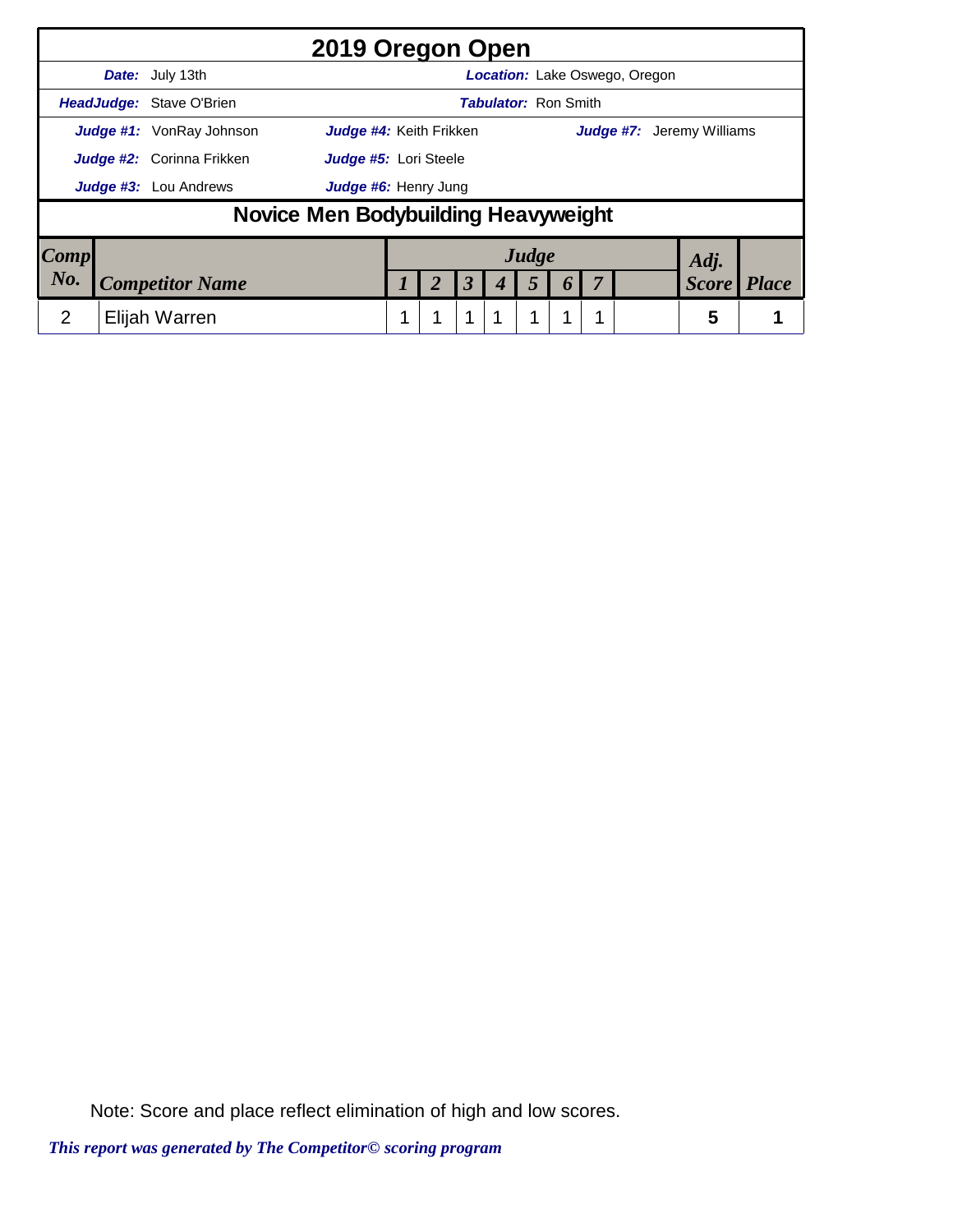|      |                                  | 2019 Oregon Open                         |   |   |                      |                             |                |   |   |                               |                                  |              |
|------|----------------------------------|------------------------------------------|---|---|----------------------|-----------------------------|----------------|---|---|-------------------------------|----------------------------------|--------------|
|      | Date: July 13th                  |                                          |   |   |                      |                             |                |   |   | Location: Lake Oswego, Oregon |                                  |              |
|      | HeadJudge: Stave O'Brien         |                                          |   |   |                      | <b>Tabulator: Ron Smith</b> |                |   |   |                               |                                  |              |
|      | <b>Judge #1:</b> VonRay Johnson  | Judge #4: Keith Frikken                  |   |   |                      |                             |                |   |   |                               | <b>Judge #7:</b> Jeremy Williams |              |
|      | <b>Judge #2:</b> Corinna Frikken | Judge #5: Lori Steele                    |   |   |                      |                             |                |   |   |                               |                                  |              |
|      | Judge #3: Lou Andrews            | Judge #6: Henry Jung                     |   |   |                      |                             |                |   |   |                               |                                  |              |
|      |                                  | Masters Men Bodybuilding Class B Over 40 |   |   |                      |                             |                |   |   |                               |                                  |              |
| Comp |                                  |                                          |   |   |                      |                             | Judge          |   |   |                               | Adj.                             |              |
| No.  | <b>Competitor Name</b>           |                                          |   | 2 | $\boldsymbol{\beta}$ | 4                           | 5              | 6 |   |                               | <b>Score</b>                     | <b>Place</b> |
| 4    | Joe LaRoche                      |                                          |   | 1 | 1                    |                             | 1              | 2 |   |                               | 5                                |              |
| 3    | <b>Matty Parsons</b>             |                                          | 2 | 2 | $\overline{2}$       | 2                           | $\overline{2}$ | 1 | 2 |                               | 10                               | 2            |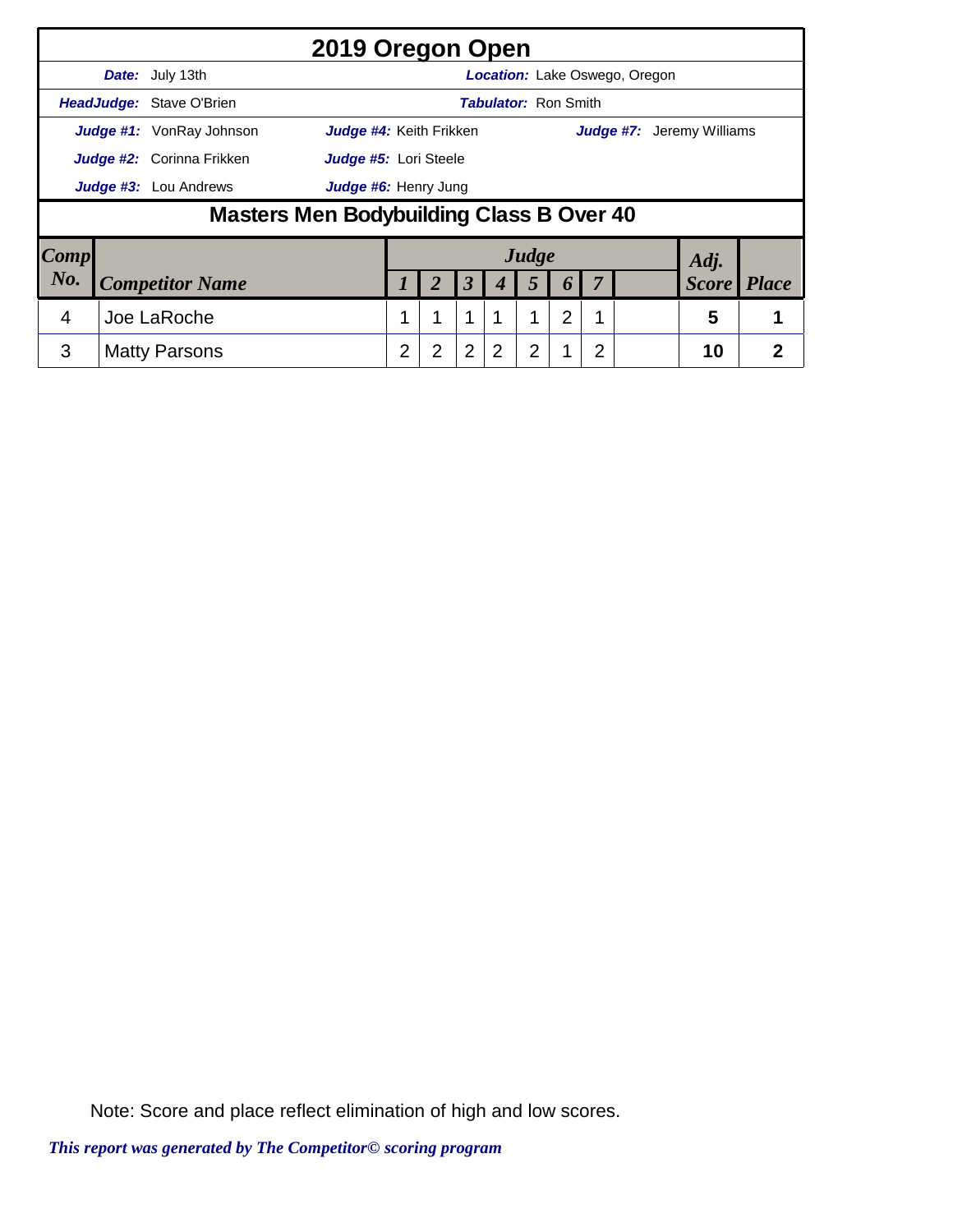|      |           | 2019 Oregon Open                         |                        |  |                      |   |                             |                  |  |                                      |              |              |
|------|-----------|------------------------------------------|------------------------|--|----------------------|---|-----------------------------|------------------|--|--------------------------------------|--------------|--------------|
|      |           | <b>Date:</b> July 13th                   |                        |  |                      |   |                             |                  |  | <b>Location:</b> Lake Oswego, Oregon |              |              |
|      |           | <b>HeadJudge:</b> Stave O'Brien          |                        |  |                      |   | <b>Tabulator: Ron Smith</b> |                  |  |                                      |              |              |
|      | Judge #1: |                                          | Judge #4:<br>Judge #7: |  |                      |   |                             |                  |  |                                      |              |              |
|      | Judge #2: |                                          | Judge #5:              |  |                      |   |                             |                  |  |                                      |              |              |
|      | Judge #3: | Judge #6:                                |                        |  |                      |   |                             |                  |  |                                      |              |              |
|      |           | Masters Men Bodybuilding Class C Over 50 |                        |  |                      |   |                             |                  |  |                                      |              |              |
| Comp |           |                                          |                        |  |                      |   | Judge                       |                  |  |                                      | Adj.         |              |
| No.  |           | <b>Competitor Name</b>                   |                        |  | $\boldsymbol{\beta}$ |   | 5                           | $\boldsymbol{0}$ |  |                                      | <b>Score</b> | <b>Place</b> |
| 5    |           | <b>Randy Sebastian</b>                   |                        |  | 1                    | 1 | 4                           |                  |  |                                      | 5            |              |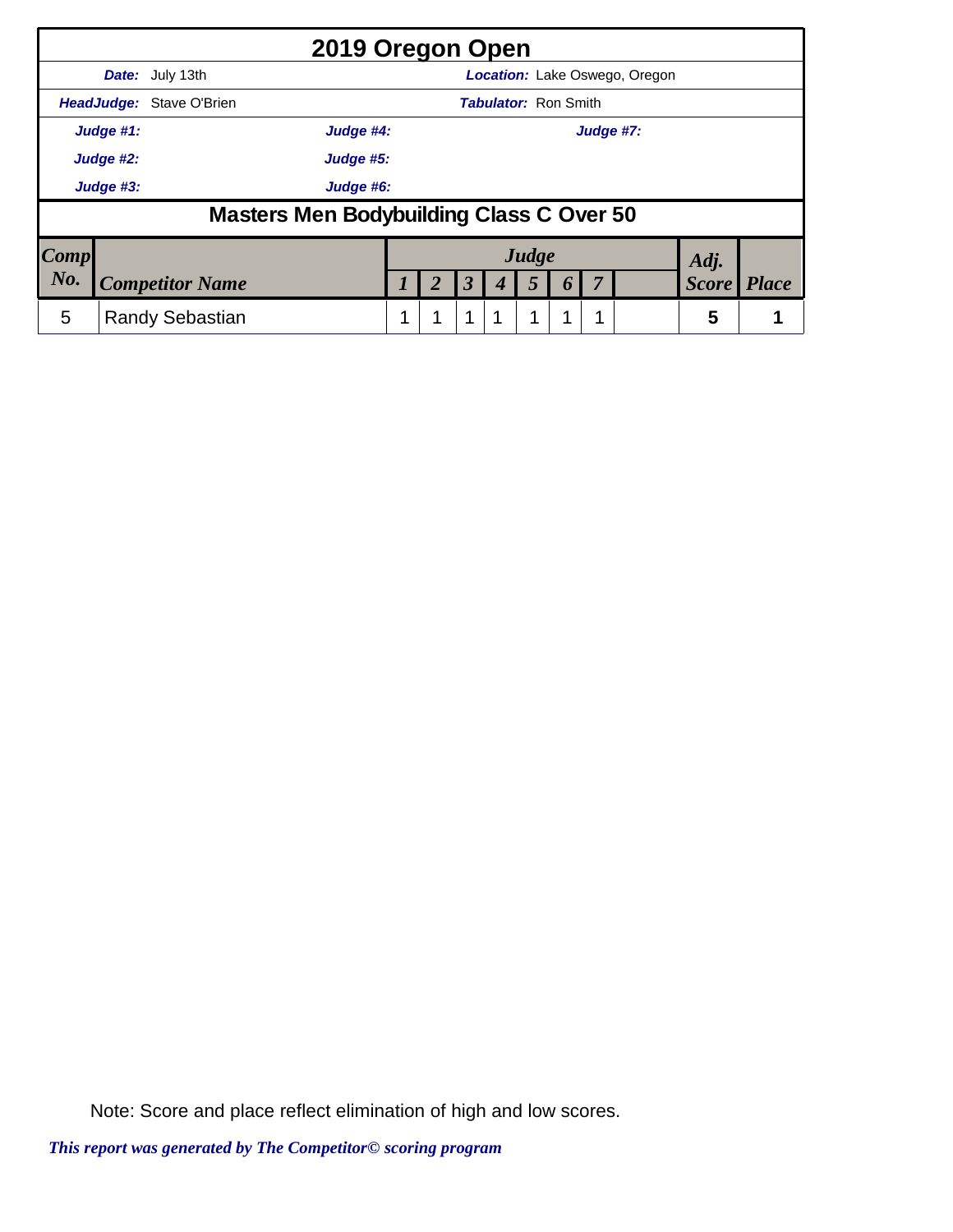|                |                                               | 2019 Oregon Open          |                         |                |                |                             |                |   |                |                                      |                                  |                |  |  |
|----------------|-----------------------------------------------|---------------------------|-------------------------|----------------|----------------|-----------------------------|----------------|---|----------------|--------------------------------------|----------------------------------|----------------|--|--|
|                |                                               | <b>Date:</b> July 13th    |                         |                |                |                             |                |   |                | <b>Location:</b> Lake Oswego, Oregon |                                  |                |  |  |
|                |                                               | HeadJudge: Stave O'Brien  |                         |                |                | <b>Tabulator: Ron Smith</b> |                |   |                |                                      |                                  |                |  |  |
|                |                                               | Judge #1: VonRay Johnson  | Judge #4: Keith Frikken |                |                |                             |                |   |                |                                      | <b>Judge #7:</b> Jeremy Williams |                |  |  |
|                |                                               | Judge #2: Corinna Frikken | Judge #5: Lori Steele   |                |                |                             |                |   |                |                                      |                                  |                |  |  |
|                | Judge #3: Lou Andrews<br>Judge #6: Henry Jung |                           |                         |                |                |                             |                |   |                |                                      |                                  |                |  |  |
|                | True Novice Figure Class A Under 5 4          |                           |                         |                |                |                             |                |   |                |                                      |                                  |                |  |  |
| Comp           |                                               |                           |                         |                |                |                             | Judge          |   |                |                                      | Adj.                             |                |  |  |
| $N0$ .         |                                               | <b>Competitor Name</b>    |                         | 2              | 3              | 4                           | 5              | 6 |                |                                      | <b>Score</b>                     | <i>Place</i>   |  |  |
| 6              |                                               | Teasa Johnson             |                         | 1              | 1              |                             |                | 1 | 1              |                                      | 5                                | 1              |  |  |
| $\overline{7}$ |                                               | <b>Ashley Alexis</b>      | $\overline{2}$          | $\overline{2}$ | 3              | 2                           | $\overline{2}$ | 3 | 3              |                                      | 12                               | $\overline{2}$ |  |  |
| 8              |                                               | <b>Marie Ostro</b>        | 3                       | 3              | $\overline{2}$ | 3                           | 3              | 4 | $\overline{2}$ |                                      | 14                               | 3              |  |  |
| 9              |                                               | Cynthia Gomez-Hodges      | 4                       | 4              | 4              | 4                           | 4              | 2 | 4              |                                      | 20                               | 4              |  |  |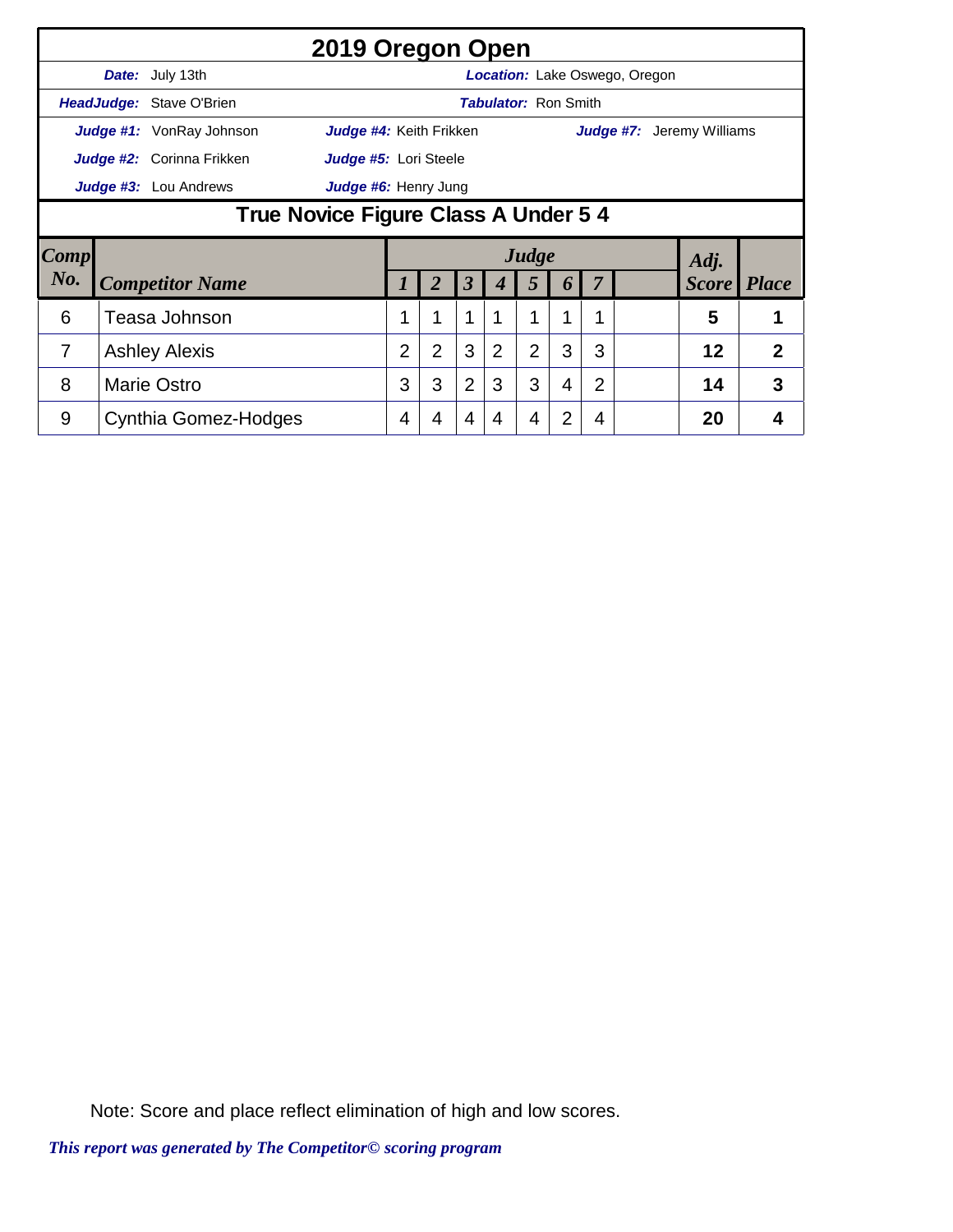|             |                                                              | 2019 Oregon Open                |                         |                |                      |   |                |                             |                |                                      |                                  |                |  |
|-------------|--------------------------------------------------------------|---------------------------------|-------------------------|----------------|----------------------|---|----------------|-----------------------------|----------------|--------------------------------------|----------------------------------|----------------|--|
|             |                                                              | <b>Date:</b> July 13th          |                         |                |                      |   |                |                             |                | <b>Location:</b> Lake Oswego, Oregon |                                  |                |  |
|             |                                                              | HeadJudge: Stave O'Brien        |                         |                |                      |   |                | <b>Tabulator: Ron Smith</b> |                |                                      |                                  |                |  |
|             |                                                              | <b>Judge #1:</b> VonRay Johnson | Judge #4: Keith Frikken |                |                      |   |                |                             |                |                                      | <b>Judge #7:</b> Jeremy Williams |                |  |
|             |                                                              | Judge #2: Corinna Frikken       | Judge #5: Lori Steele   |                |                      |   |                |                             |                |                                      |                                  |                |  |
|             |                                                              |                                 | Judge #6: Henry Jung    |                |                      |   |                |                             |                |                                      |                                  |                |  |
|             | Judge #3: Lou Andrews<br>True Novice Figure Class B Over 5 4 |                                 |                         |                |                      |   |                |                             |                |                                      |                                  |                |  |
| <b>Comp</b> |                                                              |                                 |                         |                |                      |   | Judge          |                             |                |                                      |                                  |                |  |
| No.         |                                                              |                                 |                         |                |                      |   |                |                             |                |                                      |                                  |                |  |
|             |                                                              | <b>Competitor Name</b>          | 1                       | $\overline{2}$ | $\boldsymbol{\beta}$ | 4 | 5              | 6                           |                |                                      | Adj.<br><b>Score</b>             | <i>Place</i>   |  |
| 12          |                                                              | <b>Emmy Camino</b>              |                         | 1              | 1                    |   | 1              | 1                           |                |                                      | 5                                |                |  |
| 10          |                                                              | <b>Caitlin Cronkhite</b>        | $\overline{2}$          | 3              | $\overline{2}$       | 2 | $\overline{2}$ | 3                           | 3              |                                      | 12                               | $\overline{2}$ |  |
| 13          |                                                              | <b>Katie Powell</b>             | 3                       | $\overline{2}$ | 3                    | 3 | 3              | $\overline{2}$              | $\overline{2}$ |                                      | 13                               | 3              |  |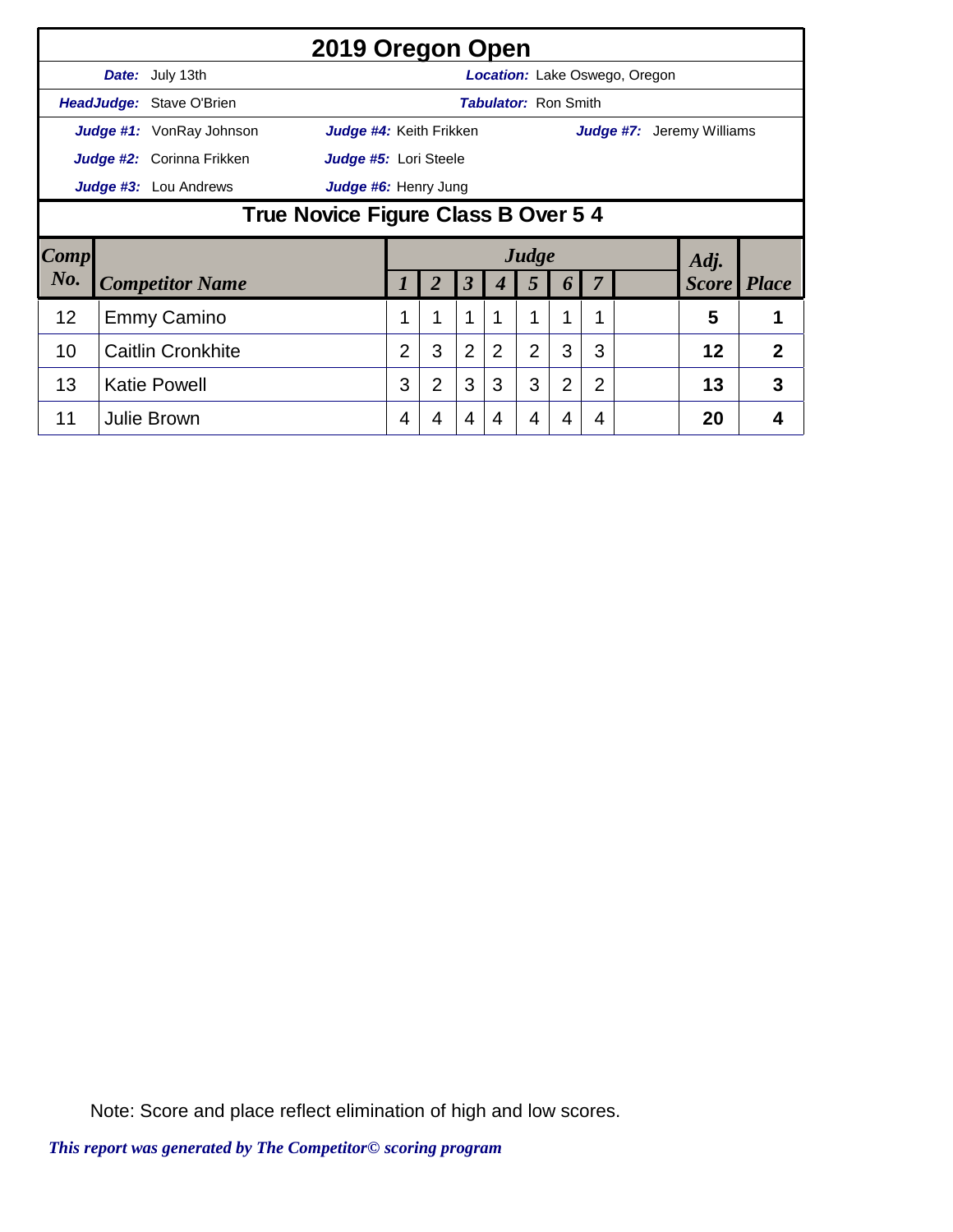|      |                                                      |                                 | 2019 Oregon Open               |                |   |                      |                             |                |   |   |                               |                                  |              |
|------|------------------------------------------------------|---------------------------------|--------------------------------|----------------|---|----------------------|-----------------------------|----------------|---|---|-------------------------------|----------------------------------|--------------|
|      |                                                      | Date: July 13th                 |                                |                |   |                      |                             |                |   |   | Location: Lake Oswego, Oregon |                                  |              |
|      |                                                      | HeadJudge: Stave O'Brien        |                                |                |   |                      | <b>Tabulator: Ron Smith</b> |                |   |   |                               |                                  |              |
|      |                                                      | <b>Judge #1:</b> VonRay Johnson | Judge #4: Keith Frikken        |                |   |                      |                             |                |   |   |                               | <b>Judge #7:</b> Jeremy Williams |              |
|      | Judge #2: Corinna Frikken<br>Judge #5: Lori Steele   |                                 |                                |                |   |                      |                             |                |   |   |                               |                                  |              |
|      | <b>Judge #3:</b> Lou Andrews<br>Judge #6: Henry Jung |                                 |                                |                |   |                      |                             |                |   |   |                               |                                  |              |
|      |                                                      |                                 | Masters Figure Class A Over 35 |                |   |                      |                             |                |   |   |                               |                                  |              |
| Comp |                                                      |                                 |                                |                |   |                      |                             | Judge          |   |   |                               | Adj.                             |              |
| No.  |                                                      | <b>Competitor Name</b>          |                                |                | 2 | $\boldsymbol{\beta}$ | 4                           | 5              | 6 |   |                               | <b>Score</b>                     | <i>Place</i> |
| 12   |                                                      | <b>Emmy Camino</b>              |                                |                | 1 | 1                    |                             |                | и |   |                               | 5                                |              |
| 13   |                                                      | <b>Katie Powell</b>             |                                | $\overline{2}$ | 2 | 2                    | 2                           | $\overline{2}$ | 2 | 2 |                               | 10                               | 2            |
| 8    |                                                      | <b>Marie Ostro</b>              |                                | 3              | 3 | 3                    | 3                           | 3              | 3 | 3 |                               | 15                               | 3            |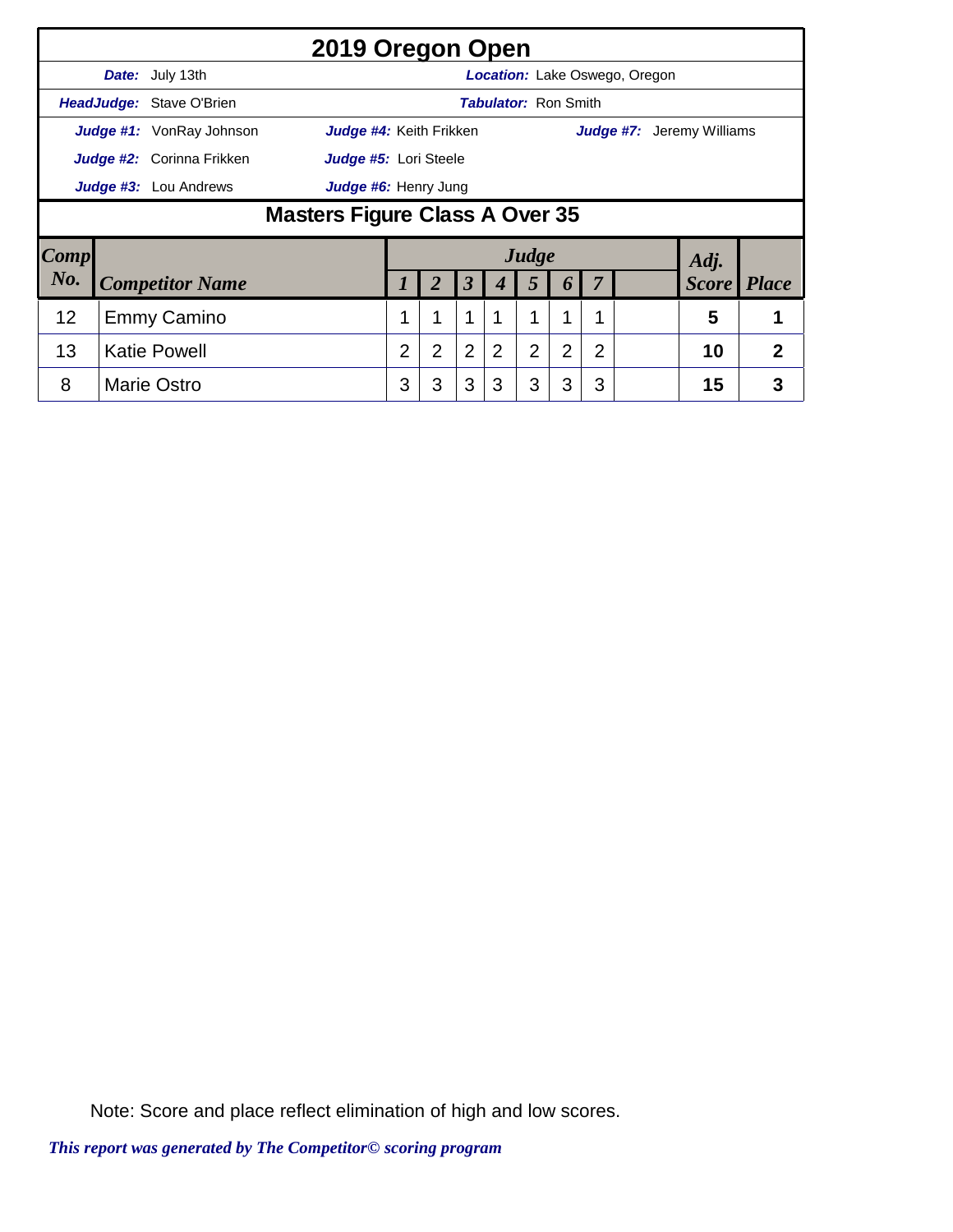|                     |                                  | 2019 Oregon Open               |   |                |                |                             |                |                       |                |                               |                                  |              |
|---------------------|----------------------------------|--------------------------------|---|----------------|----------------|-----------------------------|----------------|-----------------------|----------------|-------------------------------|----------------------------------|--------------|
|                     | Date: July 13th                  |                                |   |                |                |                             |                |                       |                | Location: Lake Oswego, Oregon |                                  |              |
|                     | HeadJudge: Stave O'Brien         |                                |   |                |                | <b>Tabulator: Ron Smith</b> |                |                       |                |                               |                                  |              |
|                     | <b>Judge #1:</b> VonRay Johnson  | Judge #4: Keith Frikken        |   |                |                |                             |                |                       |                |                               | <b>Judge #7:</b> Jeremy Williams |              |
|                     | <b>Judge #2:</b> Corinna Frikken | Judge #5: Lori Steele          |   |                |                |                             |                |                       |                |                               |                                  |              |
|                     | <b>Judge #3:</b> Lou Andrews     | Judge #6: Henry Jung           |   |                |                |                             |                |                       |                |                               |                                  |              |
|                     |                                  | Masters Figure Class B Over 45 |   |                |                |                             |                |                       |                |                               |                                  |              |
| $\boldsymbol{Comp}$ |                                  |                                |   |                |                |                             | Judge          |                       |                |                               | Adj.                             |              |
| $N0$ .              | <b>Competitor Name</b>           |                                |   |                | 3              |                             | 5              | $\boldsymbol{\theta}$ |                |                               | <b>Score</b>                     | <i>Place</i> |
| 14                  | Rebecca Wyman                    |                                | 1 | 1              | $\mathbf{1}$   |                             | 1              | $\overline{2}$        |                |                               | 5                                |              |
| 9                   | <b>Cynthia Gomez-Hodges</b>      |                                | 2 | $\overline{2}$ | $\overline{2}$ | $\overline{2}$              | $\overline{2}$ |                       | $\overline{2}$ |                               | 10                               | 2            |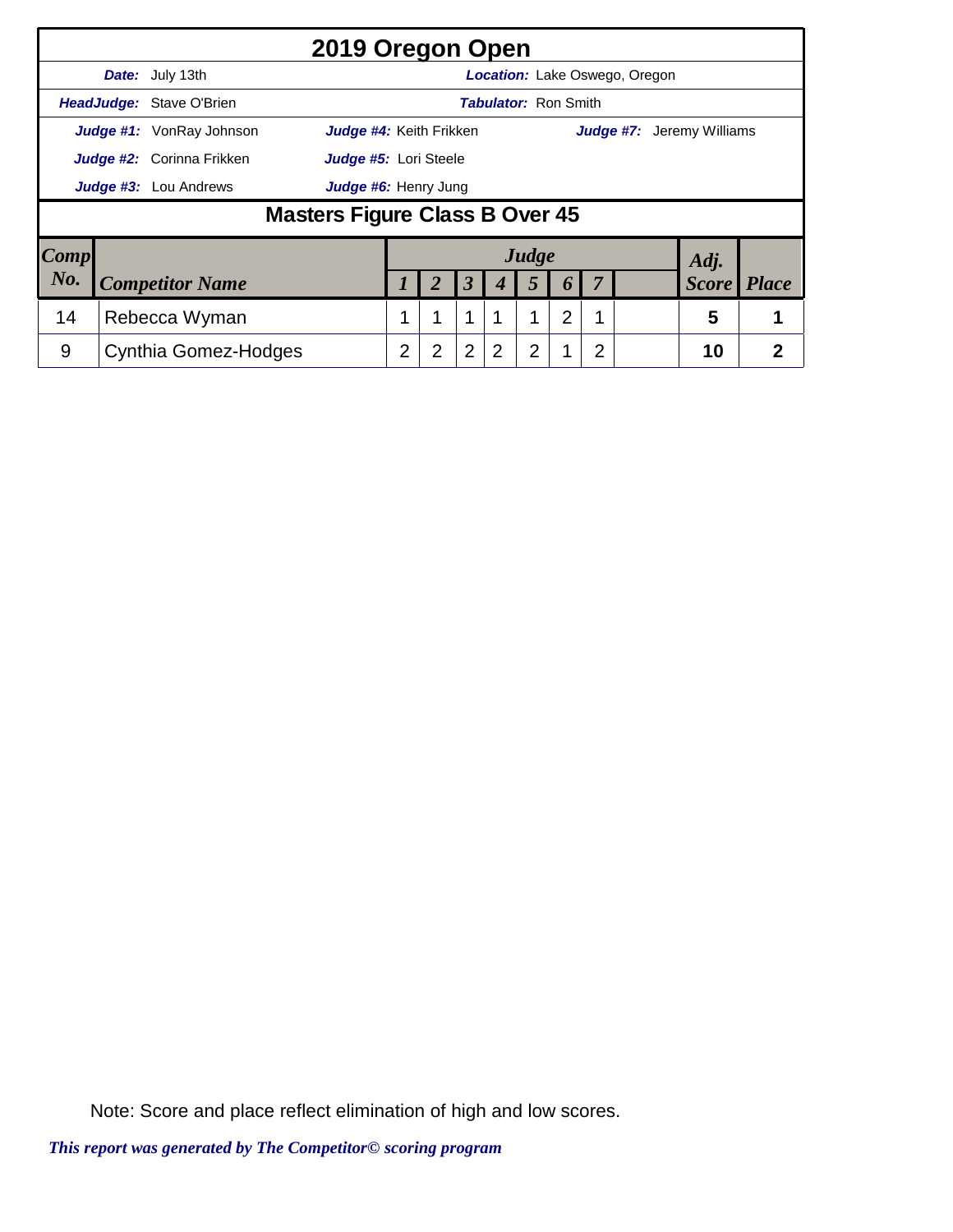|      |                                                                                                |                              | 2019 Oregon Open               |  |  |                      |                             |       |                  |  |                                      |              |              |
|------|------------------------------------------------------------------------------------------------|------------------------------|--------------------------------|--|--|----------------------|-----------------------------|-------|------------------|--|--------------------------------------|--------------|--------------|
|      |                                                                                                | <b>Date:</b> July 13th       |                                |  |  |                      |                             |       |                  |  | <b>Location:</b> Lake Oswego, Oregon |              |              |
|      |                                                                                                | HeadJudge: Stave O'Brien     |                                |  |  |                      | <b>Tabulator: Ron Smith</b> |       |                  |  |                                      |              |              |
|      | <b>Judge #1:</b> VonRay Johnson<br>Judge #4: Keith Frikken<br><b>Judge #7:</b> Jeremy Williams |                              |                                |  |  |                      |                             |       |                  |  |                                      |              |              |
|      | <b>Judge #2:</b> Corinna Frikken<br>Judge #5: Lori Steele                                      |                              |                                |  |  |                      |                             |       |                  |  |                                      |              |              |
|      |                                                                                                | <b>Judge #3:</b> Lou Andrews | Judge #6: Henry Jung           |  |  |                      |                             |       |                  |  |                                      |              |              |
|      |                                                                                                |                              | Masters Figure Class C Over 55 |  |  |                      |                             |       |                  |  |                                      |              |              |
| Comp |                                                                                                |                              |                                |  |  |                      |                             | Judge |                  |  |                                      | Adj.         |              |
| No.  |                                                                                                | <b>Competitor Name</b>       |                                |  |  | $\boldsymbol{\beta}$ |                             | 5     | $\boldsymbol{0}$ |  |                                      | <b>Score</b> | <b>Place</b> |
| 11   |                                                                                                | <b>Julie Brown</b>           |                                |  |  | 1                    |                             | 1     |                  |  |                                      | 5            |              |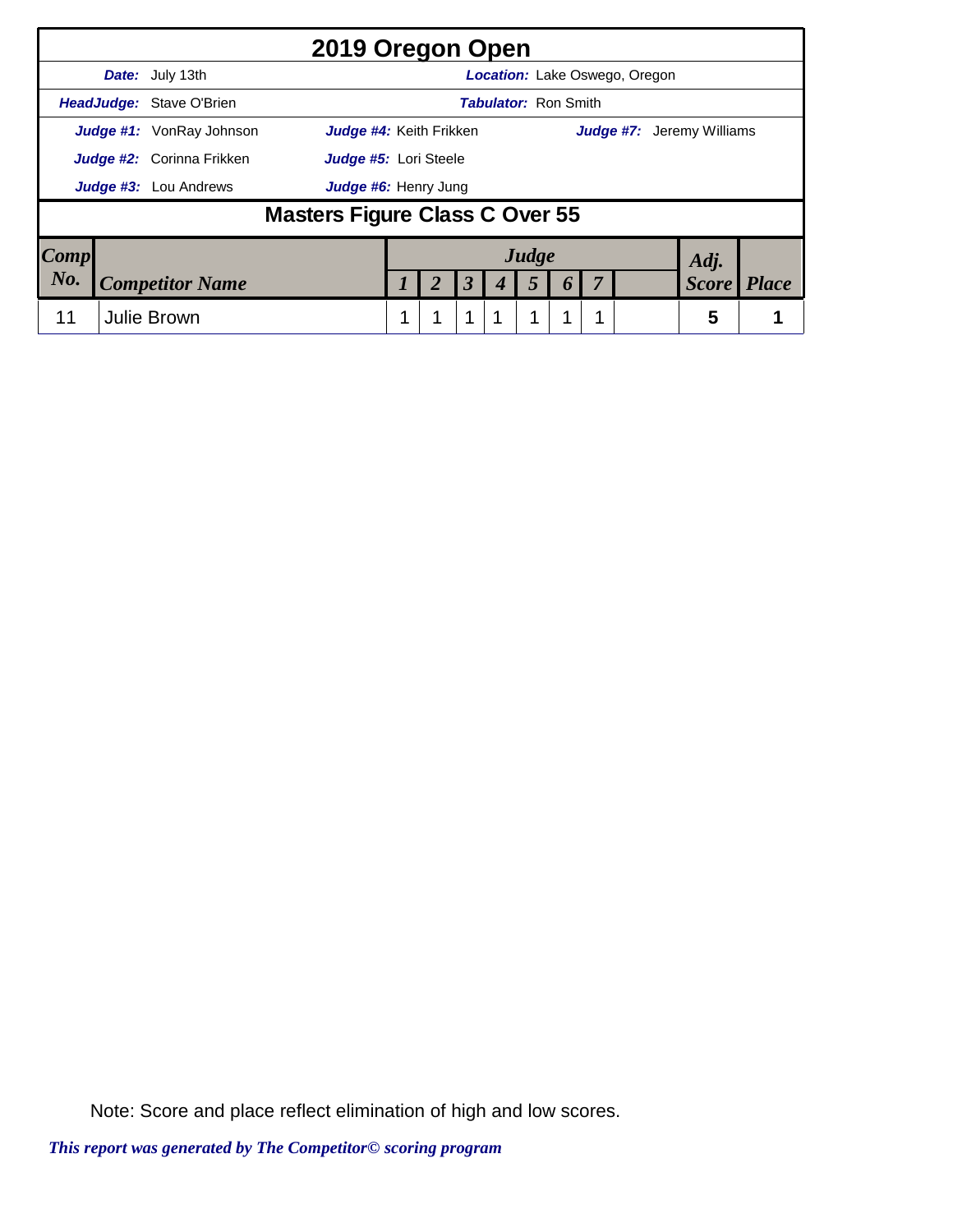|                     |                                  | 2019 Oregon Open                |   |                |                |                             |                |                       |                |                               |                                  |              |
|---------------------|----------------------------------|---------------------------------|---|----------------|----------------|-----------------------------|----------------|-----------------------|----------------|-------------------------------|----------------------------------|--------------|
|                     | Date: July 13th                  |                                 |   |                |                |                             |                |                       |                | Location: Lake Oswego, Oregon |                                  |              |
|                     | HeadJudge: Stave O'Brien         |                                 |   |                |                | <b>Tabulator: Ron Smith</b> |                |                       |                |                               |                                  |              |
|                     | <b>Judge #1:</b> VonRay Johnson  | Judge #4: Keith Frikken         |   |                |                |                             |                |                       |                |                               | <b>Judge #7:</b> Jeremy Williams |              |
|                     | <b>Judge #2:</b> Corinna Frikken | Judge #5: Lori Steele           |   |                |                |                             |                |                       |                |                               |                                  |              |
|                     | <b>Judge #3:</b> Lou Andrews     | Judge #6: Henry Jung            |   |                |                |                             |                |                       |                |                               |                                  |              |
|                     |                                  | Novice Figure Class A Under 5 4 |   |                |                |                             |                |                       |                |                               |                                  |              |
| $\boldsymbol{Comp}$ |                                  |                                 |   |                |                |                             | Judge          |                       |                |                               | Adj.                             |              |
| No.                 | <b>Competitor Name</b>           |                                 |   |                | 3              |                             | 5              | $\boldsymbol{\theta}$ | 7              |                               | <b>Score</b>                     | <i>Place</i> |
| 15                  | <b>Leah Hunter</b>               |                                 | 1 | 1              | $\mathbf{1}$   | 1                           | 1              | 1                     |                |                               | 5                                |              |
| 6                   | Teasa Johnson                    |                                 | 2 | $\overline{2}$ | $\overline{2}$ | $\overline{2}$              | $\overline{2}$ | $\overline{2}$        | $\overline{2}$ |                               | 10                               | 2            |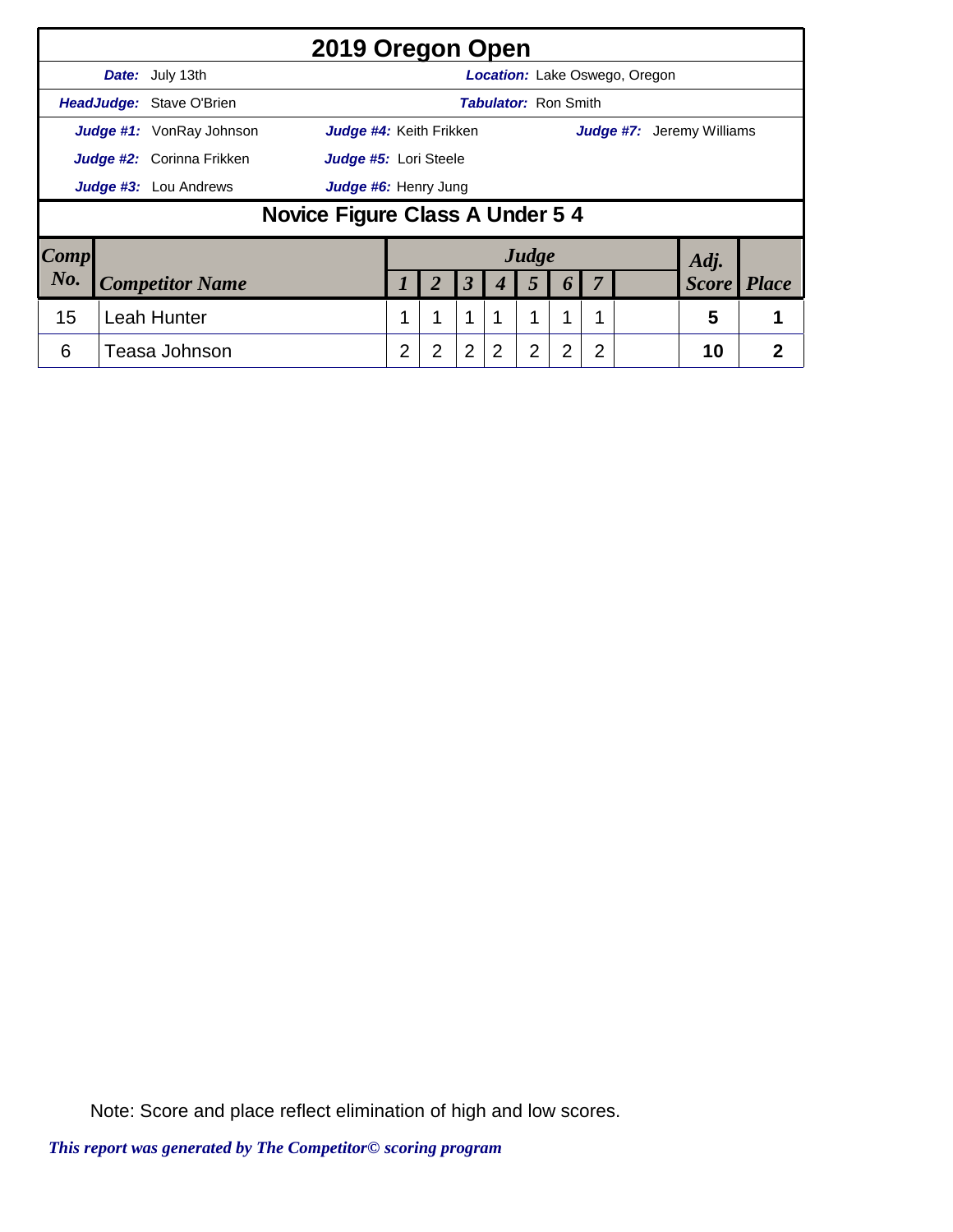|      |                                                                |                           | 2019 Oregon Open        |                |                |                |                             |                         |                  |                |                                      |                                  |                |
|------|----------------------------------------------------------------|---------------------------|-------------------------|----------------|----------------|----------------|-----------------------------|-------------------------|------------------|----------------|--------------------------------------|----------------------------------|----------------|
|      |                                                                | <b>Date:</b> July 13th    |                         |                |                |                |                             |                         |                  |                | <b>Location:</b> Lake Oswego, Oregon |                                  |                |
|      |                                                                | HeadJudge: Stave O'Brien  |                         |                |                |                | <b>Tabulator: Ron Smith</b> |                         |                  |                |                                      |                                  |                |
|      |                                                                | Judge #1: VonRay Johnson  | Judge #4: Keith Frikken |                |                |                |                             |                         |                  |                |                                      | <b>Judge #7:</b> Jeremy Williams |                |
|      |                                                                | Judge #2: Corinna Frikken | Judge #5: Lori Steele   |                |                |                |                             |                         |                  |                |                                      |                                  |                |
|      |                                                                |                           | Judge #6: Henry Jung    |                |                |                |                             |                         |                  |                |                                      |                                  |                |
|      | <b>Judge #3:</b> Lou Andrews<br>Novice Figure Class B Over 5 4 |                           |                         |                |                |                |                             |                         |                  |                |                                      |                                  |                |
|      |                                                                |                           |                         |                |                |                |                             |                         |                  |                |                                      |                                  |                |
| Comp |                                                                |                           |                         |                |                |                |                             | Judge                   |                  |                |                                      |                                  |                |
| No.  |                                                                | <b>Competitor Name</b>    |                         |                |                | 3              |                             | $\overline{\mathbf{5}}$ | $\boldsymbol{b}$ |                |                                      | Adj.<br><b>Score</b>             | <b>Place</b>   |
| 12   |                                                                | <b>Emmy Camino</b>        |                         |                | 1              | $\mathbf 1$    |                             | $\overline{2}$          | $\overline{2}$   | 1              |                                      | 6                                | 1              |
| 16   |                                                                | Shaundra Watson           |                         | $\overline{2}$ | $\overline{2}$ | $\overline{2}$ | 2                           |                         | 1                | $\overline{2}$ |                                      | 9                                | $\overline{2}$ |
| 13   |                                                                | <b>Katie Powell</b>       |                         | 3              | 3              | 3              | 4                           | 4                       | 3                | 4              |                                      | 17                               | 3              |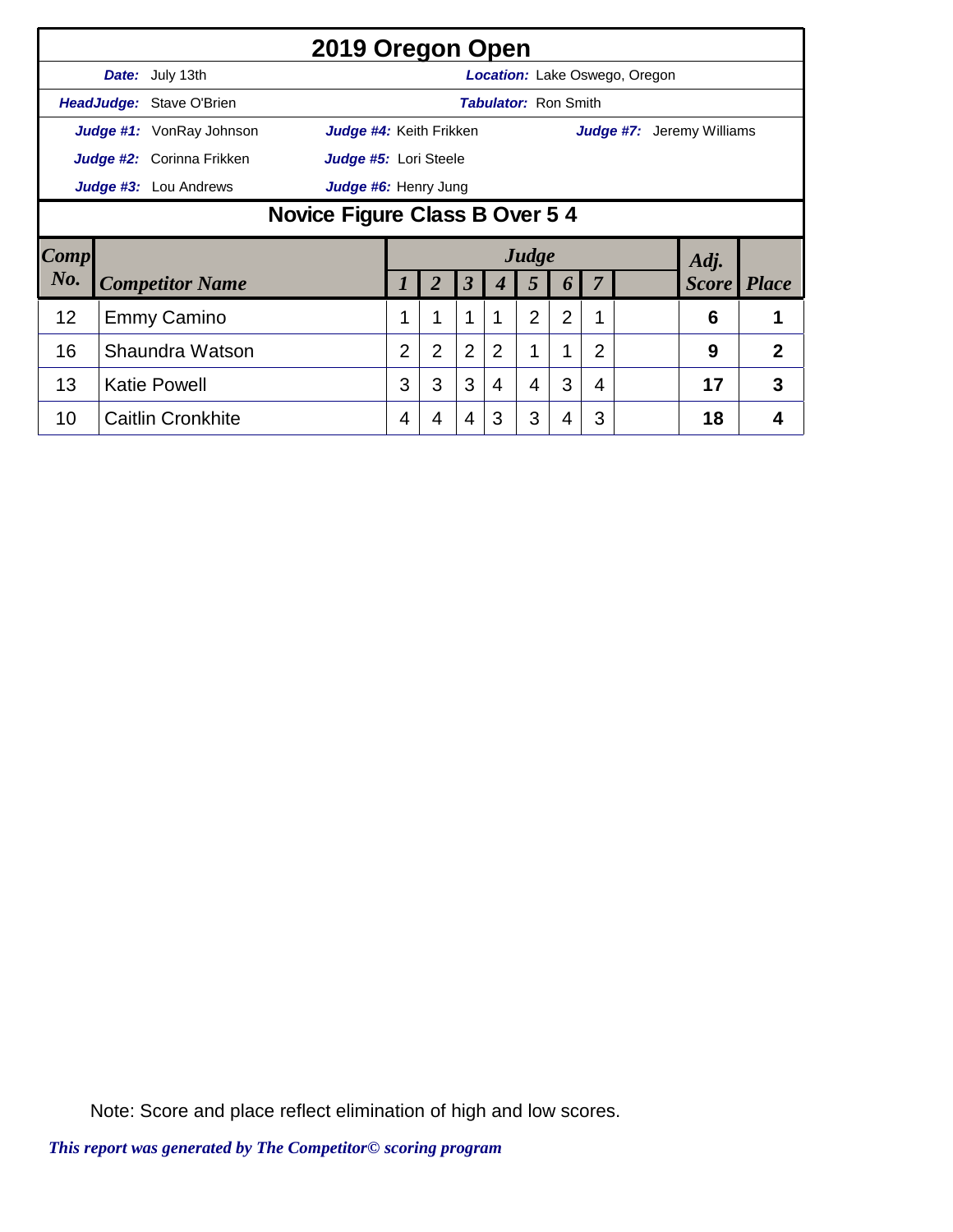|                     |                                                      |                                 | 2019 Oregon Open              |                |                |                |                             |                |   |                |                               |                                  |                |
|---------------------|------------------------------------------------------|---------------------------------|-------------------------------|----------------|----------------|----------------|-----------------------------|----------------|---|----------------|-------------------------------|----------------------------------|----------------|
|                     |                                                      | Date: July 13th                 |                               |                |                |                |                             |                |   |                | Location: Lake Oswego, Oregon |                                  |                |
|                     |                                                      | HeadJudge: Stave O'Brien        |                               |                |                |                | <b>Tabulator: Ron Smith</b> |                |   |                |                               |                                  |                |
|                     |                                                      | <b>Judge #1:</b> VonRay Johnson | Judge #4: Keith Frikken       |                |                |                |                             |                |   |                |                               | <b>Judge #7:</b> Jeremy Williams |                |
|                     | Judge #2: Corinna Frikken<br>Judge #5: Lori Steele   |                                 |                               |                |                |                |                             |                |   |                |                               |                                  |                |
|                     | <b>Judge #3:</b> Lou Andrews<br>Judge #6: Henry Jung |                                 |                               |                |                |                |                             |                |   |                |                               |                                  |                |
|                     |                                                      |                                 | Open Figure Class A Under 5 3 |                |                |                |                             |                |   |                |                               |                                  |                |
| $\boldsymbol{Comp}$ |                                                      |                                 |                               |                |                |                |                             | Judge          |   |                |                               | Adj.                             |                |
| No.                 |                                                      | <b>Competitor Name</b>          |                               |                |                | 3              | 4                           | 5              | 6 |                |                               | <i>Score</i>                     | <i>Place</i>   |
| 15                  |                                                      | <b>Leah Hunter</b>              |                               |                | $\overline{2}$ | 1              |                             |                | 1 |                |                               | 5                                | 1              |
| 6                   |                                                      | Teasa Johnson                   |                               | $\overline{2}$ | 1              | $\overline{2}$ | 2                           | $\overline{2}$ | 2 | $\overline{2}$ |                               | 10                               | $\overline{2}$ |
| 8                   |                                                      | <b>Marie Ostro</b>              |                               | 3              | 3              | 3              | 3                           | 3              | 3 | 3              |                               | 15                               | 3              |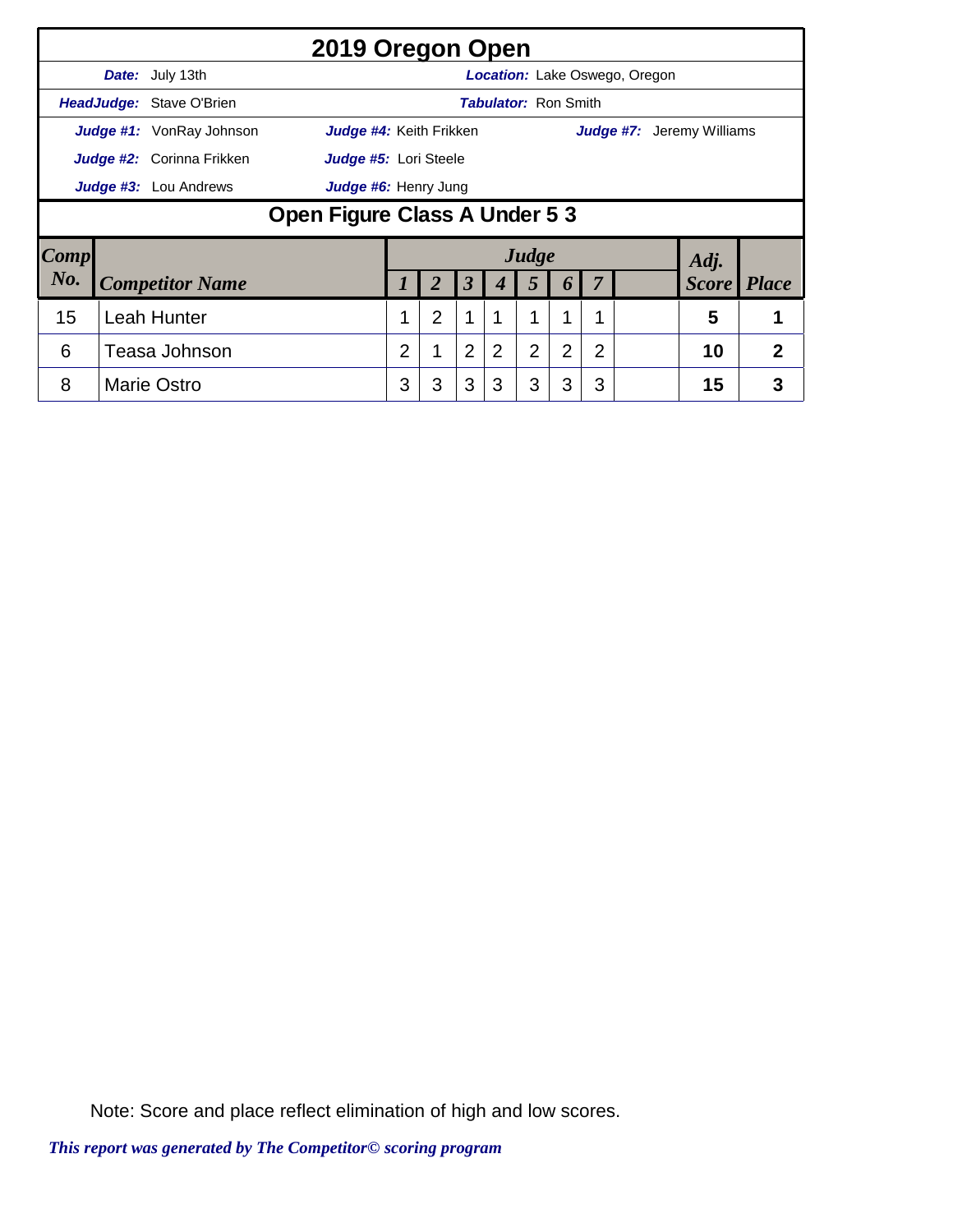|                     |                                  |                                 |                               | 2019 Oregon Open        |  |                      |                             |  |                                      |                                  |              |
|---------------------|----------------------------------|---------------------------------|-------------------------------|-------------------------|--|----------------------|-----------------------------|--|--------------------------------------|----------------------------------|--------------|
|                     |                                  | Date: July 13th                 |                               |                         |  |                      |                             |  | <b>Location:</b> Lake Oswego, Oregon |                                  |              |
|                     |                                  | <b>HeadJudge: Stave O'Brien</b> |                               |                         |  |                      | <b>Tabulator: Ron Smith</b> |  |                                      |                                  |              |
|                     |                                  | <b>Judge #1:</b> VonRay Johnson |                               | Judge #4: Keith Frikken |  |                      |                             |  |                                      | <b>Judge #7:</b> Jeremy Williams |              |
|                     | <b>Judge #2:</b> Corinna Frikken | Judge #5: Lori Steele           |                               |                         |  |                      |                             |  |                                      |                                  |              |
|                     |                                  | <b>Judge #3:</b> Lou Andrews    | Judge #6: Henry Jung          |                         |  |                      |                             |  |                                      |                                  |              |
|                     |                                  |                                 | Open Figure Class B Under 5 5 |                         |  |                      |                             |  |                                      |                                  |              |
| $\boldsymbol{Comp}$ |                                  |                                 |                               |                         |  |                      | Judge                       |  |                                      | Adj.                             |              |
| No.                 |                                  | <b>Competitor Name</b>          |                               |                         |  | $\boldsymbol{\beta}$ |                             |  |                                      | <b>Score</b>                     | <b>Place</b> |
| 16                  |                                  | Shaundra Watson                 |                               |                         |  | 1                    | 1                           |  |                                      | 5                                |              |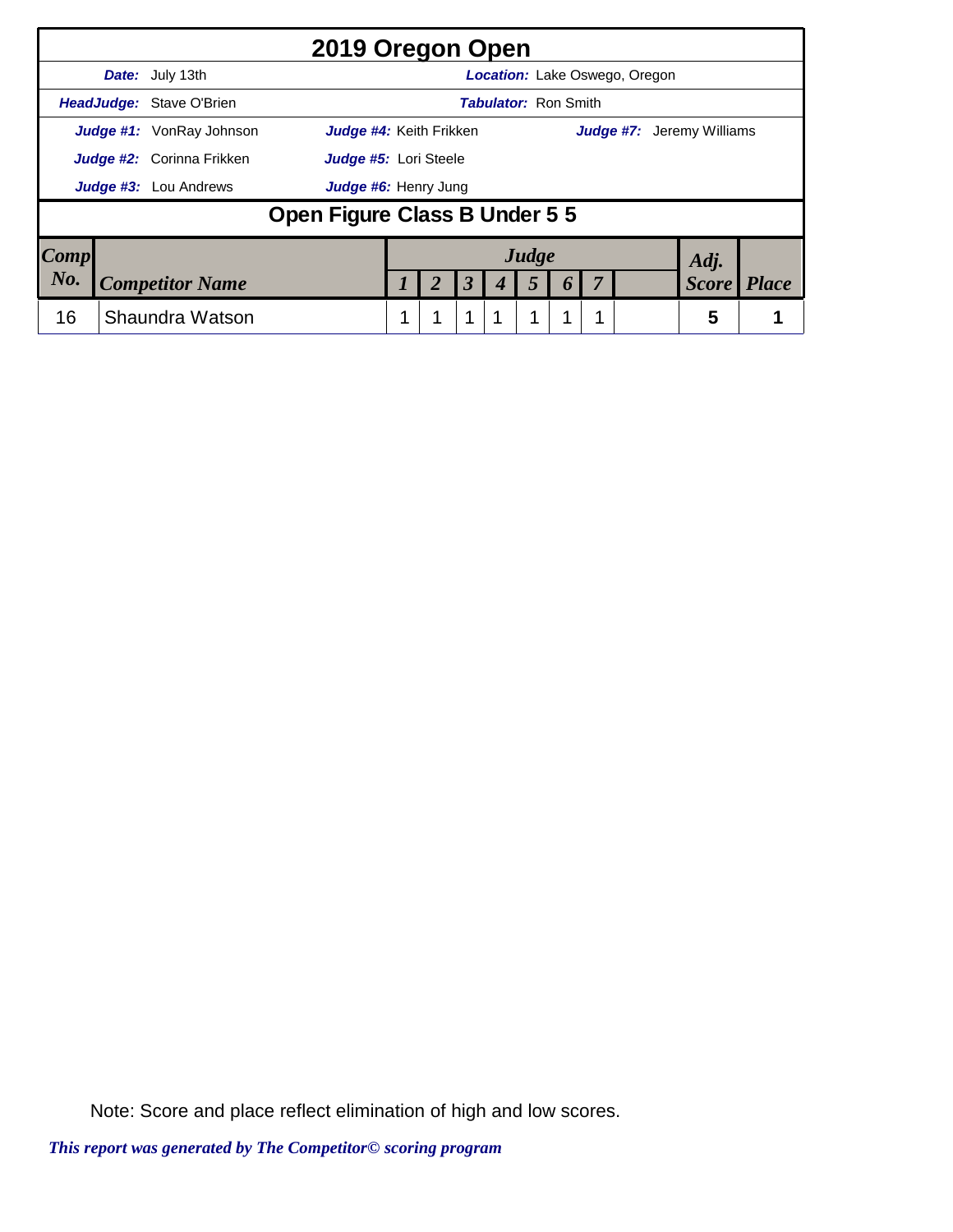|                     |                           |                          | 2019 Oregon Open             |   |   |                      |                             |                |                       |    |                               |                                  |   |
|---------------------|---------------------------|--------------------------|------------------------------|---|---|----------------------|-----------------------------|----------------|-----------------------|----|-------------------------------|----------------------------------|---|
|                     |                           | <b>Date:</b> July 13th   |                              |   |   |                      |                             |                |                       |    | Location: Lake Oswego, Oregon |                                  |   |
|                     |                           | HeadJudge: Stave O'Brien |                              |   |   |                      | <b>Tabulator: Ron Smith</b> |                |                       |    |                               |                                  |   |
|                     |                           | Judge #1: VonRay Johnson | Judge #4: Keith Frikken      |   |   |                      |                             |                |                       |    |                               | <b>Judge #7:</b> Jeremy Williams |   |
|                     | Judge #2: Corinna Frikken | Judge #5: Lori Steele    |                              |   |   |                      |                             |                |                       |    |                               |                                  |   |
|                     |                           | Judge #3: Lou Andrews    | Judge #6: Henry Jung         |   |   |                      |                             |                |                       |    |                               |                                  |   |
|                     |                           |                          | Open Figure Class C Under 57 |   |   |                      |                             |                |                       |    |                               |                                  |   |
| $\boldsymbol{Comp}$ |                           |                          |                              |   |   |                      |                             | Judge          |                       |    |                               | Adj.                             |   |
| No.                 |                           | <b>Competitor Name</b>   |                              |   |   | $\boldsymbol{\beta}$ | 4                           | 5              | $\boldsymbol{\theta}$ | -7 |                               | <b>Score</b> Place               |   |
| 12                  |                           | Emmy Camino              |                              |   |   | 1                    |                             | 1              | 1                     |    |                               | 5                                |   |
| 10                  |                           | <b>Caitlin Cronkhite</b> |                              | 2 | 2 | $\overline{2}$       | $\mathcal{P}$               | $\overline{2}$ | 2                     | 2  |                               | 10                               | 2 |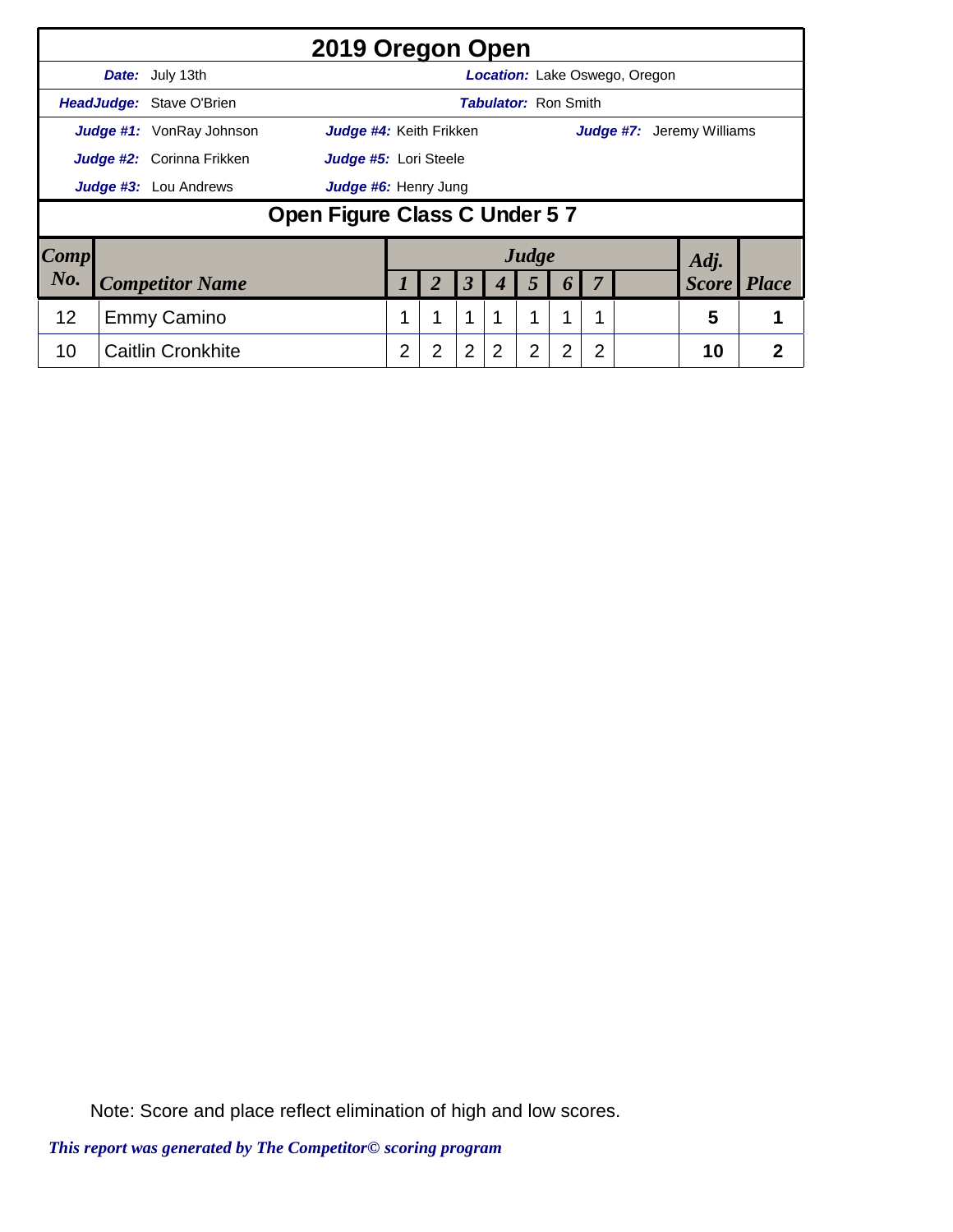|        |                                  |                                 | 2019 Oregon Open            |                  |                      |                      |                             |                |   |    |                               |                                  |                |
|--------|----------------------------------|---------------------------------|-----------------------------|------------------|----------------------|----------------------|-----------------------------|----------------|---|----|-------------------------------|----------------------------------|----------------|
|        |                                  | Date: July 13th                 |                             |                  |                      |                      |                             |                |   |    | Location: Lake Oswego, Oregon |                                  |                |
|        |                                  | HeadJudge: Stave O'Brien        |                             |                  |                      |                      | <b>Tabulator: Ron Smith</b> |                |   |    |                               |                                  |                |
|        |                                  | <b>Judge #1:</b> VonRay Johnson | Judge #4: Keith Frikken     |                  |                      |                      |                             |                |   |    |                               | <b>Judge #7:</b> Jeremy Williams |                |
|        | <b>Judge #2:</b> Corinna Frikken | Judge #5: Lori Steele           |                             |                  |                      |                      |                             |                |   |    |                               |                                  |                |
|        | <b>Judge #3:</b> Lou Andrews     |                                 |                             |                  | Judge #6: Henry Jung |                      |                             |                |   |    |                               |                                  |                |
|        |                                  |                                 | Open Figure Class D Over 57 |                  |                      |                      |                             |                |   |    |                               |                                  |                |
| Comp   |                                  |                                 |                             |                  |                      |                      |                             | Judge          |   |    |                               | Adj.                             |                |
| $N0$ . |                                  | <b>Competitor Name</b>          |                             | $\boldsymbol{l}$ | 2                    | $\boldsymbol{\beta}$ | $\boldsymbol{4}$            | 5              | 6 | -7 |                               | <b>Score</b> Place               |                |
| 13     |                                  | <b>Katie Powell</b>             |                             |                  |                      | 1                    |                             | 1              | 1 |    |                               | 5                                |                |
| 11     |                                  | Julie Brown                     |                             | 2                | 2                    | $\overline{2}$       | 2                           | $\overline{2}$ | 2 | 2  |                               | 10                               | $\overline{2}$ |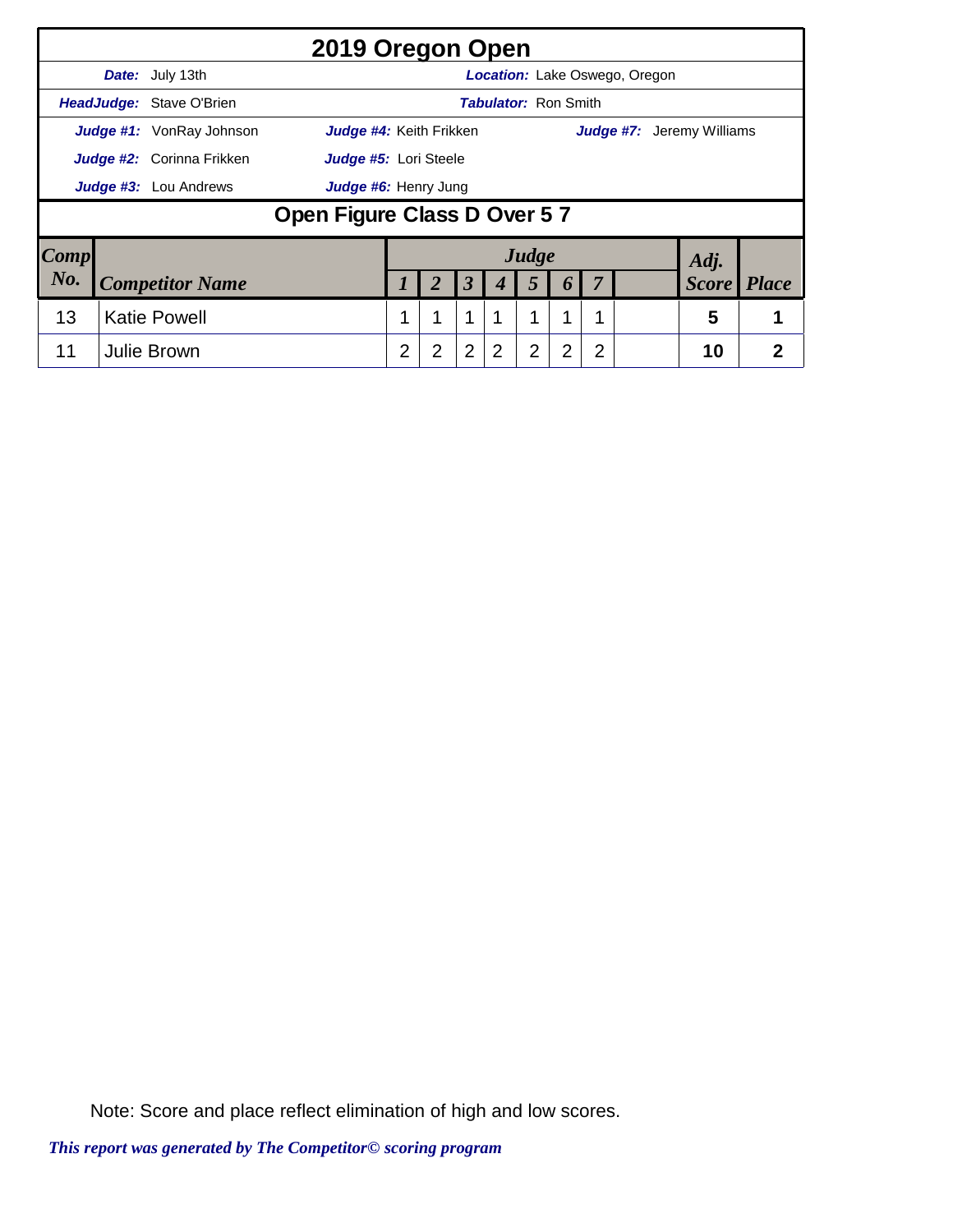|      | 2019 Oregon Open                                                  |  |                      |                             |                  |                                      |              |              |
|------|-------------------------------------------------------------------|--|----------------------|-----------------------------|------------------|--------------------------------------|--------------|--------------|
|      | <b>Date:</b> July 13th                                            |  |                      |                             |                  | <b>Location:</b> Lake Oswego, Oregon |              |              |
|      | HeadJudge: Stave O'Brien                                          |  |                      | <b>Tabulator: Ron Smith</b> |                  |                                      |              |              |
|      | <b>Judge #1:</b> VonRay Johnson<br><b>Judge #4:</b> Keith Frikken |  |                      |                             |                  | <b>Judge #7:</b> Jeremy Williams     |              |              |
|      | <b>Judge #2:</b> Corinna Frikken<br>Judge #5: Lori Steele         |  |                      |                             |                  |                                      |              |              |
|      | <b>Judge #3:</b> Lou Andrews<br>Judge #6: Henry Jung              |  |                      |                             |                  |                                      |              |              |
|      | Open Mens Bodybuilding Bantamweight                               |  |                      |                             |                  |                                      |              |              |
| Comp |                                                                   |  |                      | Judge                       |                  |                                      | Adj.         |              |
| No.  | <b>Competitor Name</b>                                            |  | $\boldsymbol{\beta}$ | 5                           | $\boldsymbol{0}$ |                                      | <b>Score</b> | <b>Place</b> |
| 17   | William Mascarella                                                |  | 1                    | 1                           |                  |                                      | 5            |              |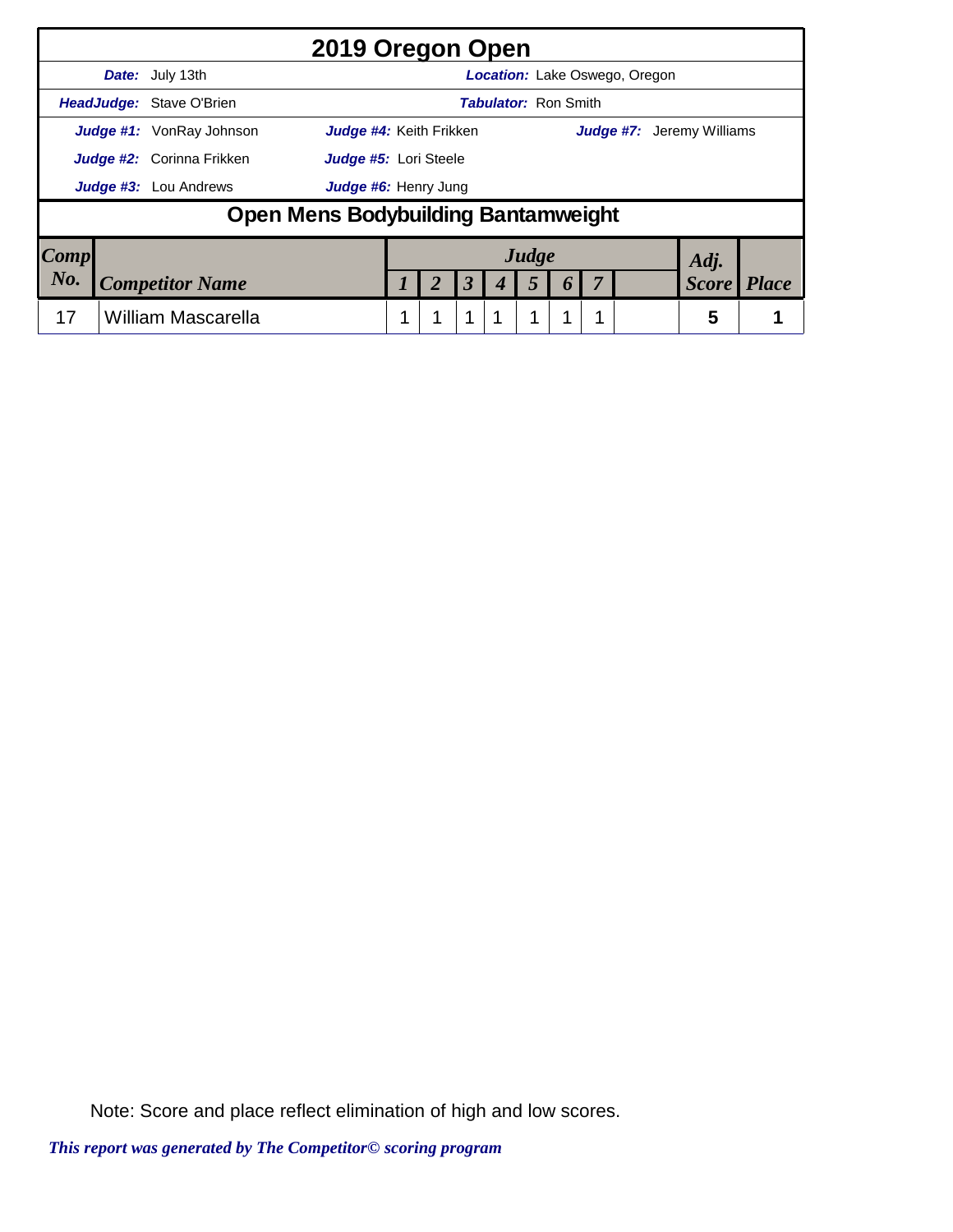|                        |                              |                                 | 2019 Oregon Open                    |   |                      |                |                             |                |                  |   |                               |                                  |              |
|------------------------|------------------------------|---------------------------------|-------------------------------------|---|----------------------|----------------|-----------------------------|----------------|------------------|---|-------------------------------|----------------------------------|--------------|
|                        |                              | Date: July 13th                 |                                     |   |                      |                |                             |                |                  |   | Location: Lake Oswego, Oregon |                                  |              |
|                        |                              | HeadJudge: Stave O'Brien        |                                     |   |                      |                | <b>Tabulator: Ron Smith</b> |                |                  |   |                               |                                  |              |
|                        |                              | <b>Judge #1:</b> VonRay Johnson | Judge #4: Keith Frikken             |   |                      |                |                             |                |                  |   |                               | <b>Judge #7:</b> Jeremy Williams |              |
|                        | Judge #2: Corinna Frikken    | Judge #5: Lori Steele           |                                     |   |                      |                |                             |                |                  |   |                               |                                  |              |
|                        | <b>Judge #3:</b> Lou Andrews |                                 |                                     |   | Judge #6: Henry Jung |                |                             |                |                  |   |                               |                                  |              |
|                        |                              |                                 | Open Mens Bodybuilding Middleweight |   |                      |                |                             |                |                  |   |                               |                                  |              |
| $\lfloor Comp \rfloor$ |                              |                                 |                                     |   |                      |                |                             | Judge          |                  |   |                               | Adj.                             |              |
| No.                    |                              | <b>Competitor Name</b>          |                                     |   |                      | 3              | 4                           | 5              | $\boldsymbol{b}$ |   |                               | <b>Score</b>                     | <i>Place</i> |
| 18                     | Nelson Issangya              |                                 |                                     |   | $\mathbf 1$          |                | 1                           | 1              |                  |   | 5                             |                                  |              |
| 3                      |                              | <b>Matty Parsons</b>            |                                     | 2 | 2                    | $\overline{2}$ | 2                           | $\overline{2}$ | $\overline{2}$   | 2 |                               | 10                               | 2            |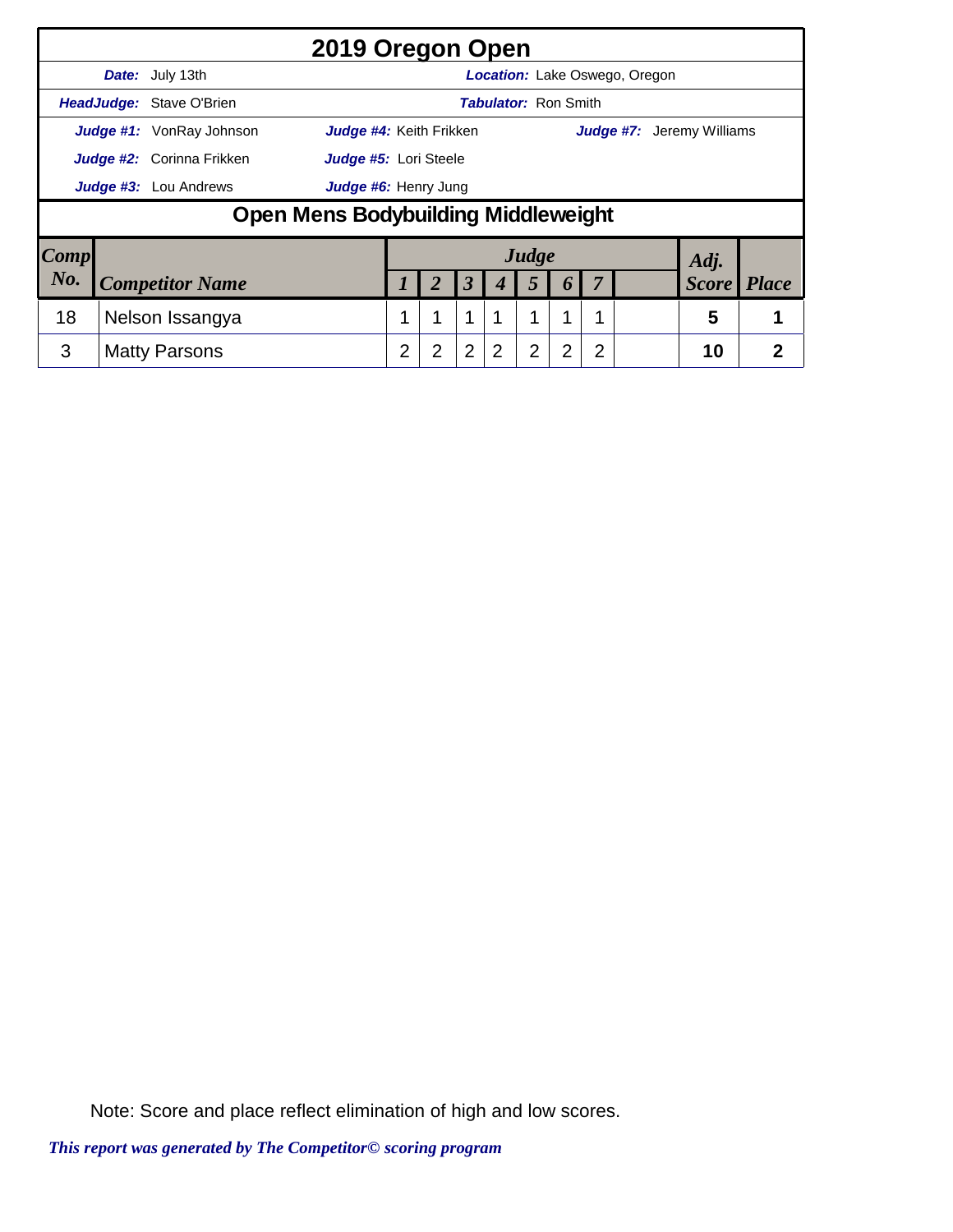|                |                                          |                              | 2019 Oregon Open        |   |   |                      |                             |                |                |   |                               |                                  |                |
|----------------|------------------------------------------|------------------------------|-------------------------|---|---|----------------------|-----------------------------|----------------|----------------|---|-------------------------------|----------------------------------|----------------|
|                |                                          | Date: July 13th              |                         |   |   |                      |                             |                |                |   | Location: Lake Oswego, Oregon |                                  |                |
|                |                                          | HeadJudge: Stave O'Brien     |                         |   |   |                      | <b>Tabulator: Ron Smith</b> |                |                |   |                               |                                  |                |
|                |                                          | Judge #1: VonRay Johnson     | Judge #4: Keith Frikken |   |   |                      |                             |                |                |   |                               | <b>Judge #7:</b> Jeremy Williams |                |
|                |                                          | Judge #2: Corinna Frikken    | Judge #5: Lori Steele   |   |   |                      |                             |                |                |   |                               |                                  |                |
|                |                                          | <b>Judge #3:</b> Lou Andrews | Judge #6: Henry Jung    |   |   |                      |                             |                |                |   |                               |                                  |                |
|                | Open Mens Bodybuilding Light Heavyweight |                              |                         |   |   |                      |                             |                |                |   |                               |                                  |                |
| Comp           |                                          |                              |                         |   |   |                      |                             | Judge          |                |   |                               | Adj.                             |                |
| No.            |                                          | <b>Competitor Name</b>       |                         |   | 2 | $\boldsymbol{\beta}$ | 4                           | 5              | 6              |   |                               | <b>Score</b>                     | <i>Place</i>   |
| 20             |                                          | David Johnston               |                         |   | 1 | 1                    |                             |                | и              |   |                               | 5                                |                |
| $\overline{4}$ |                                          | Joe LaRoche                  |                         | 3 | 3 | 2                    | 2                           | $\overline{2}$ | $\overline{2}$ | 2 |                               | 11                               | $\overline{2}$ |
| 19             |                                          | <b>Brannon Dooley</b>        |                         | 2 | 2 | 3                    | 3                           | 3              | 3              | 3 |                               | 14                               | 3              |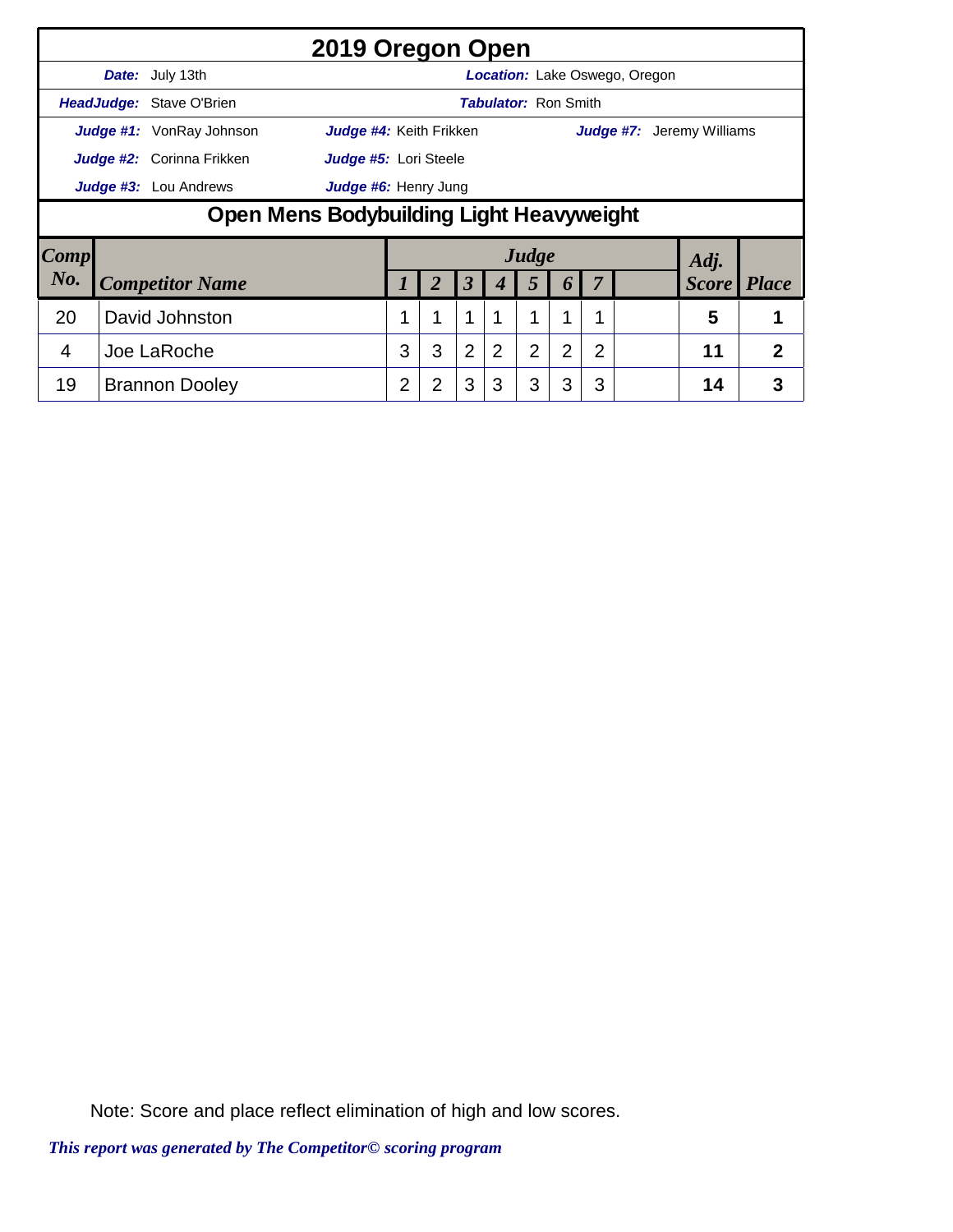|                        |                              |                                 | 2019 Oregon Open                   |   |                       |                |                             |                |                  |   |                               |                                  |              |
|------------------------|------------------------------|---------------------------------|------------------------------------|---|-----------------------|----------------|-----------------------------|----------------|------------------|---|-------------------------------|----------------------------------|--------------|
|                        |                              | Date: July 13th                 |                                    |   |                       |                |                             |                |                  |   | Location: Lake Oswego, Oregon |                                  |              |
|                        |                              | HeadJudge: Stave O'Brien        |                                    |   |                       |                | <b>Tabulator: Ron Smith</b> |                |                  |   |                               |                                  |              |
|                        |                              | <b>Judge #1:</b> VonRay Johnson | Judge #4: Keith Frikken            |   |                       |                |                             |                |                  |   |                               | <b>Judge #7:</b> Jeremy Williams |              |
|                        | Judge #2: Corinna Frikken    |                                 |                                    |   | Judge #5: Lori Steele |                |                             |                |                  |   |                               |                                  |              |
|                        | <b>Judge #3:</b> Lou Andrews |                                 |                                    |   | Judge #6: Henry Jung  |                |                             |                |                  |   |                               |                                  |              |
|                        |                              |                                 | Open Mens Bodybuilding Heavyweight |   |                       |                |                             |                |                  |   |                               |                                  |              |
| $\lfloor Comp \rfloor$ |                              |                                 |                                    |   |                       |                |                             | Judge          |                  |   |                               | Adj.                             |              |
| No.                    |                              | <b>Competitor Name</b>          |                                    |   |                       | 3              | 4                           | 5              | $\boldsymbol{b}$ |   |                               | <b>Score</b>                     | <i>Place</i> |
| 21                     |                              | Ryan Wortman                    |                                    |   |                       | $\mathbf 1$    |                             | 1              | 1                |   |                               | 5                                |              |
| 5                      |                              | <b>Randy Sebastian</b>          |                                    | 2 | 2                     | $\overline{2}$ | 2                           | $\overline{2}$ | $\overline{2}$   | 2 |                               | 10                               | 2            |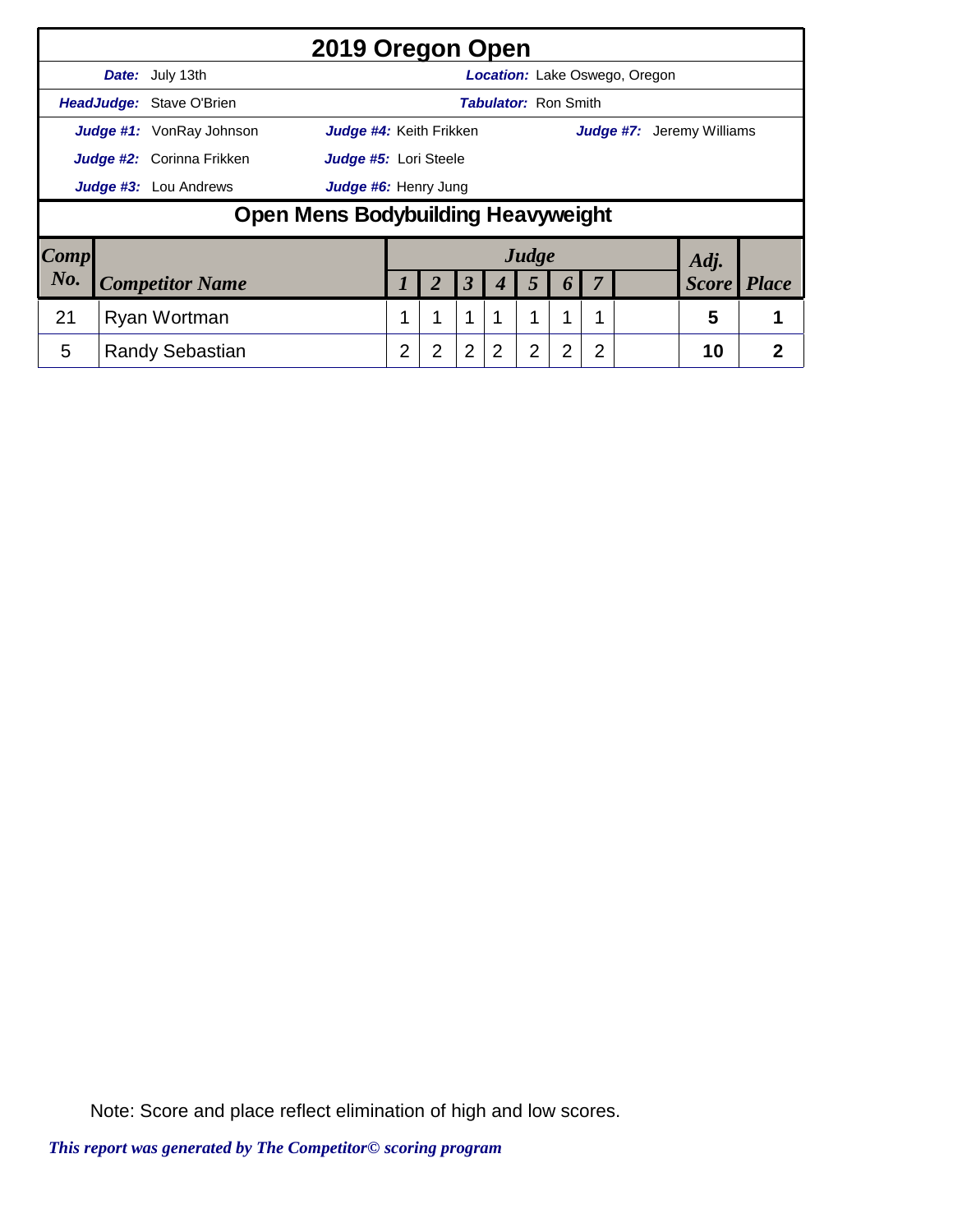|      |                                  |                                          | 2019 Oregon Open               |  |                      |                             |          |                                      |              |              |
|------|----------------------------------|------------------------------------------|--------------------------------|--|----------------------|-----------------------------|----------|--------------------------------------|--------------|--------------|
|      |                                  | <b>Date:</b> July 13th                   |                                |  |                      |                             |          | <b>Location:</b> Lake Oswego, Oregon |              |              |
|      |                                  | HeadJudge: Stave O'Brien                 |                                |  |                      | <b>Tabulator: Ron Smith</b> |          |                                      |              |              |
|      |                                  | <b>Judge #1:</b> VonRay Johnson          | <b>Judge #4:</b> Keith Frikken |  |                      |                             |          | <b>Judge #7:</b> Jeremy Williams     |              |              |
|      | <b>Judge #2:</b> Corinna Frikken | Judge #5: Lori Steele                    |                                |  |                      |                             |          |                                      |              |              |
|      |                                  | <b>Judge #3:</b> Lou Andrews             | Judge #6: Henry Jung           |  |                      |                             |          |                                      |              |              |
|      |                                  | Open Mens Bodybuilding Super Heavyweight |                                |  |                      |                             |          |                                      |              |              |
| Comp |                                  |                                          |                                |  |                      | Judge                       |          |                                      | Adj.         |              |
| No.  |                                  | <b>Competitor Name</b>                   |                                |  | $\boldsymbol{\beta}$ | 5                           | $\bm{o}$ |                                      | <b>Score</b> | <b>Place</b> |
| 22   |                                  | <b>Maurice Pollock</b>                   |                                |  | 1                    | 1                           |          |                                      | 5            |              |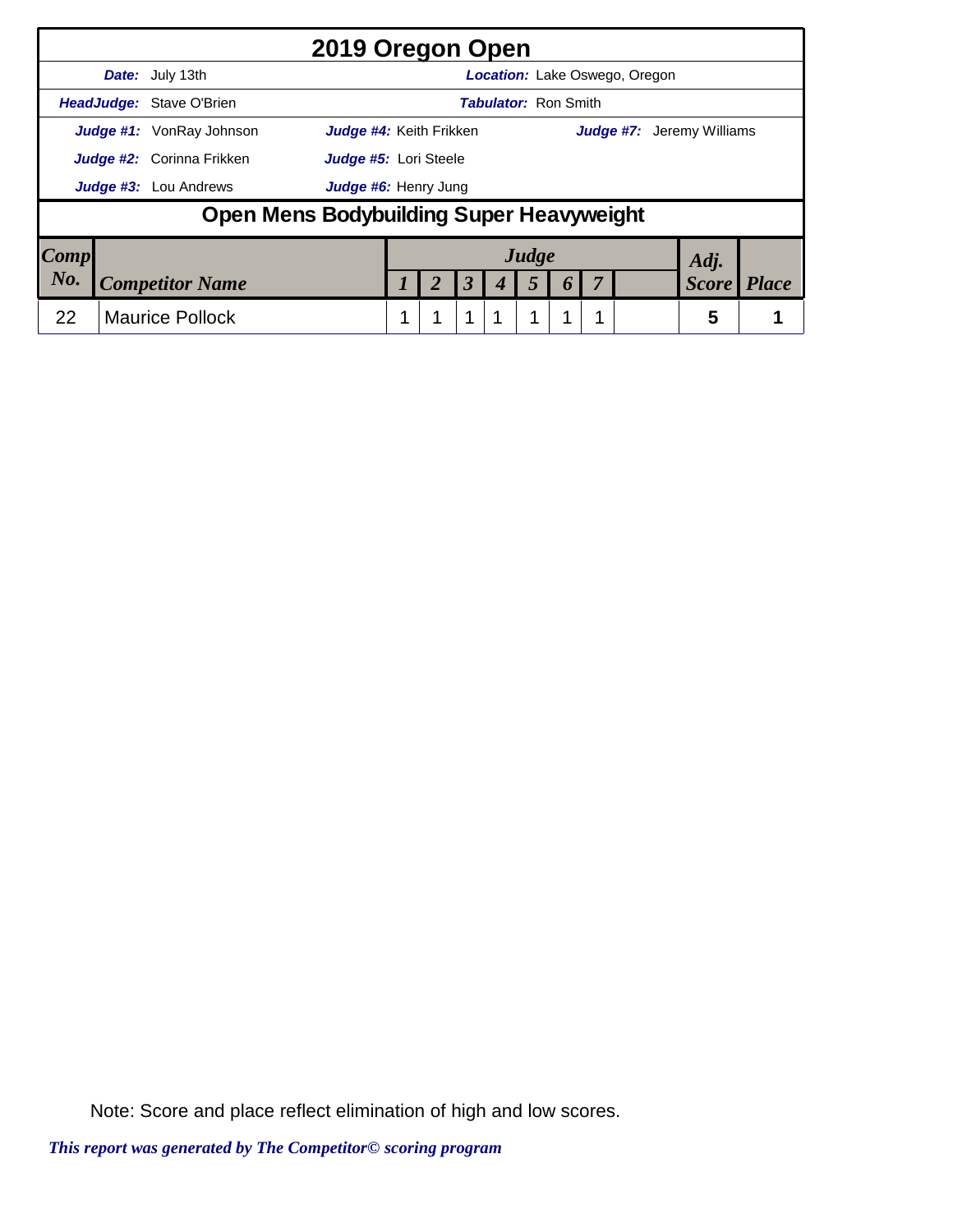|                                                      |  |                                  | 2019 Oregon Open               |  |  |                      |                             |       |                       |                                      |                                  |              |
|------------------------------------------------------|--|----------------------------------|--------------------------------|--|--|----------------------|-----------------------------|-------|-----------------------|--------------------------------------|----------------------------------|--------------|
|                                                      |  | <b>Date:</b> July 13th           |                                |  |  |                      |                             |       |                       | <b>Location:</b> Lake Oswego, Oregon |                                  |              |
|                                                      |  | HeadJudge: Stave O'Brien         |                                |  |  |                      | <b>Tabulator: Ron Smith</b> |       |                       |                                      |                                  |              |
|                                                      |  | <b>Judge #1:</b> VonRay Johnson  | Judge #4: Keith Frikken        |  |  |                      |                             |       |                       |                                      | <b>Judge #7:</b> Jeremy Williams |              |
|                                                      |  | <b>Judge #2:</b> Corinna Frikken | Judge #5: Lori Steele          |  |  |                      |                             |       |                       |                                      |                                  |              |
| <b>Judge #3:</b> Lou Andrews<br>Judge #6: Henry Jung |  |                                  |                                |  |  |                      |                             |       |                       |                                      |                                  |              |
|                                                      |  |                                  | <b>Womens Physique Over 35</b> |  |  |                      |                             |       |                       |                                      |                                  |              |
| Comp                                                 |  |                                  |                                |  |  |                      |                             | Judge |                       |                                      | Adj.                             |              |
| No.                                                  |  | <b>Competitor Name</b>           |                                |  |  | $\boldsymbol{\beta}$ |                             | 5     | $\boldsymbol{\theta}$ |                                      | <b>Score</b>                     | <b>Place</b> |
| 23                                                   |  | Bonnie Bundy                     |                                |  |  | 1                    |                             | 1     |                       |                                      | 5                                |              |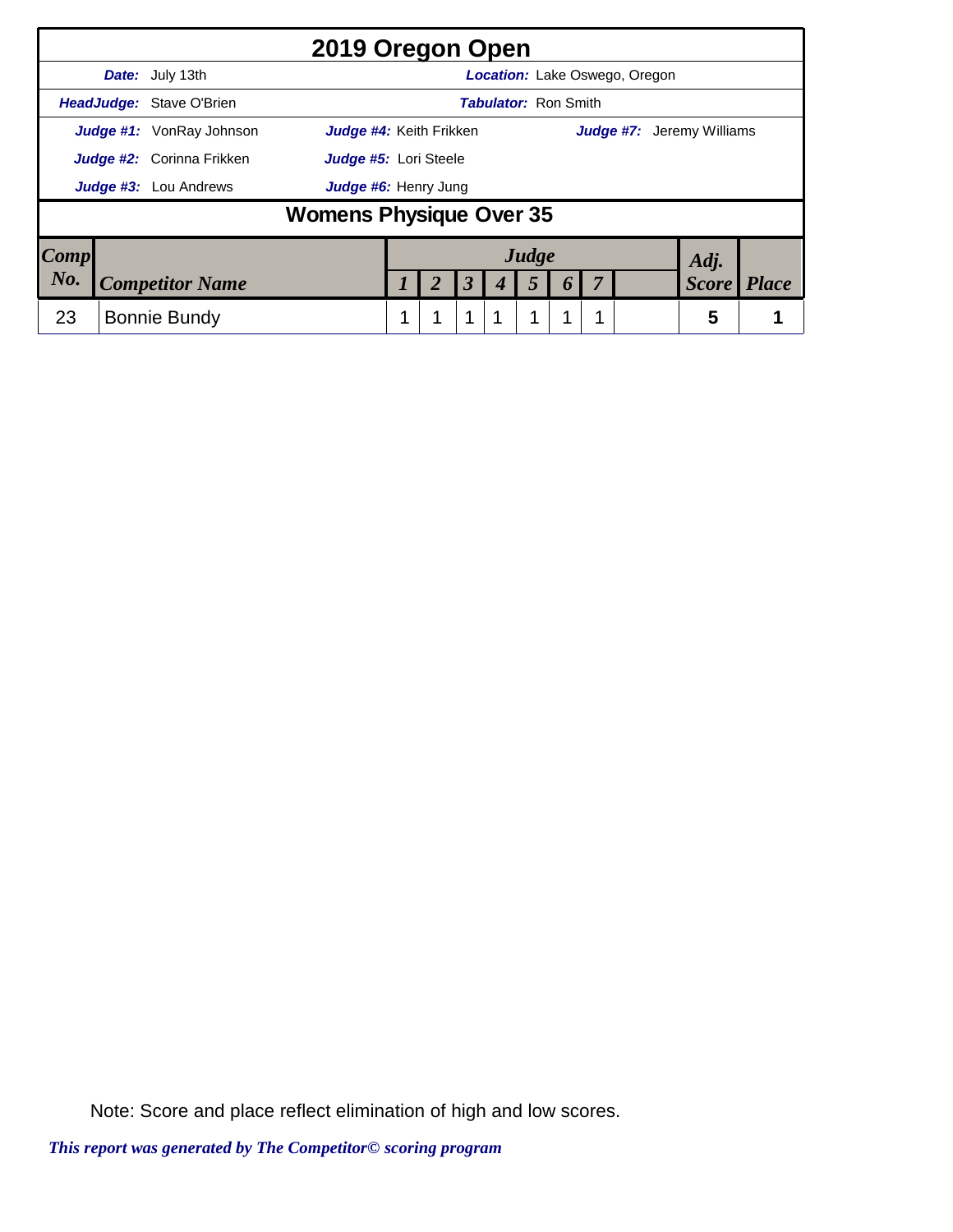|                     |                                  |                                          | 2019 Oregon Open        |   |                       |                |                             |                |                  |   |                                  |                    |   |
|---------------------|----------------------------------|------------------------------------------|-------------------------|---|-----------------------|----------------|-----------------------------|----------------|------------------|---|----------------------------------|--------------------|---|
|                     |                                  | Date: July 13th                          |                         |   |                       |                |                             |                |                  |   | Location: Lake Oswego, Oregon    |                    |   |
|                     |                                  | <b>HeadJudge: Stave O'Brien</b>          |                         |   |                       |                | <b>Tabulator: Ron Smith</b> |                |                  |   |                                  |                    |   |
|                     |                                  | Judge #1: VonRay Johnson                 | Judge #4: Keith Frikken |   |                       |                |                             |                |                  |   | <b>Judge #7:</b> Jeremy Williams |                    |   |
|                     | <b>Judge #2:</b> Corinna Frikken |                                          |                         |   | Judge #5: Lori Steele |                |                             |                |                  |   |                                  |                    |   |
|                     | Judge #3: Lou Andrews            |                                          |                         |   | Judge #6: Henry Jung  |                |                             |                |                  |   |                                  |                    |   |
|                     |                                  | Masters Classic Physique Class A Over 40 |                         |   |                       |                |                             |                |                  |   |                                  |                    |   |
| $\boldsymbol{Comp}$ |                                  |                                          |                         |   |                       |                |                             | Judge          |                  |   |                                  | Adj.               |   |
| No.                 |                                  | <b>Competitor Name</b>                   |                         |   |                       | 3              |                             | 5              | $\boldsymbol{p}$ |   |                                  | <b>Score</b> Place |   |
| 26                  |                                  | David Parson                             |                         |   |                       | 1              |                             | 1              |                  |   |                                  | 5                  |   |
| 24                  |                                  | Victor Buga                              |                         | 2 | 2                     | $\overline{2}$ | 2                           | $\overline{2}$ | 2                | 2 |                                  | 10                 | 2 |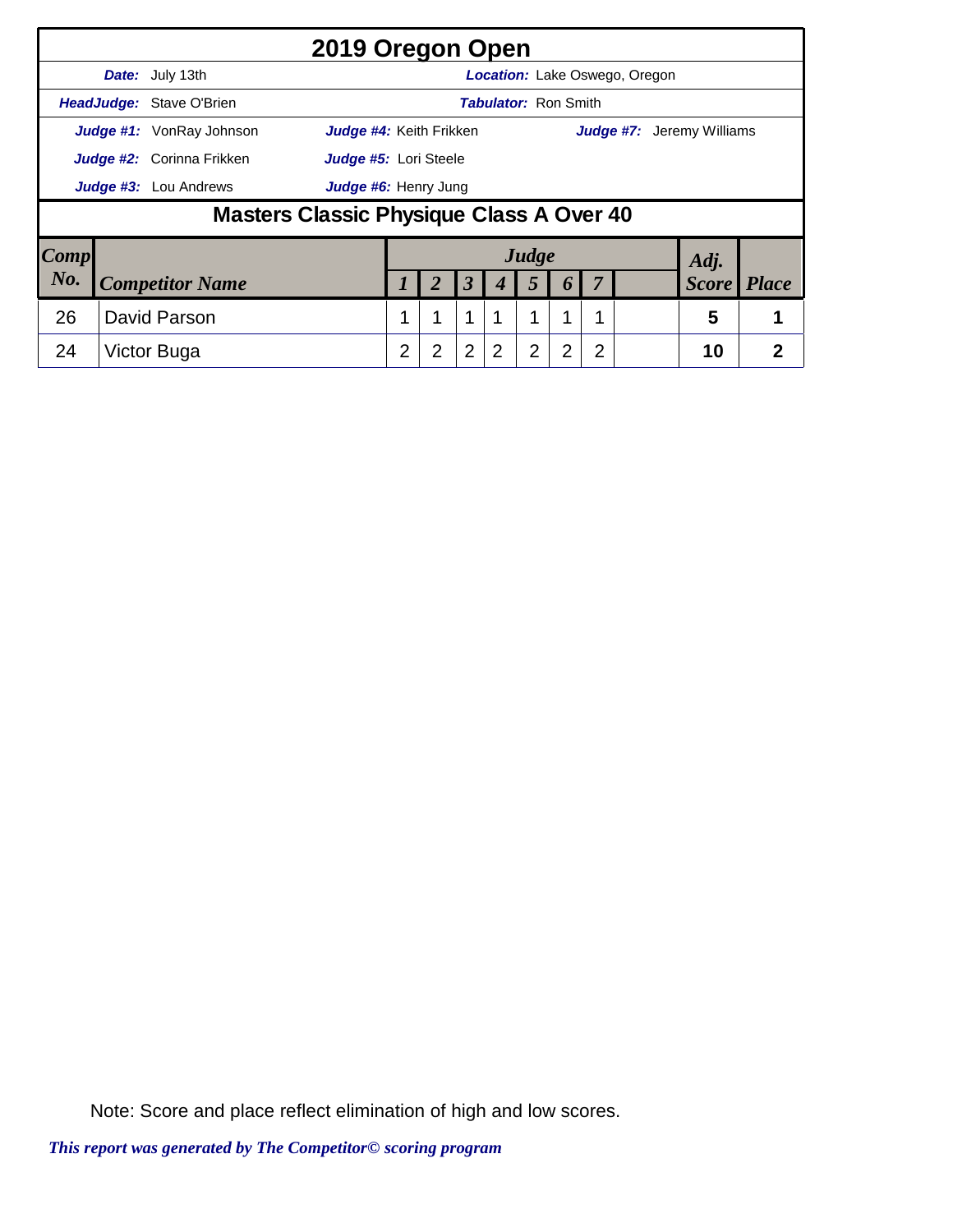|                |                                 | 2019 Oregon Open               |                |                |                      |                             |       |                  |                |                               |                           |                |
|----------------|---------------------------------|--------------------------------|----------------|----------------|----------------------|-----------------------------|-------|------------------|----------------|-------------------------------|---------------------------|----------------|
|                | Date: July 13th                 |                                |                |                |                      |                             |       |                  |                | Location: Lake Oswego, Oregon |                           |                |
|                | HeadJudge: Stave O'Brien        |                                |                |                |                      | <b>Tabulator: Ron Smith</b> |       |                  |                |                               |                           |                |
|                | <b>Judge #1:</b> VonRay Johnson | Judge #4: Keith Frikken        |                |                |                      |                             |       |                  |                |                               | Judge #7: Jeremy Williams |                |
|                | Judge #2: Corinna Frikken       | Judge #5: Lori Steele          |                |                |                      |                             |       |                  |                |                               |                           |                |
|                | <b>Judge #3:</b> Lou Andrews    | Judge #6: Henry Jung           |                |                |                      |                             |       |                  |                |                               |                           |                |
|                |                                 | <b>Novice Classic Physique</b> |                |                |                      |                             |       |                  |                |                               |                           |                |
| Comp           |                                 |                                |                |                |                      |                             | Judge |                  |                |                               | Adj.                      |                |
| No.            | <b>Competitor Name</b>          |                                |                | 2              | $\boldsymbol{\beta}$ | 4                           | 5     | $\boldsymbol{0}$ |                |                               | <b>Score</b>              | <b>Place</b>   |
| 27             | Casey Davis                     |                                |                | 1              | 1                    |                             | 1     | 1                |                |                               | 5                         |                |
| $\overline{2}$ | Elijah Warren                   |                                | $\overline{2}$ | $\overline{2}$ | $\overline{2}$       | 2                           | 2     | 2                | $\overline{2}$ |                               | 10                        | $\overline{2}$ |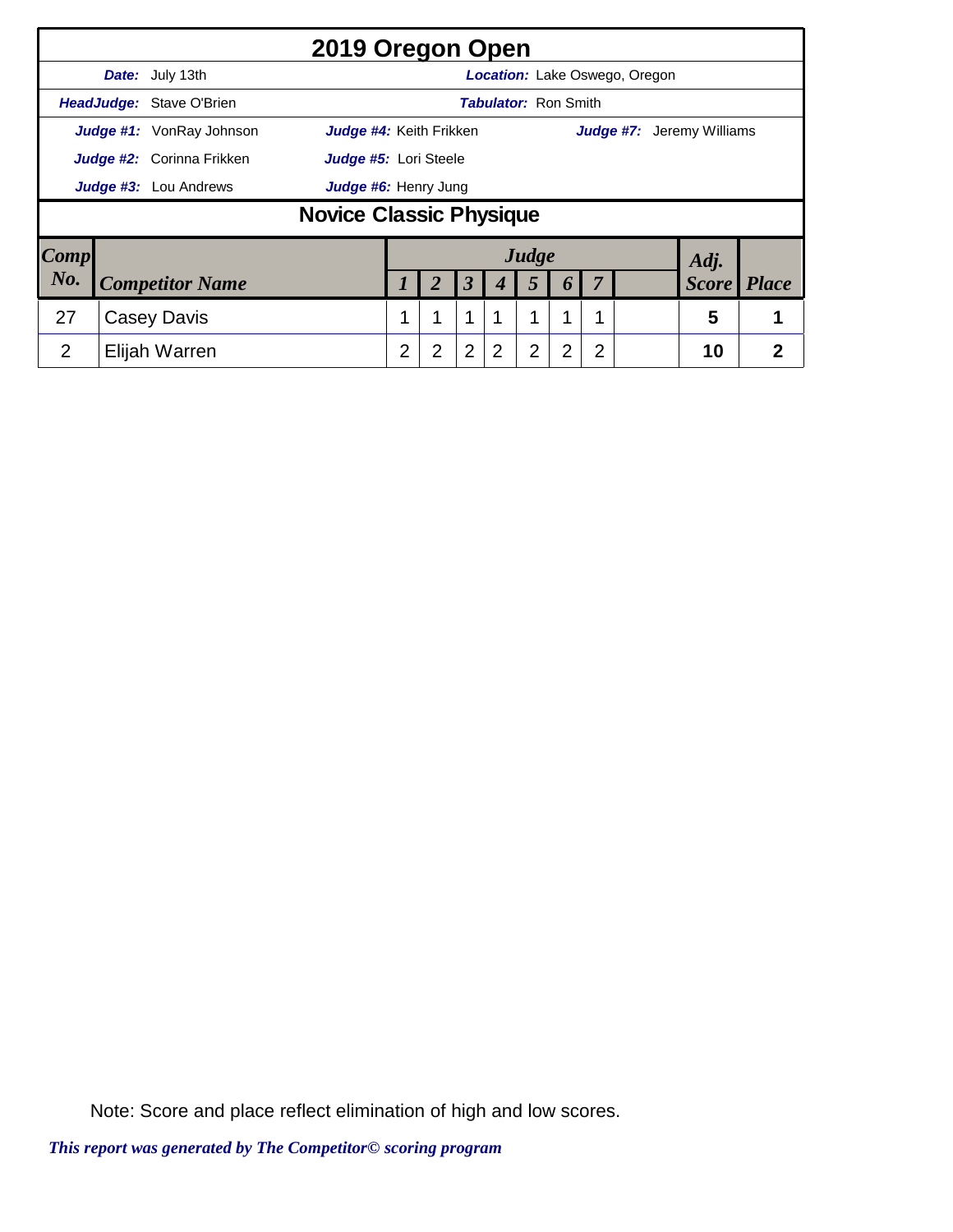|                        |                                         |                                  | 2019 Oregon Open        |                |                |                      |                             |       |                  |   |                               |                                  |                |
|------------------------|-----------------------------------------|----------------------------------|-------------------------|----------------|----------------|----------------------|-----------------------------|-------|------------------|---|-------------------------------|----------------------------------|----------------|
|                        |                                         | <b>Date:</b> July 13th           |                         |                |                |                      |                             |       |                  |   | Location: Lake Oswego, Oregon |                                  |                |
|                        |                                         | HeadJudge: Stave O'Brien         |                         |                |                |                      | <b>Tabulator: Ron Smith</b> |       |                  |   |                               |                                  |                |
|                        |                                         | <b>Judge #1:</b> VonRay Johnson  | Judge #4: Keith Frikken |                |                |                      |                             |       |                  |   |                               | <b>Judge #7:</b> Jeremy Williams |                |
|                        |                                         | <b>Judge #2:</b> Corinna Frikken | Judge #5: Lori Steele   |                |                |                      |                             |       |                  |   |                               |                                  |                |
|                        | Judge #3: Lou Andrews                   | Judge #6: Henry Jung             |                         |                |                |                      |                             |       |                  |   |                               |                                  |                |
|                        | Open Classic Physique Class A Under 5 7 |                                  |                         |                |                |                      |                             |       |                  |   |                               |                                  |                |
| $\lfloor Comp \rfloor$ |                                         |                                  |                         |                |                |                      |                             | Judge |                  |   |                               | Adj.                             |                |
| No.                    |                                         | <b>Competitor Name</b>           |                         |                |                | $\boldsymbol{\beta}$ | 4                           | 5     | $\boldsymbol{p}$ |   |                               | <b>Score</b>                     | <i>Place</i>   |
| 27                     |                                         | Casey Davis                      |                         | 1              | 1              | 1                    |                             |       |                  | 2 |                               | 5                                |                |
| 24                     |                                         | Victor Buga                      |                         | $\overline{2}$ | $\overline{2}$ | $\overline{2}$       | 2                           | 2     | 2                |   |                               | 10                               | $\overline{2}$ |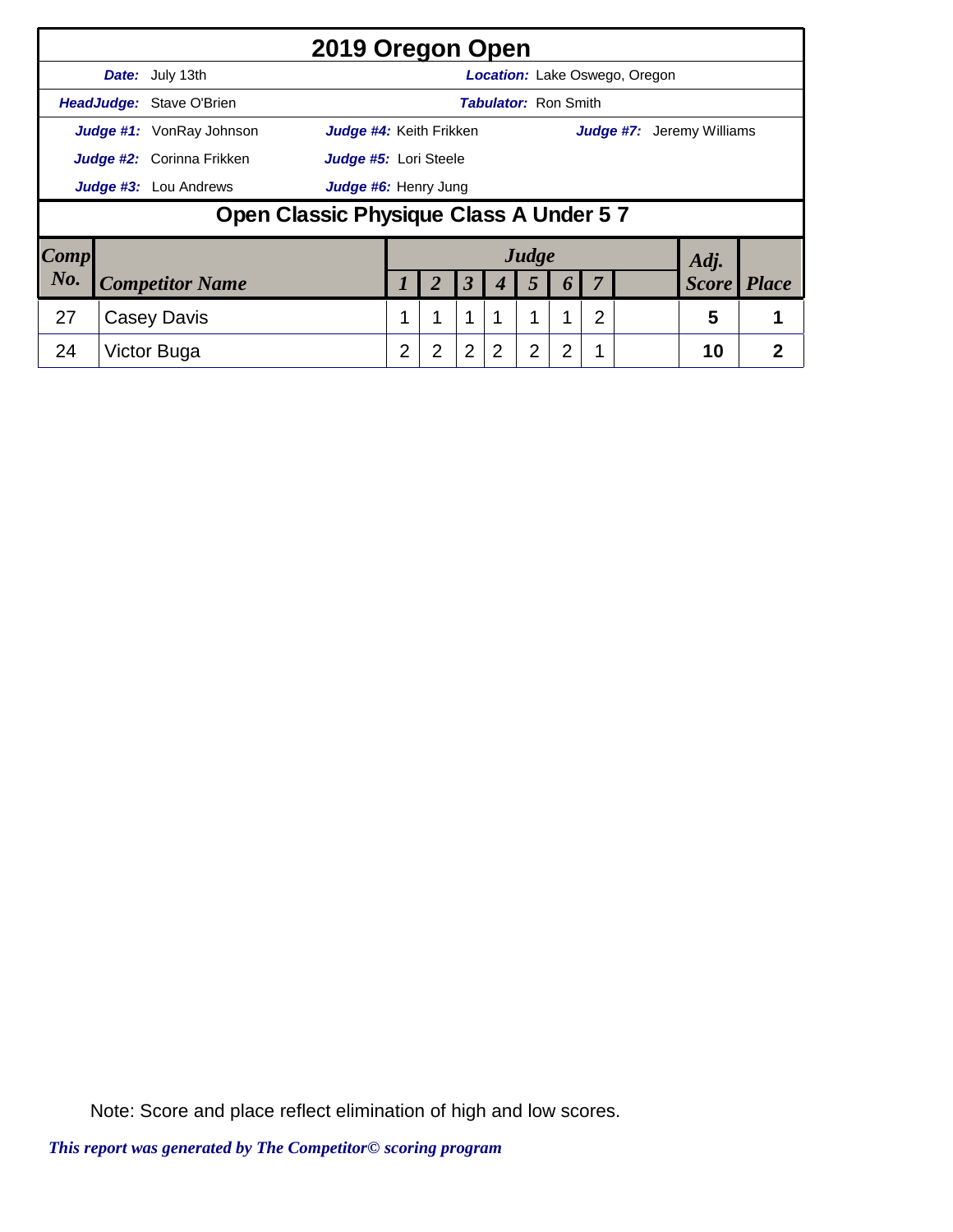|                        |                                  |                                          | 2019 Oregon Open               |   |   |                  |                             |                |                  |   |                                      |                                  |              |
|------------------------|----------------------------------|------------------------------------------|--------------------------------|---|---|------------------|-----------------------------|----------------|------------------|---|--------------------------------------|----------------------------------|--------------|
|                        |                                  | Date: July 13th                          |                                |   |   |                  |                             |                |                  |   | <b>Location:</b> Lake Oswego, Oregon |                                  |              |
|                        |                                  | <b>HeadJudge: Stave O'Brien</b>          |                                |   |   |                  | <b>Tabulator: Ron Smith</b> |                |                  |   |                                      |                                  |              |
|                        |                                  | <b>Judge #1:</b> VonRay Johnson          | <b>Judge #4:</b> Keith Frikken |   |   |                  |                             |                |                  |   |                                      | <b>Judge #7:</b> Jeremy Williams |              |
|                        | <b>Judge #2:</b> Corinna Frikken | Judge #5: Lori Steele                    |                                |   |   |                  |                             |                |                  |   |                                      |                                  |              |
|                        |                                  | <b>Judge #3:</b> Lou Andrews             | Judge #6: Henry Jung           |   |   |                  |                             |                |                  |   |                                      |                                  |              |
|                        |                                  | Open Classic Physique Class B Under 5 10 |                                |   |   |                  |                             |                |                  |   |                                      |                                  |              |
| $\lfloor Comp \rfloor$ |                                  |                                          |                                |   |   |                  |                             | Judge          |                  |   |                                      | Adj.                             |              |
| No.                    |                                  | <b>Competitor Name</b>                   |                                |   |   | $\boldsymbol{3}$ |                             | 5              | $\boldsymbol{b}$ |   |                                      | <b>Score</b>                     | <i>Place</i> |
| 28                     | <b>Addison Alexander</b>         |                                          |                                |   |   | $\mathbf 1$      |                             | 1              |                  |   |                                      | 5                                |              |
| 18                     |                                  | Nelson Issangya                          |                                | 2 | 2 | $\overline{2}$   | 2                           | $\overline{2}$ | $\overline{2}$   | 2 |                                      | 10                               | 2            |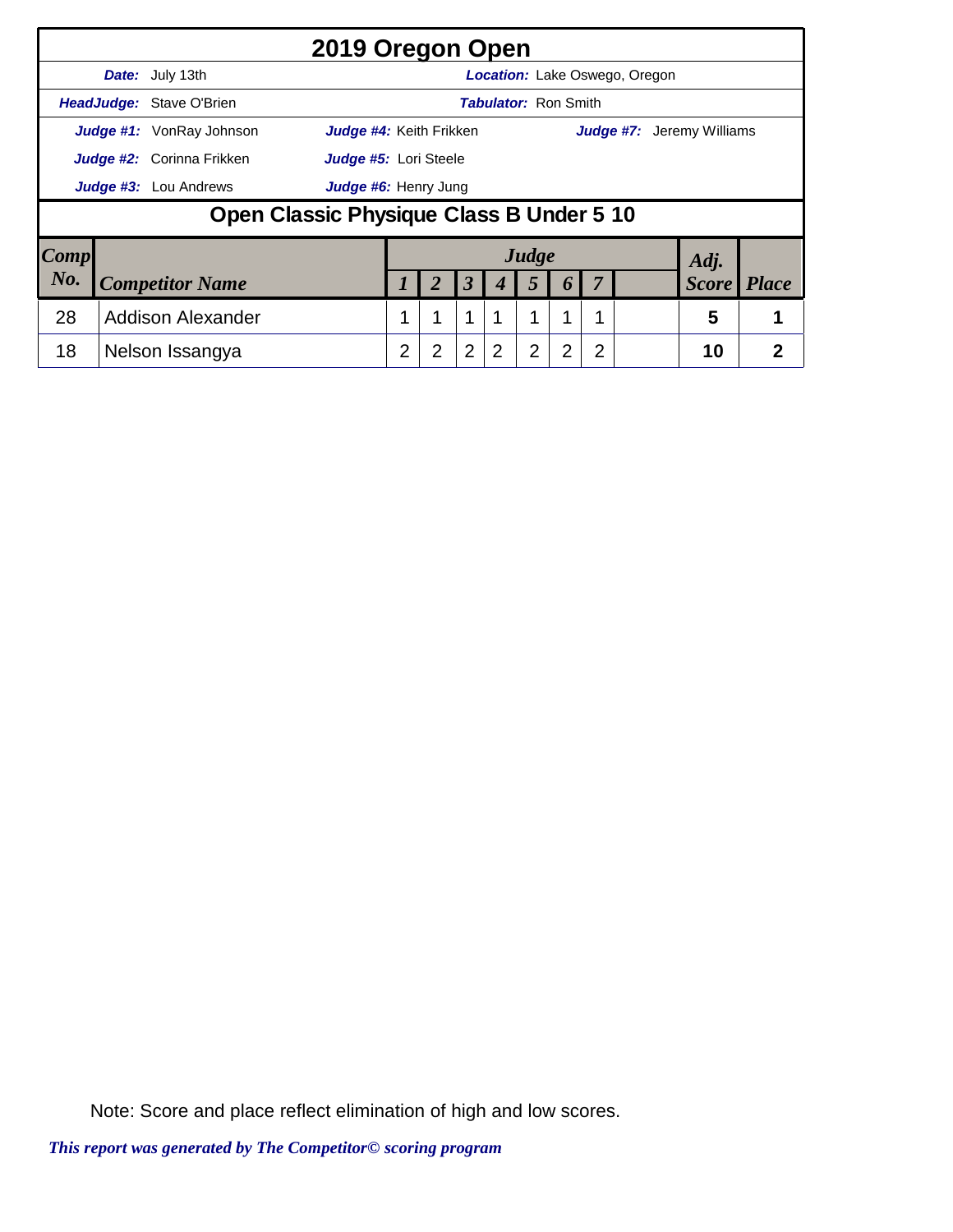|      |                                         |                                 | 2019 Oregon Open               |   |                |                |                             |                |   |   |                                      |                                  |                |
|------|-----------------------------------------|---------------------------------|--------------------------------|---|----------------|----------------|-----------------------------|----------------|---|---|--------------------------------------|----------------------------------|----------------|
|      |                                         | Date: July 13th                 |                                |   |                |                |                             |                |   |   | <b>Location:</b> Lake Oswego, Oregon |                                  |                |
|      |                                         | <b>HeadJudge: Stave O'Brien</b> |                                |   |                |                | <b>Tabulator: Ron Smith</b> |                |   |   |                                      |                                  |                |
|      |                                         | <b>Judge #1:</b> VonRay Johnson | <b>Judge #4: Keith Frikken</b> |   |                |                |                             |                |   |   |                                      | <b>Judge #7:</b> Jeremy Williams |                |
|      |                                         | Judge #2: Corinna Frikken       | Judge #5: Lori Steele          |   |                |                |                             |                |   |   |                                      |                                  |                |
|      | Judge #3: Lou Andrews                   | Judge #6: Henry Jung            |                                |   |                |                |                             |                |   |   |                                      |                                  |                |
|      | Open Classic Physique Class C Over 5 10 |                                 |                                |   |                |                |                             |                |   |   |                                      |                                  |                |
| Comp |                                         |                                 |                                |   |                |                |                             | Judge          |   |   |                                      | Adj.                             |                |
| No.  |                                         | <b>Competitor Name</b>          |                                |   | 2              | $\mathfrak{Z}$ | 4                           | 5              | 6 |   |                                      | <b>Score</b>                     | <i>Place</i>   |
| 30   | <b>Dustin Pederson</b>                  |                                 |                                |   | 4              | 1              |                             | 1              |   | 2 |                                      | 5                                |                |
| 29   | <b>Justin Son</b>                       |                                 |                                | 2 | $\overline{2}$ | 2              | $\overline{2}$              | $\overline{2}$ | 2 |   |                                      | 10                               | $\overline{2}$ |
| 26   |                                         | David Parson                    |                                | 3 | 3              | 3              | 3                           | 3              | 3 | 3 |                                      | 15                               | 3              |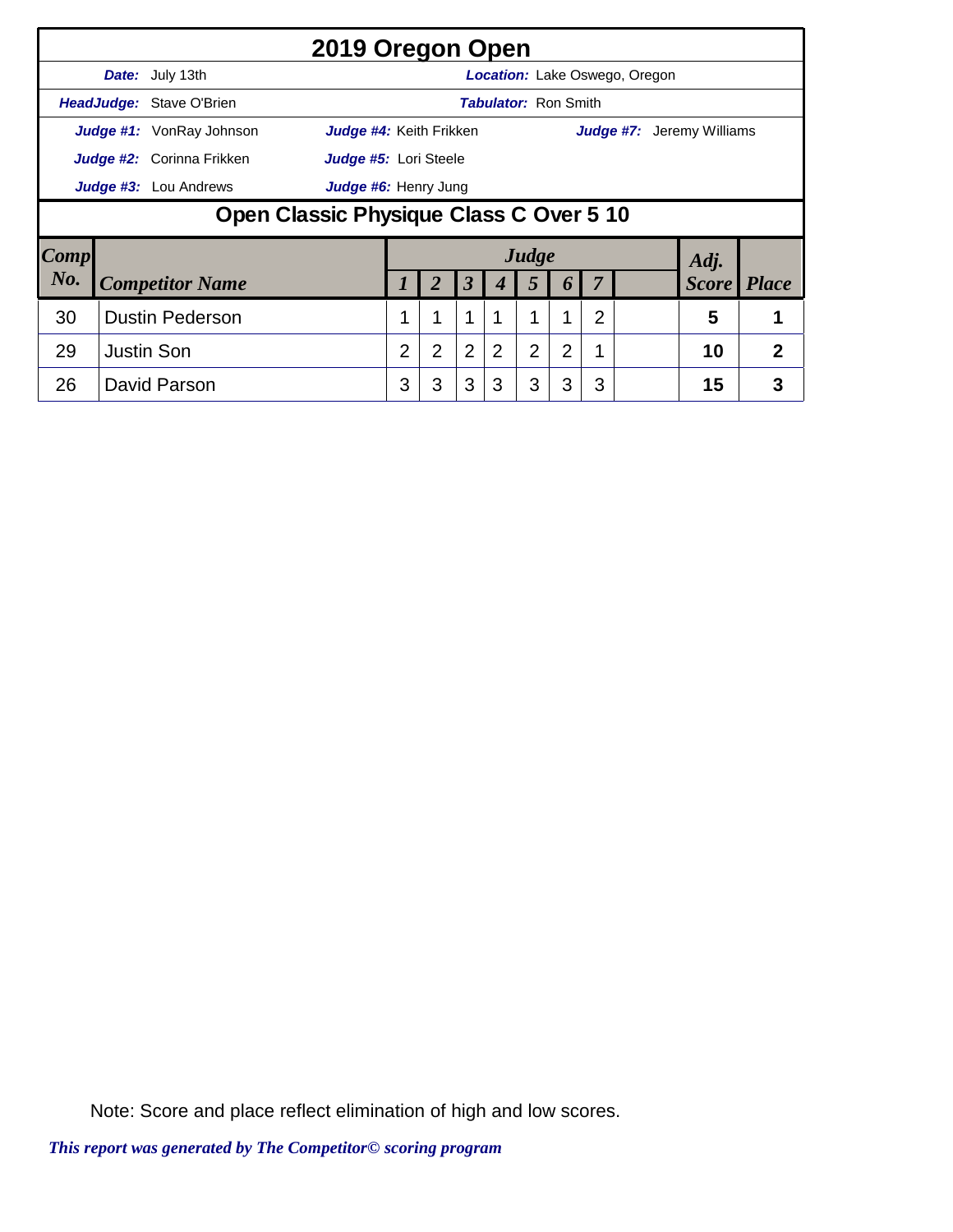|        |                                         |                                  | 2019 Oregon Open        |                                                                   |                |                |                |                |                             |                |                                      |                 |                |
|--------|-----------------------------------------|----------------------------------|-------------------------|-------------------------------------------------------------------|----------------|----------------|----------------|----------------|-----------------------------|----------------|--------------------------------------|-----------------|----------------|
|        |                                         | Date: July 13th                  |                         |                                                                   |                |                |                |                |                             |                | <b>Location:</b> Lake Oswego, Oregon |                 |                |
|        |                                         | HeadJudge: Stave O'Brien         |                         |                                                                   |                |                |                |                | <b>Tabulator: Ron Smith</b> |                |                                      |                 |                |
|        |                                         | <b>Judge #1:</b> VonRay Johnson  | Judge #4: Keith Frikken |                                                                   |                |                |                |                |                             |                | Judge #7:                            | Jeremy Williams |                |
|        |                                         | Judge #2: Corinna Frikken        | Judge #5: Lori Steele   |                                                                   |                |                |                |                |                             |                |                                      |                 |                |
|        |                                         | Judge #3: Lou Andrews            | Judge #6: Henry Jung    |                                                                   |                |                |                |                |                             |                |                                      |                 |                |
|        |                                         | <b>True Novice Mens Physique</b> |                         |                                                                   |                |                |                |                |                             |                |                                      |                 |                |
| Comp   |                                         |                                  |                         |                                                                   |                |                |                |                |                             |                |                                      | Adj.            |                |
| $N0$ . |                                         |                                  |                         | Judge<br><b>Competitor Name</b><br>$\boldsymbol{\beta}$<br>2<br>5 |                |                |                |                |                             |                |                                      |                 |                |
|        |                                         |                                  |                         |                                                                   |                |                | 4              |                | 6                           | $\overline{7}$ |                                      | <b>Score</b>    | <b>Place</b>   |
| 34     |                                         |                                  |                         | $\overline{2}$                                                    | 1              | $\mathbf{1}$   | $\overline{2}$ | $\overline{2}$ | 1                           | 1              |                                      | 7               | 1              |
| 32     | <b>Michael Lee</b><br><b>WD Jackson</b> |                                  |                         |                                                                   | $\overline{2}$ | $\overline{2}$ |                | 1              | 2                           | 2              |                                      | 8               | $\overline{2}$ |
| 33     |                                         | <b>Cam Mitzel</b>                |                         | 3                                                                 | 3              | 3              | 3              | 4              | 3                           | 3              |                                      | 15              | 3              |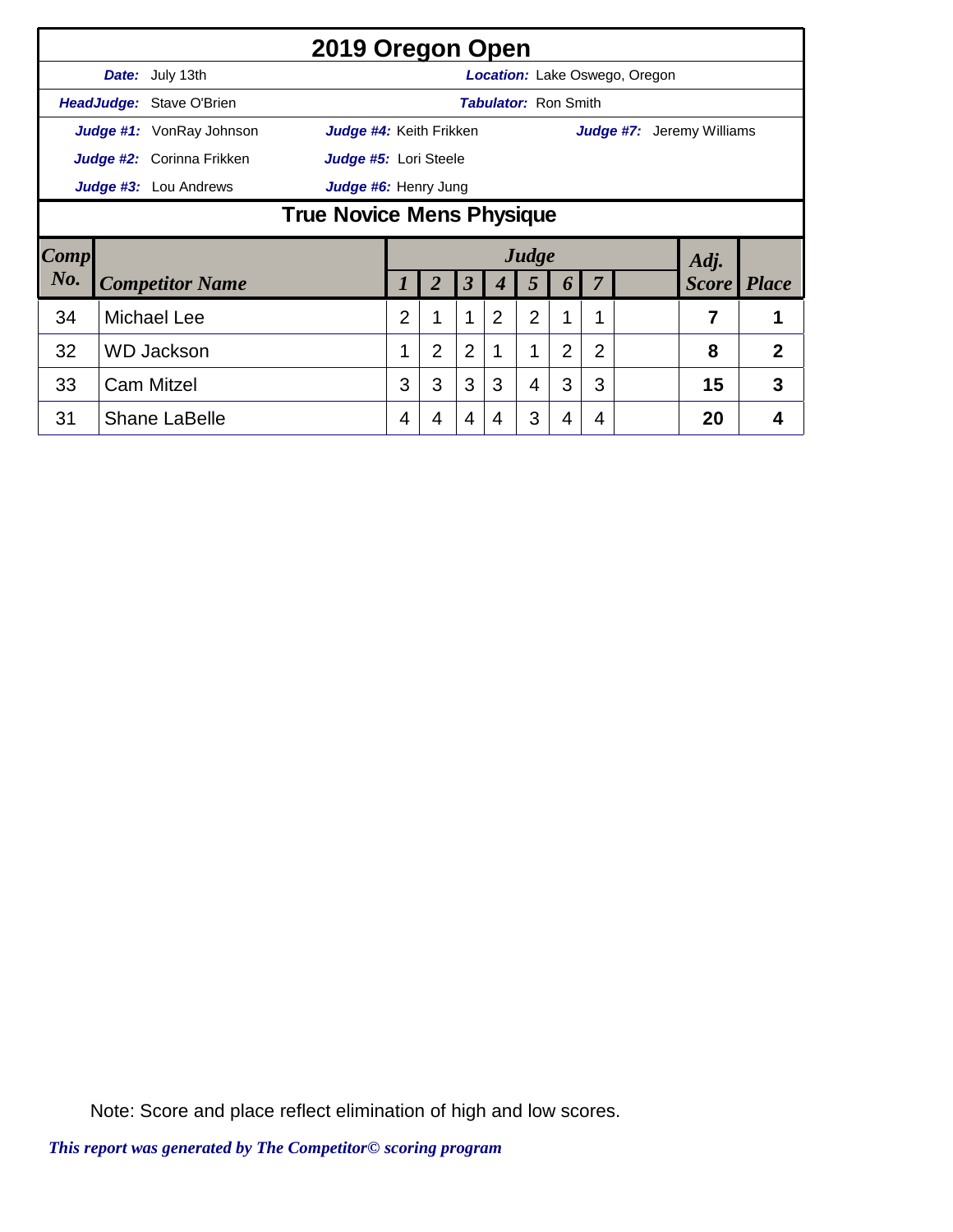|                     |                                  |                                       | 2019 Oregon Open        |   |                       |                      |                             |       |                  |                                  |              |              |
|---------------------|----------------------------------|---------------------------------------|-------------------------|---|-----------------------|----------------------|-----------------------------|-------|------------------|----------------------------------|--------------|--------------|
|                     |                                  | Date: July 13th                       |                         |   |                       |                      |                             |       |                  | Location: Lake Oswego, Oregon    |              |              |
|                     |                                  | HeadJudge: Stave O'Brien              |                         |   |                       |                      | <b>Tabulator: Ron Smith</b> |       |                  |                                  |              |              |
|                     |                                  | <b>Judge #1:</b> VonRay Johnson       | Judge #4: Keith Frikken |   |                       |                      |                             |       |                  | <b>Judge #7:</b> Jeremy Williams |              |              |
|                     | <b>Judge #2:</b> Corinna Frikken |                                       |                         |   | Judge #5: Lori Steele |                      |                             |       |                  |                                  |              |              |
|                     | Judge #3: Lou Andrews            |                                       |                         |   | Judge #6: Henry Jung  |                      |                             |       |                  |                                  |              |              |
|                     |                                  | Masters Mens Physique Class A Over 35 |                         |   |                       |                      |                             |       |                  |                                  |              |              |
| $\boldsymbol{Comp}$ |                                  |                                       |                         |   |                       |                      |                             | Judge |                  |                                  | Adj.         |              |
| No.                 | <b>Competitor Name</b>           |                                       |                         |   |                       | $\boldsymbol{\beta}$ |                             | 5     | $\boldsymbol{p}$ |                                  | <b>Score</b> | <i>Place</i> |
| 35                  | Monte Burch                      |                                       |                         |   |                       | 1                    | 1                           | 1     |                  |                                  | 5            | 2            |
| 35                  |                                  | Monte Burch                           |                         | 1 |                       | 1                    | 1                           | 1     |                  |                                  | 5            | 2            |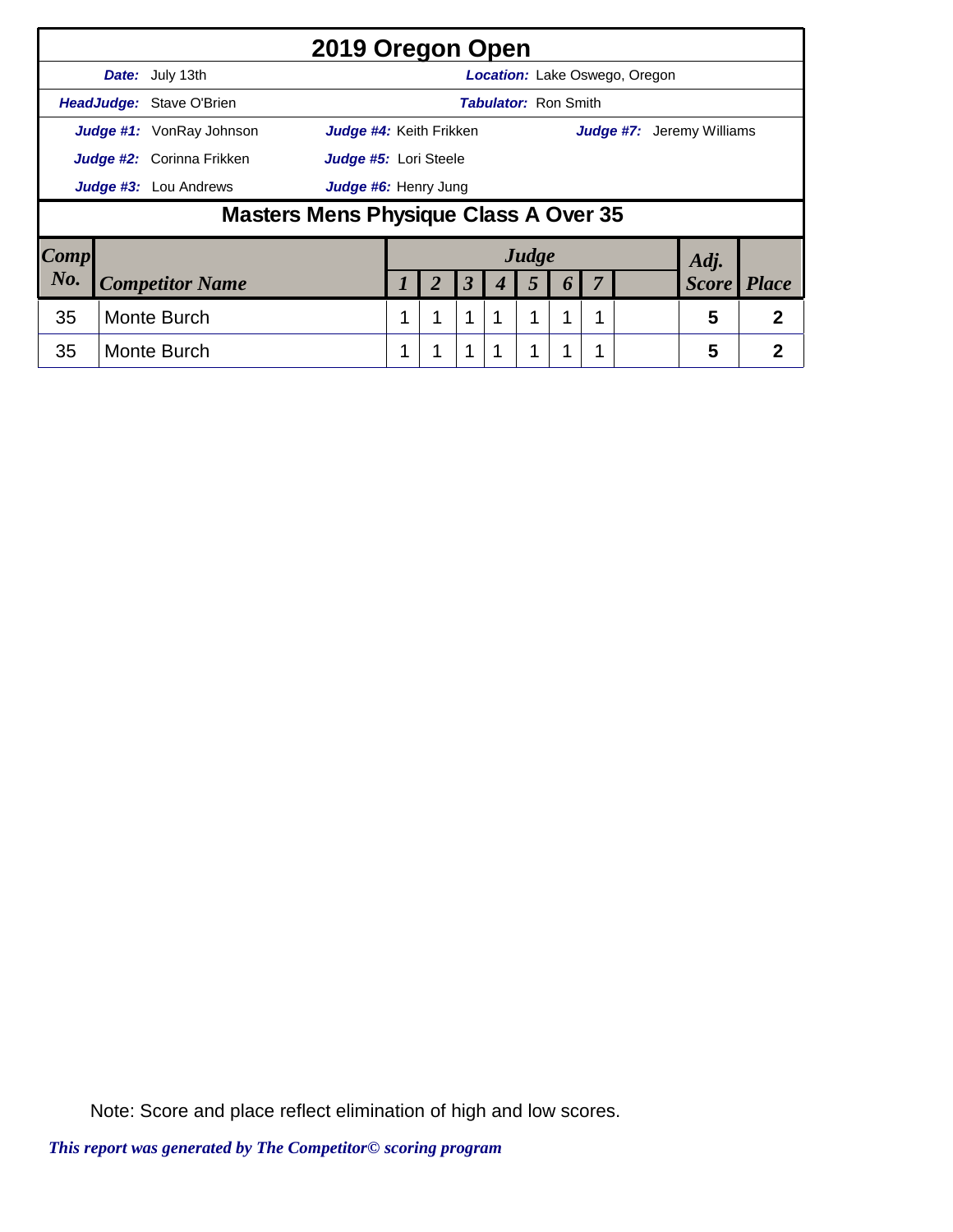|                | 2019 Oregon Open                                    |                                       |                |                         |                |                             |                |                |                                  |                    |                |
|----------------|-----------------------------------------------------|---------------------------------------|----------------|-------------------------|----------------|-----------------------------|----------------|----------------|----------------------------------|--------------------|----------------|
|                | Date: July 13th                                     |                                       |                |                         |                |                             |                |                | Location: Lake Oswego, Oregon    |                    |                |
|                | HeadJudge: Stave O'Brien                            |                                       |                |                         |                | <b>Tabulator: Ron Smith</b> |                |                |                                  |                    |                |
|                | Judge #1: VonRay Johnson<br>Judge #4: Keith Frikken |                                       |                |                         |                |                             |                |                | <b>Judge #7:</b> Jeremy Williams |                    |                |
|                | Judge #2: Corinna Frikken<br>Judge #5: Lori Steele  |                                       |                |                         |                |                             |                |                |                                  |                    |                |
|                | Judge #3: Lou Andrews<br>Judge #6: Henry Jung       |                                       |                |                         |                |                             |                |                |                                  |                    |                |
|                |                                                     | Masters Mens Physique Class B Over 40 |                |                         |                |                             |                |                |                                  |                    |                |
| $\boxed{Comp}$ |                                                     | Judge<br>Adj.                         |                |                         |                |                             |                |                |                                  |                    |                |
| No.            | <b>Competitor Name</b>                              | 7                                     | $\overline{2}$ | $\overline{\mathbf{3}}$ | 4              | 5                           | 6              | $\overline{7}$ |                                  | <b>Score</b> Place |                |
| 35             | Monte Burch                                         |                                       | $\overline{2}$ | $\overline{2}$          | 1              | 1                           | $\overline{2}$ | 3              |                                  | 8                  | 1              |
| 34             | <b>Michael Lee</b>                                  | $\overline{2}$                        | 1              | 1                       | 3              | 3                           | 1              | $\overline{2}$ |                                  | 9                  | $\overline{2}$ |
| 32             | <b>WD Jackson</b>                                   | 3                                     | 3              | 3                       | $\overline{2}$ | $\overline{2}$              | 3              | 1              |                                  | 13                 | 3              |
| 36             | John Bender                                         | 4                                     | 5              | $\overline{4}$          | 4              | 4                           | 5              | 4              |                                  | 21                 | 4              |
| 37             | <b>Steve Cain</b>                                   | 6                                     | 4              | 6                       | 5              | 5                           | 4              | 5              |                                  | 25                 | 5              |
| 25             | <b>Bret Fuller</b>                                  | 5                                     | 6              | 5                       | 6              | 7                           | 6              | 6              |                                  | 29                 | 6              |
| 31             | <b>Shane LaBelle</b>                                | 7                                     | 7              | 7                       | 7              | 6                           | 7              | 7              |                                  | 35                 | 7              |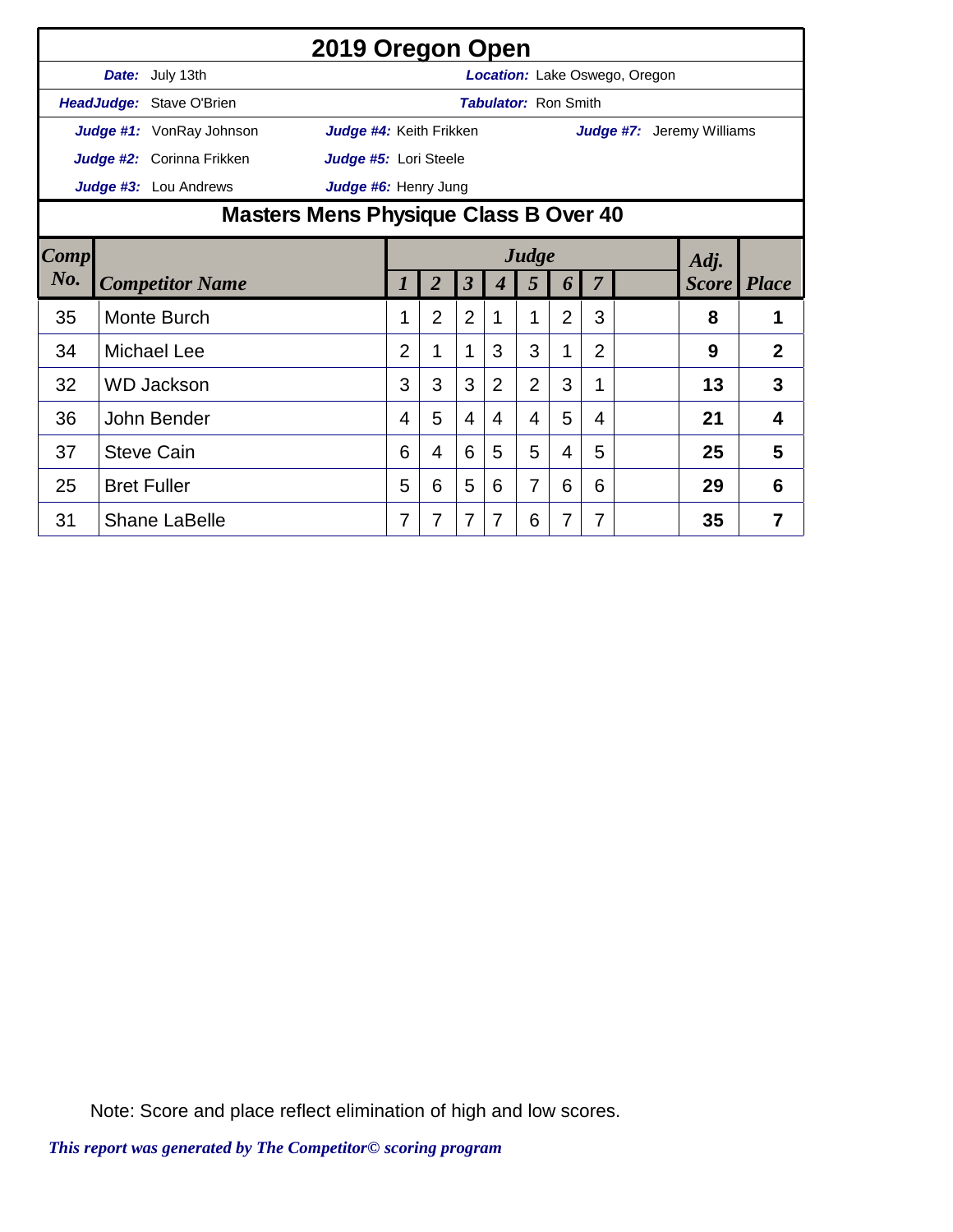|                        |                              |                                       | 2019 Oregon Open        |   |                      |                      |                             |                |                |   |                                      |              |                |
|------------------------|------------------------------|---------------------------------------|-------------------------|---|----------------------|----------------------|-----------------------------|----------------|----------------|---|--------------------------------------|--------------|----------------|
|                        |                              | Date: July 13th                       |                         |   |                      |                      |                             |                |                |   | <b>Location:</b> Lake Oswego, Oregon |              |                |
|                        |                              | <b>HeadJudge: Stave O'Brien</b>       |                         |   |                      |                      | <b>Tabulator: Ron Smith</b> |                |                |   |                                      |              |                |
|                        |                              | <b>Judge #1:</b> VonRay Johnson       | Judge #4: Keith Frikken |   |                      |                      |                             |                |                |   | <b>Judge #7:</b> Jeremy Williams     |              |                |
|                        |                              | Judge #2: Corinna Frikken             | Judge #5: Lori Steele   |   |                      |                      |                             |                |                |   |                                      |              |                |
|                        | <b>Judge #3:</b> Lou Andrews |                                       |                         |   | Judge #6: Henry Jung |                      |                             |                |                |   |                                      |              |                |
|                        |                              | Masters Mens Physique Class C Over 50 |                         |   |                      |                      |                             |                |                |   |                                      |              |                |
| $\lfloor Comp \rfloor$ |                              |                                       |                         |   |                      |                      |                             | Judge          |                |   |                                      | Adj.         |                |
| No.                    |                              | <b>Competitor Name</b>                |                         |   |                      | $\boldsymbol{\beta}$ | 4                           | 5              | 6              |   |                                      | <b>Score</b> | <b>Place</b>   |
| 37                     | <b>Steve Cain</b>            |                                       |                         |   | 1                    | 1                    |                             | 1              | 1              | 2 |                                      | 5            |                |
| 25                     | <b>Bret Fuller</b>           |                                       |                         | 2 | $\overline{2}$       | $\overline{2}$       | 2                           | $\overline{2}$ | 3              | 3 |                                      | 11           | $\overline{2}$ |
| 38                     |                              | John Rodgers                          |                         | 3 | 3                    | 3                    | 3                           | 3              | $\overline{2}$ |   |                                      | 14           | 3              |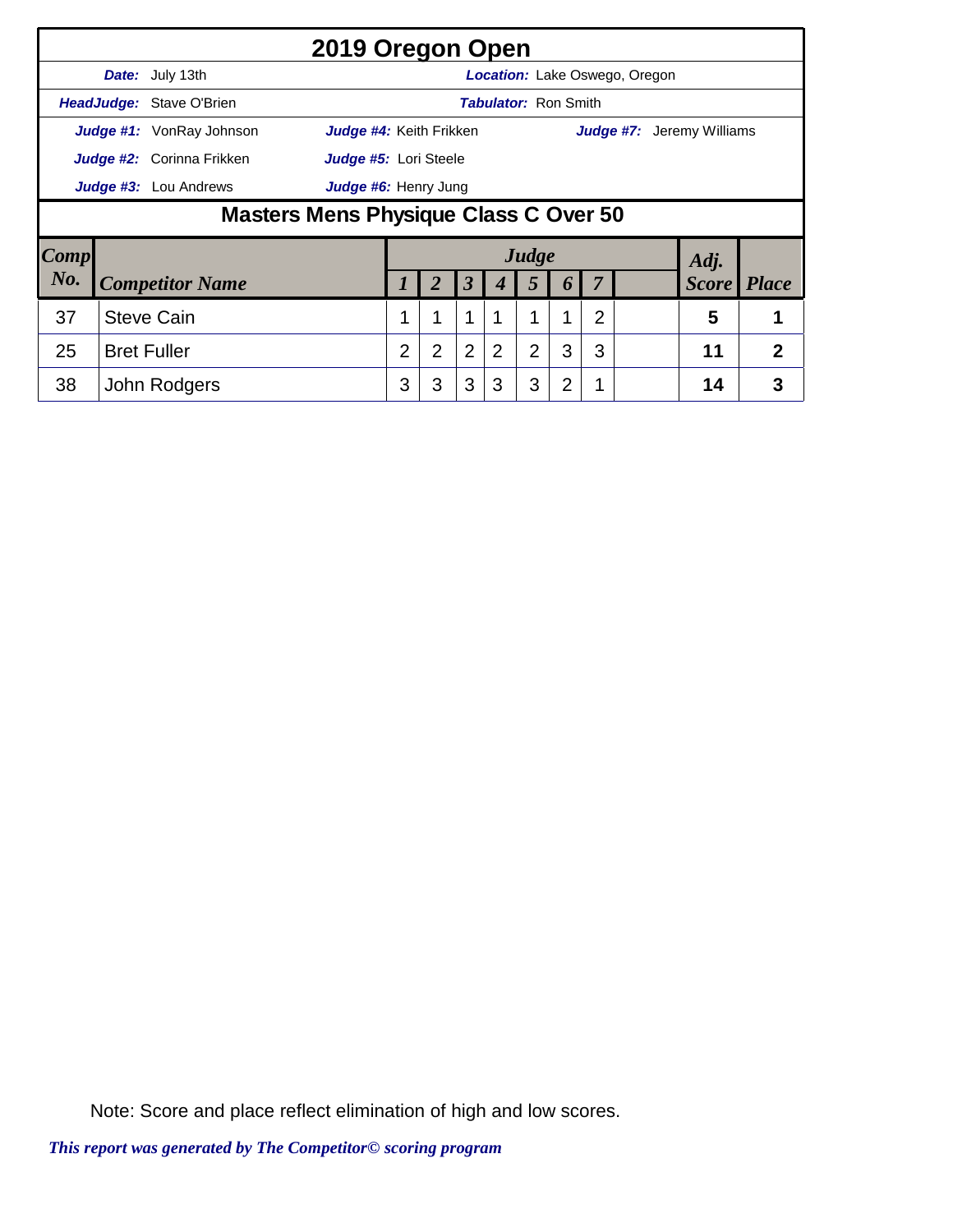|                 |                                  | 2019 Oregon Open                                                  |  |   |                       |             |   |                             |  |                                      |              |  |
|-----------------|----------------------------------|-------------------------------------------------------------------|--|---|-----------------------|-------------|---|-----------------------------|--|--------------------------------------|--------------|--|
|                 |                                  | <b>Date:</b> July 13th                                            |  |   |                       |             |   |                             |  | <b>Location:</b> Lake Oswego, Oregon |              |  |
|                 |                                  | HeadJudge: Stave O'Brien                                          |  |   |                       |             |   | <b>Tabulator: Ron Smith</b> |  |                                      |              |  |
|                 |                                  | <b>Judge #1:</b> VonRay Johnson<br><b>Judge #4:</b> Keith Frikken |  |   |                       |             |   |                             |  | <b>Judge #7:</b> Jeremy Williams     |              |  |
|                 | <b>Judge #2:</b> Corinna Frikken |                                                                   |  |   | Judge #5: Lori Steele |             |   |                             |  |                                      |              |  |
|                 | Judge #3: Lou Andrews            | Judge #6: Henry Jung                                              |  |   |                       |             |   |                             |  |                                      |              |  |
|                 |                                  | Masters Mens Physique Class D Over 60                             |  |   |                       |             |   |                             |  |                                      |              |  |
| $\textbf{Comp}$ |                                  |                                                                   |  |   |                       |             |   | Judge                       |  |                                      | Adj.         |  |
| No.             | <b>Competitor Name</b>           |                                                                   |  |   | 3                     |             | 5 |                             |  | <b>Score</b>                         | <b>Place</b> |  |
| 37              |                                  | <b>Steve Cain</b>                                                 |  | 1 |                       | $\mathbf 1$ | 1 | 1                           |  |                                      | 5            |  |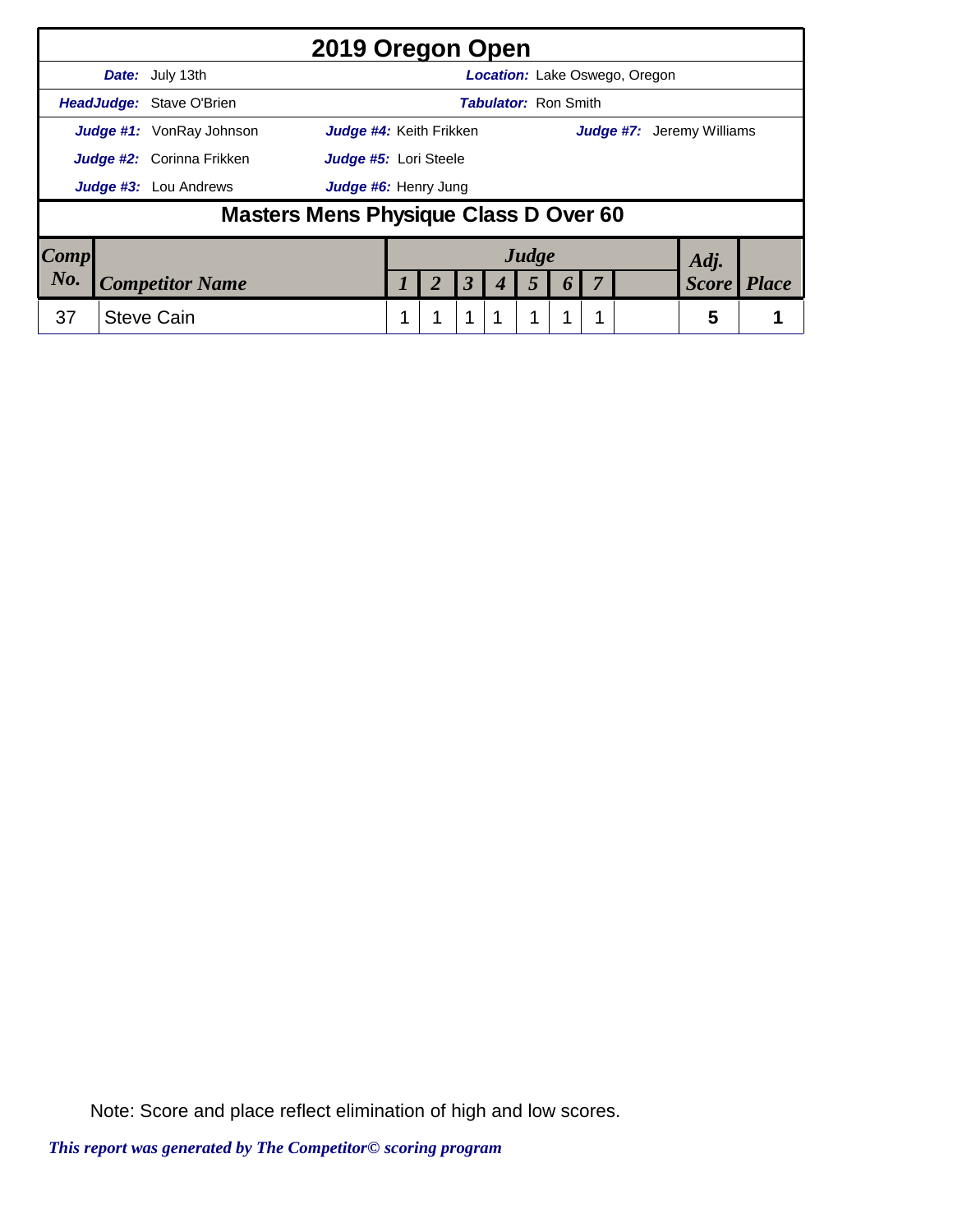|                                                           |  |                                 | 2019 Oregon Open               |  |  |  |  |                             |  |  |                                      |                                  |              |
|-----------------------------------------------------------|--|---------------------------------|--------------------------------|--|--|--|--|-----------------------------|--|--|--------------------------------------|----------------------------------|--------------|
|                                                           |  | <b>Date:</b> July 13th          |                                |  |  |  |  |                             |  |  | <b>Location:</b> Lake Oswego, Oregon |                                  |              |
|                                                           |  | <b>HeadJudge: Stave O'Brien</b> |                                |  |  |  |  | <b>Tabulator: Ron Smith</b> |  |  |                                      |                                  |              |
|                                                           |  | Judge #1: VonRay Johnson        | <b>Judge #4:</b> Keith Frikken |  |  |  |  |                             |  |  |                                      | <b>Judge #7:</b> Jeremy Williams |              |
| <b>Judge #2:</b> Corinna Frikken<br>Judge #5: Lori Steele |  |                                 |                                |  |  |  |  |                             |  |  |                                      |                                  |              |
|                                                           |  | <b>Judge #3:</b> Lou Andrews    | Judge #6: Henry Jung           |  |  |  |  |                             |  |  |                                      |                                  |              |
|                                                           |  |                                 | <b>Novice Mens Physique</b>    |  |  |  |  |                             |  |  |                                      |                                  |              |
| $\boldsymbol{Comp}$                                       |  |                                 |                                |  |  |  |  | Judge                       |  |  |                                      | Adj.                             |              |
| No.                                                       |  | <b>Competitor Name</b>          |                                |  |  |  |  |                             |  |  |                                      | <b>Score</b>                     | <i>Place</i> |
| 33                                                        |  | <b>Cam Mitzel</b>               |                                |  |  |  |  |                             |  |  |                                      | 5                                |              |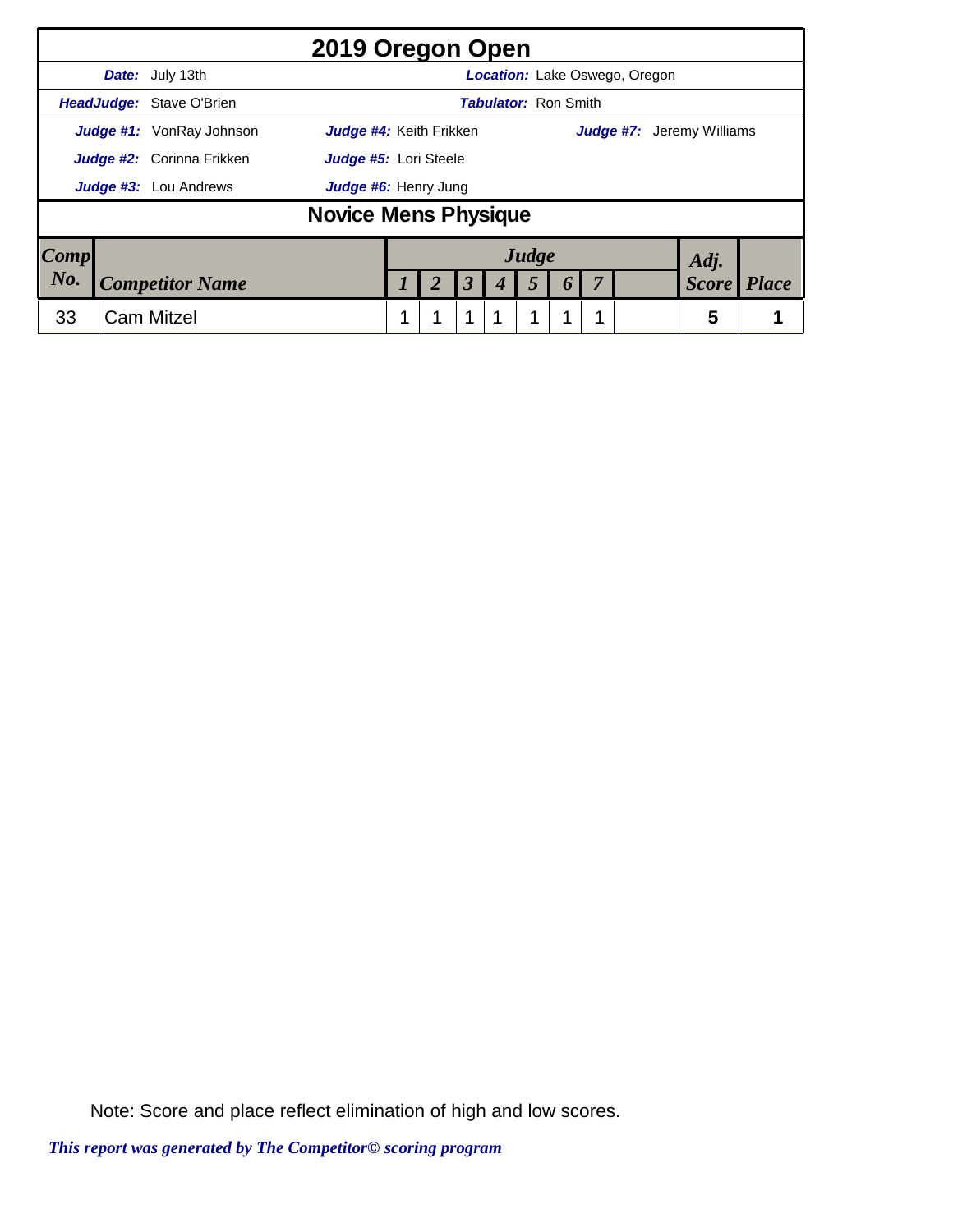|      |                              |                                     | 2019 Oregon Open        |                |                |                      |                             |                |                |                |                                      |                                  |                |
|------|------------------------------|-------------------------------------|-------------------------|----------------|----------------|----------------------|-----------------------------|----------------|----------------|----------------|--------------------------------------|----------------------------------|----------------|
|      |                              | Date: July 13th                     |                         |                |                |                      |                             |                |                |                | <b>Location:</b> Lake Oswego, Oregon |                                  |                |
|      |                              | <b>HeadJudge:</b> Stave O'Brien     |                         |                |                |                      | <b>Tabulator: Ron Smith</b> |                |                |                |                                      |                                  |                |
|      |                              | <b>Judge #1:</b> VonRay Johnson     | Judge #4: Keith Frikken |                |                |                      |                             |                |                |                |                                      | <b>Judge #7:</b> Jeremy Williams |                |
|      |                              | Judge #2: Corinna Frikken           | Judge #5: Lori Steele   |                |                |                      |                             |                |                |                |                                      |                                  |                |
|      | <b>Judge #3:</b> Lou Andrews | Judge #6: Henry Jung                |                         |                |                |                      |                             |                |                |                |                                      |                                  |                |
|      |                              | Open Mens Physique Class A Under 57 |                         |                |                |                      |                             |                |                |                |                                      |                                  |                |
| Comp |                              |                                     |                         |                |                |                      |                             | Judge          |                |                |                                      | Adj.                             |                |
| No.  |                              | <b>Competitor Name</b>              |                         |                | 2              | $\boldsymbol{\beta}$ | 4                           | 5              | 6              |                |                                      | <b>Score</b>                     | <i>Place</i>   |
| 39   | Leon Rosa                    |                                     |                         |                | 1              |                      |                             |                |                |                |                                      | 5                                |                |
| 35   | Monte Burch                  |                                     |                         | $\overline{2}$ | $\overline{2}$ | $\overline{2}$       | 2                           | $\overline{2}$ | $\overline{2}$ | $\overline{2}$ |                                      | 10                               | $\overline{2}$ |
| 38   |                              | John Rodgers                        |                         | 3              | 3              | 3                    | 3                           | 3              | 3              | 3              |                                      | 15                               | 3              |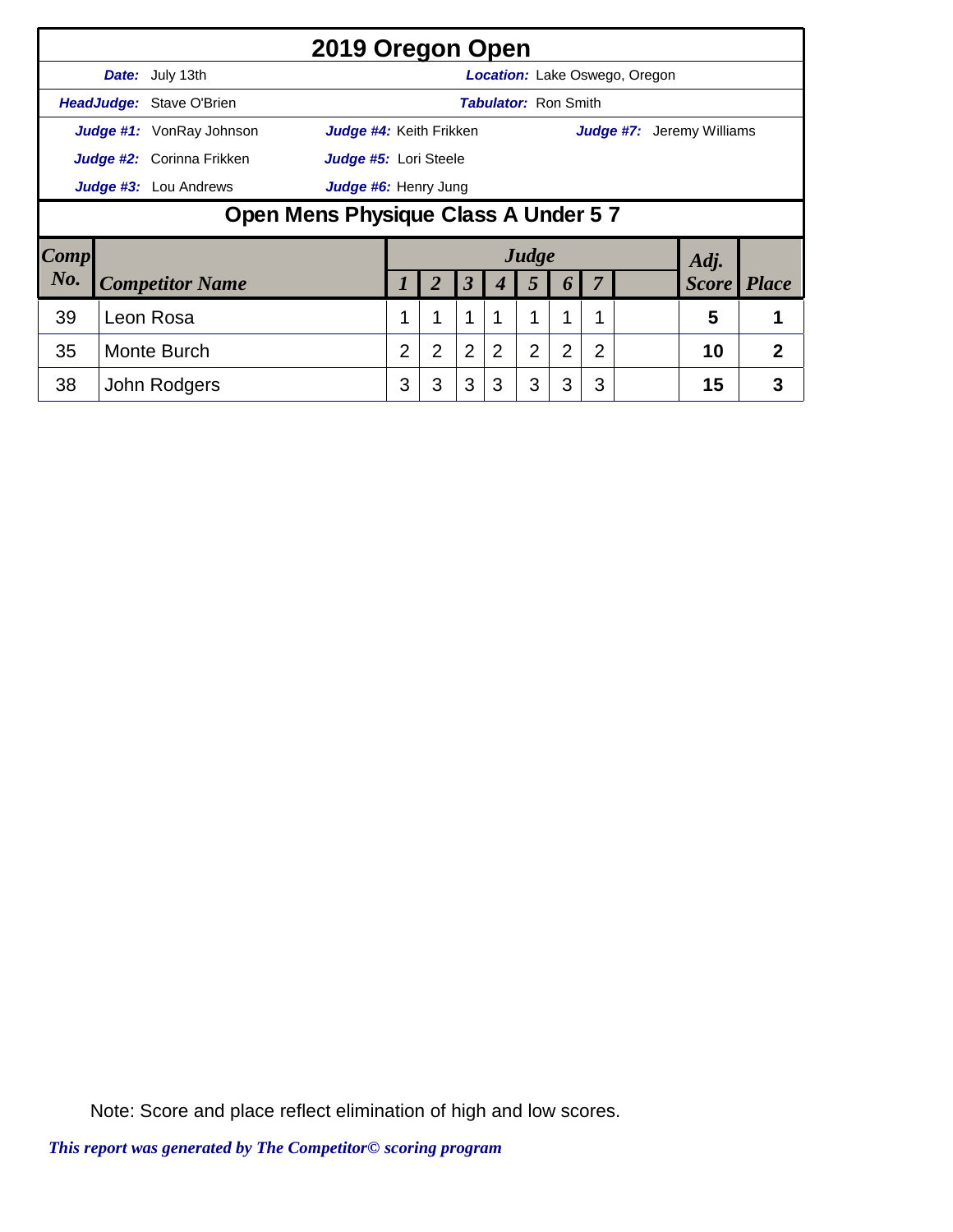|                        |                    |                                  | 2019 Oregon Open                     |                |                |                      |                             |       |                  |   |                               |                                  |                |
|------------------------|--------------------|----------------------------------|--------------------------------------|----------------|----------------|----------------------|-----------------------------|-------|------------------|---|-------------------------------|----------------------------------|----------------|
|                        |                    | <b>Date:</b> July 13th           |                                      |                |                |                      |                             |       |                  |   | Location: Lake Oswego, Oregon |                                  |                |
|                        |                    | HeadJudge: Stave O'Brien         |                                      |                |                |                      | <b>Tabulator: Ron Smith</b> |       |                  |   |                               |                                  |                |
|                        |                    | <b>Judge #1:</b> VonRay Johnson  | Judge #4: Keith Frikken              |                |                |                      |                             |       |                  |   |                               | <b>Judge #7:</b> Jeremy Williams |                |
|                        |                    | <b>Judge #2:</b> Corinna Frikken | Judge #5: Lori Steele                |                |                |                      |                             |       |                  |   |                               |                                  |                |
|                        |                    | Judge #3: Lou Andrews            | Judge #6: Henry Jung                 |                |                |                      |                             |       |                  |   |                               |                                  |                |
|                        |                    |                                  | Open Mens Physique Class B Under 5 9 |                |                |                      |                             |       |                  |   |                               |                                  |                |
| $\lfloor Comp \rfloor$ |                    |                                  |                                      |                |                |                      |                             | Judge |                  |   |                               | Adj.                             |                |
| No.                    |                    | <b>Competitor Name</b>           |                                      |                |                | $\boldsymbol{\beta}$ | 4                           | 5     | $\boldsymbol{0}$ |   |                               | <b>Score</b>                     | <i>Place</i>   |
| 34                     | <b>Michael Lee</b> |                                  |                                      |                | 1              | 1                    |                             | 1     | 1                |   |                               | 5                                |                |
| 37                     |                    | <b>Steve Cain</b>                |                                      | $\overline{2}$ | $\overline{2}$ | $\overline{2}$       | 2                           | 2     | $\overline{2}$   | 2 |                               | 10                               | $\overline{2}$ |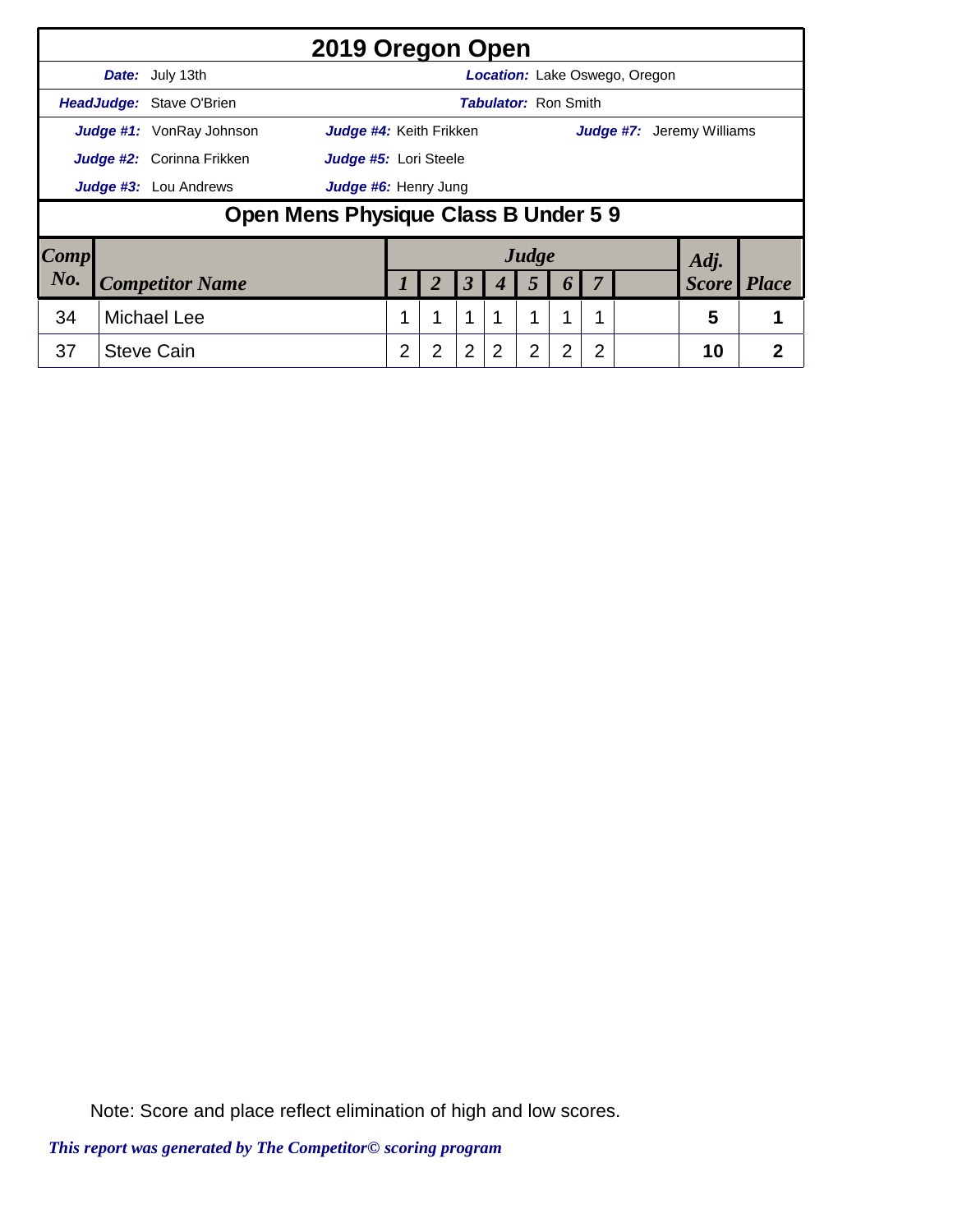|           | 2019 Oregon Open                                                  |   |                      |   |                             |  |                                      |              |              |
|-----------|-------------------------------------------------------------------|---|----------------------|---|-----------------------------|--|--------------------------------------|--------------|--------------|
|           | <b>Date:</b> July 13th                                            |   |                      |   |                             |  | <b>Location:</b> Lake Oswego, Oregon |              |              |
|           | HeadJudge: Stave O'Brien                                          |   |                      |   | <b>Tabulator: Ron Smith</b> |  |                                      |              |              |
|           | <b>Judge #1:</b> VonRay Johnson<br><b>Judge #4:</b> Keith Frikken |   |                      |   |                             |  | <b>Judge #7:</b> Jeremy Williams     |              |              |
|           | Judge #2: Corinna Frikken<br>Judge #5: Lori Steele                |   |                      |   |                             |  |                                      |              |              |
|           | <b>Judge #3:</b> Lou Andrews<br>Judge #6: Henry Jung              |   |                      |   |                             |  |                                      |              |              |
|           | Open Mens Physique Class C Under 5 11                             |   |                      |   |                             |  |                                      |              |              |
| Comp      |                                                                   |   |                      |   | Judge                       |  |                                      | Adj.         |              |
| $N_{0}$ . | <b>Competitor Name</b>                                            |   | $\boldsymbol{\beta}$ |   | 5                           |  |                                      | <b>Score</b> | <b>Place</b> |
| 40        | Jamyang Tsering                                                   | 1 | $\mathbf{1}$         | 1 | 4                           |  |                                      | 5            |              |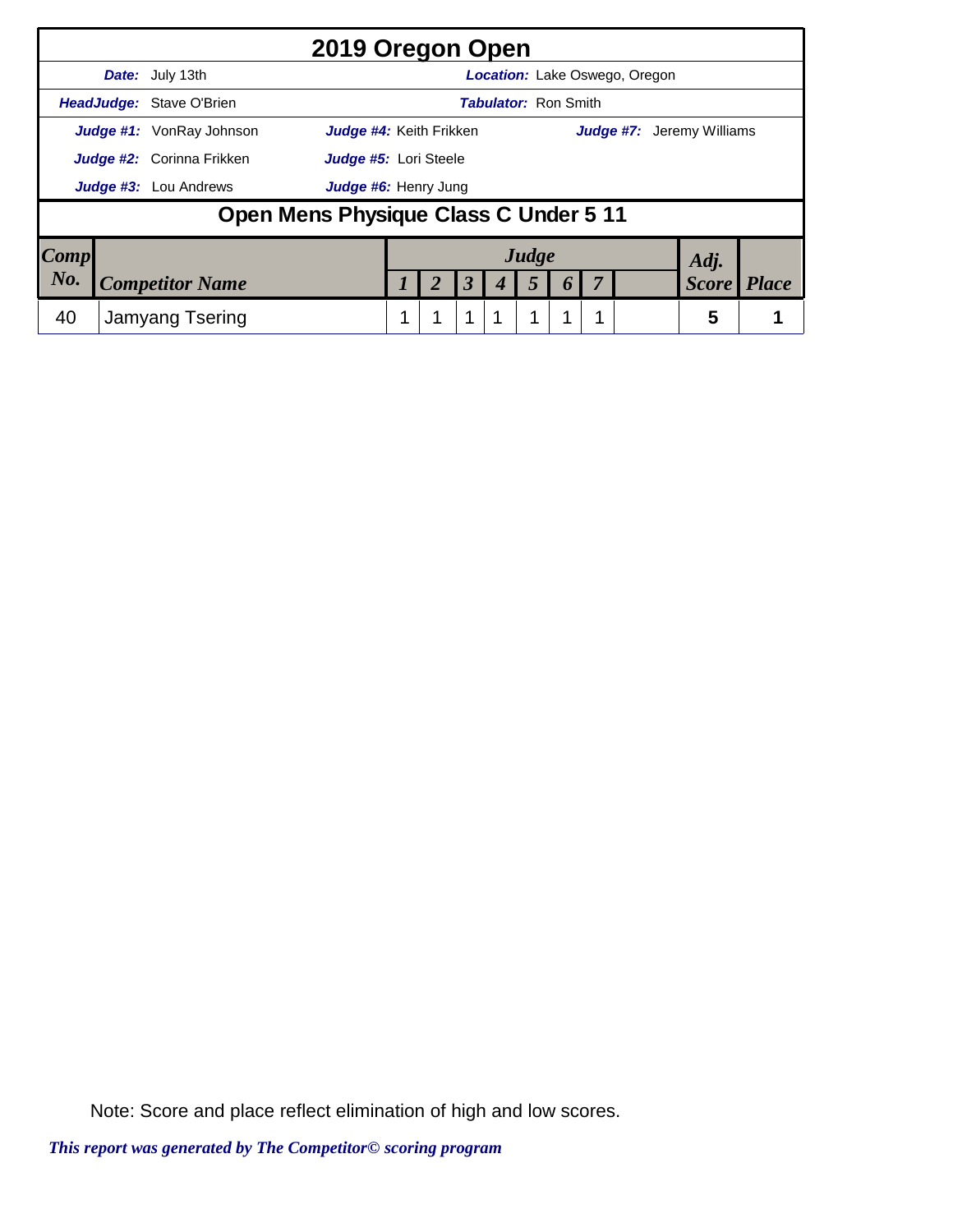|             |                                      |                              | 2019 Oregon Open        |          |                |                      |   |                |                             |   |                                      |                           |                |
|-------------|--------------------------------------|------------------------------|-------------------------|----------|----------------|----------------------|---|----------------|-----------------------------|---|--------------------------------------|---------------------------|----------------|
|             |                                      | <b>Date:</b> July 13th       |                         |          |                |                      |   |                |                             |   | <b>Location:</b> Lake Oswego, Oregon |                           |                |
|             |                                      | HeadJudge: Stave O'Brien     |                         |          |                |                      |   |                | <b>Tabulator: Ron Smith</b> |   |                                      |                           |                |
|             |                                      | Judge #1: VonRay Johnson     | Judge #4: Keith Frikken |          |                |                      |   |                |                             |   |                                      | Judge #7: Jeremy Williams |                |
|             |                                      | Judge #2: Corinna Frikken    | Judge #5: Lori Steele   |          |                |                      |   |                |                             |   |                                      |                           |                |
|             |                                      | <b>Judge #3:</b> Lou Andrews | Judge #6: Henry Jung    |          |                |                      |   |                |                             |   |                                      |                           |                |
|             | Open Mens Physique Class D Over 5 11 |                              |                         |          |                |                      |   |                |                             |   |                                      |                           |                |
| <b>Comp</b> |                                      |                              |                         |          |                |                      |   | Judge          |                             |   |                                      | Adj.                      |                |
| No.         |                                      | <b>Competitor Name</b>       |                         | $\prime$ | 2              | $\boldsymbol{\beta}$ | 4 | 5              | 6                           |   |                                      | <b>Score</b>              | <b>Place</b>   |
| 29          |                                      | <b>Justin Son</b>            |                         |          | 1              | 1                    |   | 1              |                             | 1 |                                      | 5                         | 1              |
| 41          |                                      | Niko Gerbasi                 |                         | 3        | 3              | $\overline{2}$       | 2 | $\overline{2}$ | 3                           | 2 |                                      | 12                        | $\overline{2}$ |
| 42          |                                      | Jimmie Swain                 |                         | 2        | $\overline{2}$ | 3                    | 3 | 3              | $\overline{2}$              | 3 |                                      | 13                        | 3              |
| 33          |                                      | <b>Cam Mitzel</b>            |                         | 4        | 4              | 4                    | 4 | 4              | 4                           | 4 |                                      | 20                        | 4              |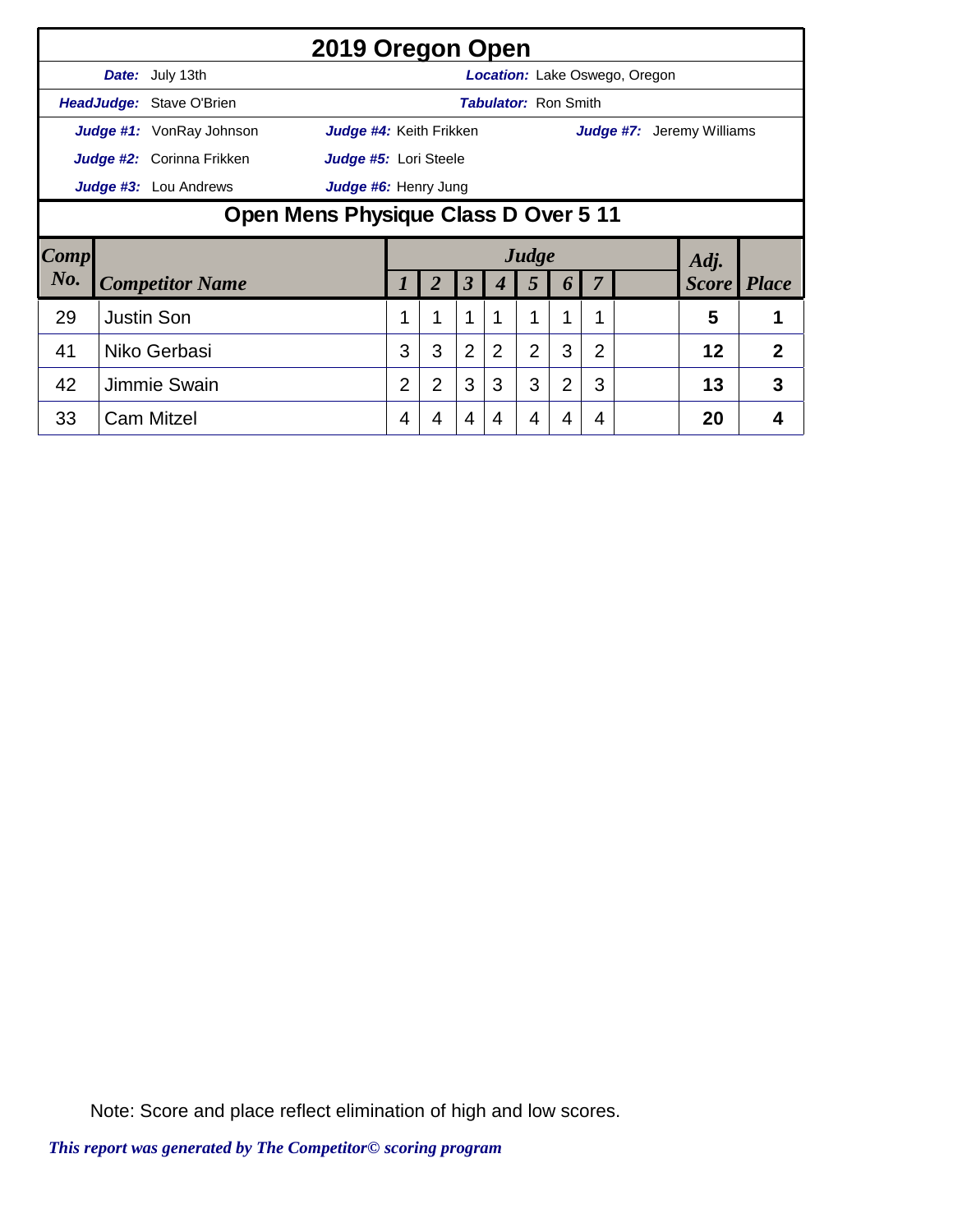|                                                            | 2019 Oregon Open          |                                                    |                                      |                             |                      |   |                |                |                |  |                                  |                |  |  |  |
|------------------------------------------------------------|---------------------------|----------------------------------------------------|--------------------------------------|-----------------------------|----------------------|---|----------------|----------------|----------------|--|----------------------------------|----------------|--|--|--|
|                                                            |                           | Date: July 13th                                    | <b>Location:</b> Lake Oswego, Oregon |                             |                      |   |                |                |                |  |                                  |                |  |  |  |
| <b>HeadJudge: Stave O'Brien</b>                            |                           |                                                    |                                      | <b>Tabulator: Ron Smith</b> |                      |   |                |                |                |  |                                  |                |  |  |  |
| <b>Judge #1:</b> VonRay Johnson<br>Judge #4: Keith Frikken |                           |                                                    |                                      |                             |                      |   |                |                |                |  | <b>Judge #7:</b> Jeremy Williams |                |  |  |  |
|                                                            |                           | Judge #2: Corinna Frikken<br>Judge #5: Lori Steele |                                      |                             |                      |   |                |                |                |  |                                  |                |  |  |  |
|                                                            |                           | Judge #3: Lou Andrews                              | Judge #6: Henry Jung                 |                             |                      |   |                |                |                |  |                                  |                |  |  |  |
|                                                            | <b>True Novice Bikini</b> |                                                    |                                      |                             |                      |   |                |                |                |  |                                  |                |  |  |  |
| Comp                                                       |                           |                                                    | Judge                                |                             |                      |   |                |                | Adj.           |  |                                  |                |  |  |  |
|                                                            |                           |                                                    |                                      |                             |                      |   |                |                |                |  |                                  |                |  |  |  |
| No.                                                        |                           | <b>Competitor Name</b>                             |                                      | $\overline{2}$              | $\boldsymbol{\beta}$ |   | 5              | 6              | 7              |  | <b>Score</b>                     | <b>Place</b>   |  |  |  |
| 43                                                         |                           | Nicole Harp                                        |                                      | 1                           | 1                    |   | 1              | $\overline{2}$ | $\overline{2}$ |  | 6                                |                |  |  |  |
| 46                                                         |                           | Andrea Ibarra                                      | $\overline{2}$                       | $\overline{2}$              | $\overline{2}$       | 2 | $\overline{2}$ | 1              | 1              |  | 9                                | $\overline{2}$ |  |  |  |
| 45                                                         |                           | Daisy Trevino                                      | 3                                    | 3                           | 3                    | 3 | 3              | 3              | 3              |  | 15                               | 3              |  |  |  |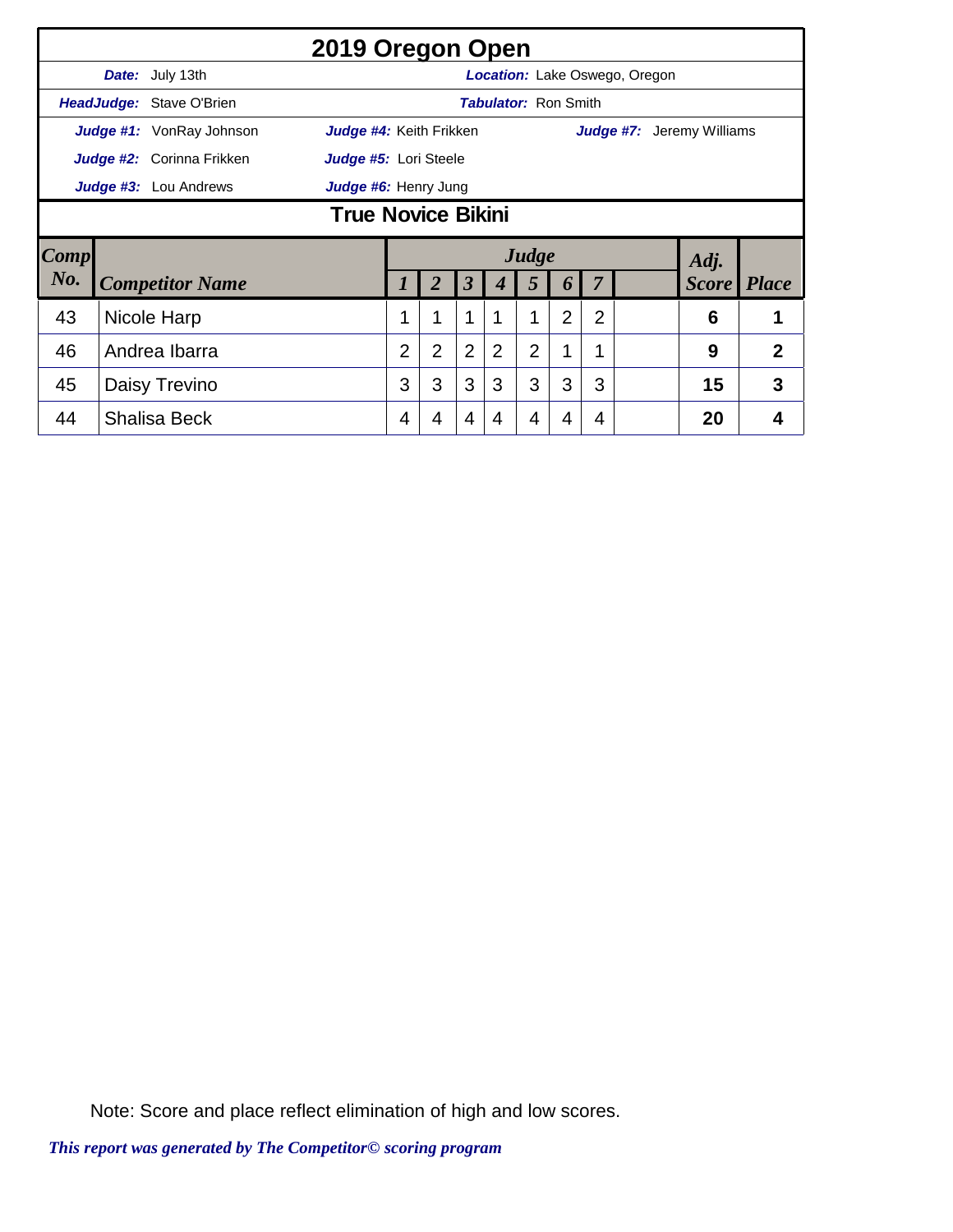|                                                                | 2019 Oregon Open |                                  |                                |  |               |  |                      |  |   |                  |  |  |                                  |              |  |
|----------------------------------------------------------------|------------------|----------------------------------|--------------------------------|--|---------------|--|----------------------|--|---|------------------|--|--|----------------------------------|--------------|--|
| <b>Location:</b> Lake Oswego, Oregon<br><b>Date:</b> July 13th |                  |                                  |                                |  |               |  |                      |  |   |                  |  |  |                                  |              |  |
| <b>Tabulator: Ron Smith</b><br><b>HeadJudge: Stave O'Brien</b> |                  |                                  |                                |  |               |  |                      |  |   |                  |  |  |                                  |              |  |
| Judge #4: Keith Frikken<br><b>Judge #1:</b> VonRay Johnson     |                  |                                  |                                |  |               |  |                      |  |   |                  |  |  | <b>Judge #7:</b> Jeremy Williams |              |  |
|                                                                |                  | <b>Judge #2:</b> Corinna Frikken | Judge #5: Lori Steele          |  |               |  |                      |  |   |                  |  |  |                                  |              |  |
|                                                                |                  | <b>Judge #3:</b> Lou Andrews     | Judge #6: Henry Jung           |  |               |  |                      |  |   |                  |  |  |                                  |              |  |
|                                                                |                  |                                  | Masters Bikini Class A Over 35 |  |               |  |                      |  |   |                  |  |  |                                  |              |  |
| Comp                                                           |                  |                                  |                                |  | Judge<br>Adj. |  |                      |  |   |                  |  |  |                                  |              |  |
| No.                                                            |                  | <b>Competitor Name</b>           |                                |  |               |  | $\boldsymbol{\beta}$ |  | 5 | $\boldsymbol{0}$ |  |  | <b>Score</b>                     | <b>Place</b> |  |
| 44                                                             |                  | <b>Shalisa Beck</b>              |                                |  |               |  | 1                    |  | 1 |                  |  |  | 5                                |              |  |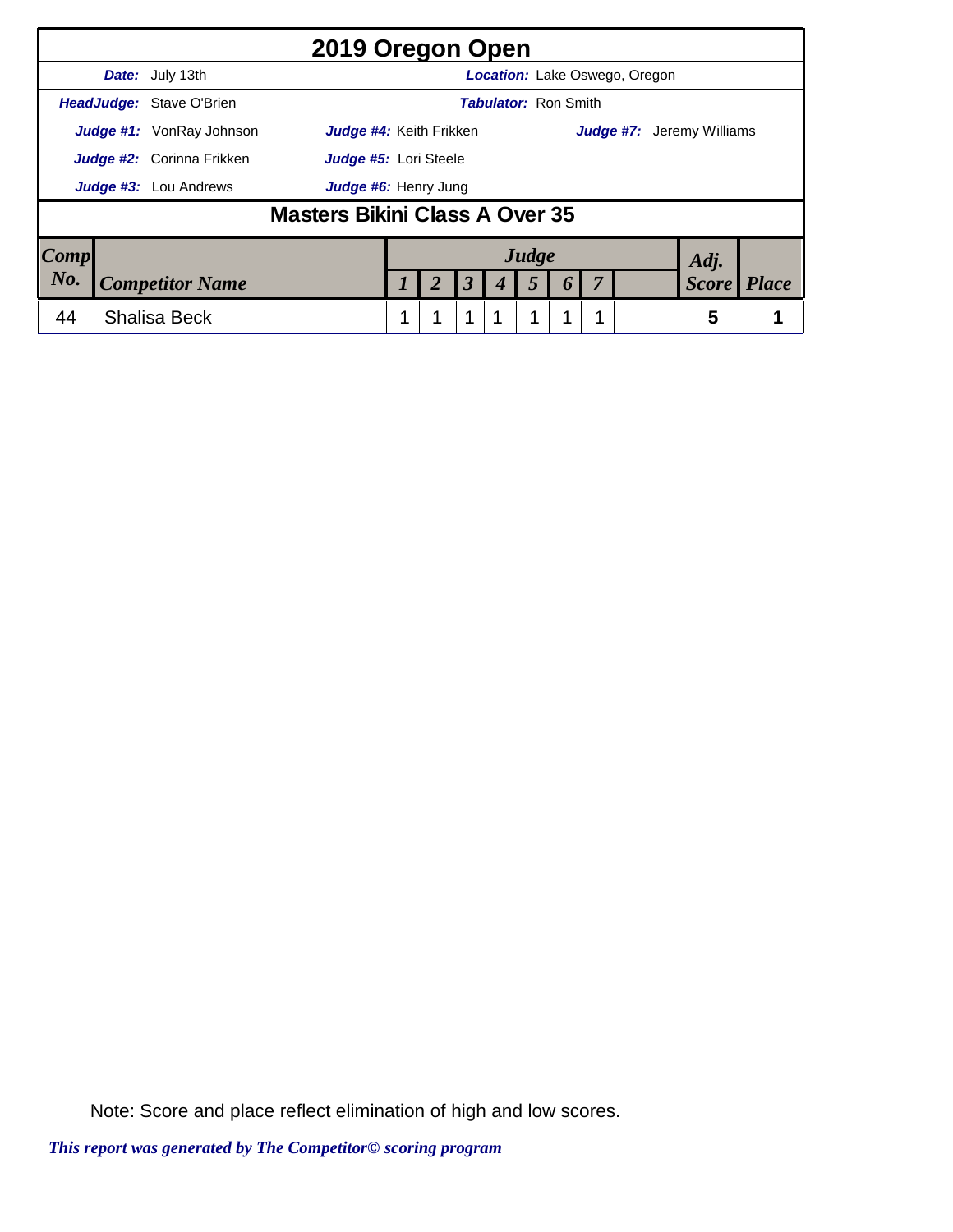|                                                                | 2019 Oregon Open |                                  |                                |  |  |                      |  |       |                       |  |  |                                  |              |  |
|----------------------------------------------------------------|------------------|----------------------------------|--------------------------------|--|--|----------------------|--|-------|-----------------------|--|--|----------------------------------|--------------|--|
| <b>Date:</b> July 13th<br><b>Location:</b> Lake Oswego, Oregon |                  |                                  |                                |  |  |                      |  |       |                       |  |  |                                  |              |  |
| HeadJudge: Stave O'Brien<br><b>Tabulator: Ron Smith</b>        |                  |                                  |                                |  |  |                      |  |       |                       |  |  |                                  |              |  |
| <b>Judge #1:</b> VonRay Johnson<br>Judge #4: Keith Frikken     |                  |                                  |                                |  |  |                      |  |       |                       |  |  | <b>Judge #7:</b> Jeremy Williams |              |  |
|                                                                |                  | <b>Judge #2:</b> Corinna Frikken | Judge #5: Lori Steele          |  |  |                      |  |       |                       |  |  |                                  |              |  |
|                                                                |                  | <b>Judge #3:</b> Lou Andrews     | Judge #6: Henry Jung           |  |  |                      |  |       |                       |  |  |                                  |              |  |
|                                                                |                  |                                  | Masters Bikini Class B Over 45 |  |  |                      |  |       |                       |  |  |                                  |              |  |
| Comp                                                           |                  |                                  |                                |  |  |                      |  | Judge |                       |  |  | Adj.                             |              |  |
| No.                                                            |                  | <b>Competitor Name</b>           |                                |  |  | $\boldsymbol{\beta}$ |  | 5     | $\boldsymbol{\theta}$ |  |  | <b>Score</b>                     | <b>Place</b> |  |
| 44                                                             |                  | <b>Shalisa Beck</b>              |                                |  |  | 1                    |  | 1     |                       |  |  | 5                                |              |  |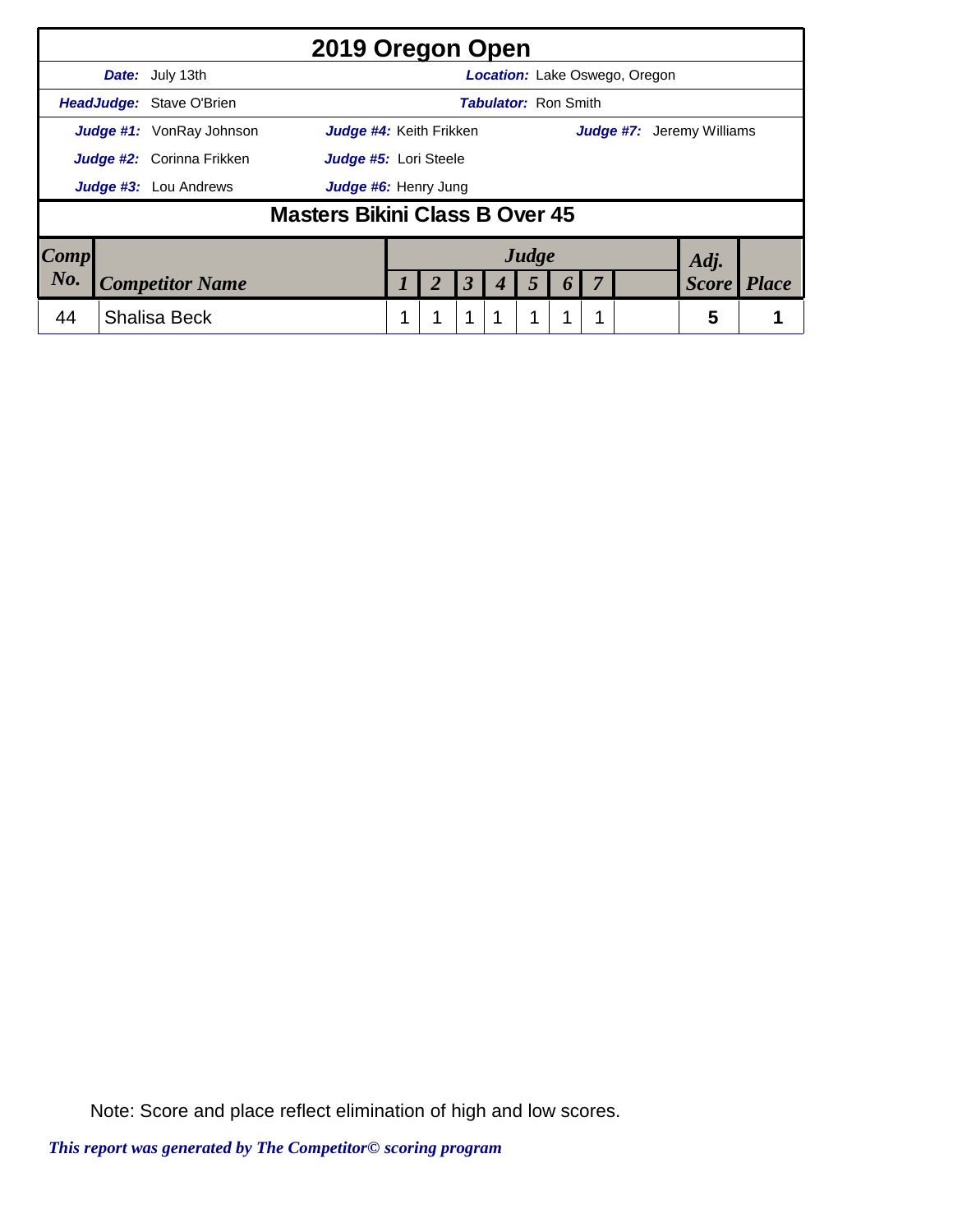|                                     | 2019 Oregon Open |                           |                             |                                      |                |                      |                |                |                |                |  |                                  |                |  |  |
|-------------------------------------|------------------|---------------------------|-----------------------------|--------------------------------------|----------------|----------------------|----------------|----------------|----------------|----------------|--|----------------------------------|----------------|--|--|
|                                     |                  | Date: July 13th           |                             | <b>Location:</b> Lake Oswego, Oregon |                |                      |                |                |                |                |  |                                  |                |  |  |
|                                     |                  | HeadJudge: Stave O'Brien  | <b>Tabulator: Ron Smith</b> |                                      |                |                      |                |                |                |                |  |                                  |                |  |  |
|                                     |                  | Judge #1: VonRay Johnson  | Judge #4: Keith Frikken     |                                      |                |                      |                |                |                |                |  | <b>Judge #7:</b> Jeremy Williams |                |  |  |
|                                     |                  | Judge #2: Corinna Frikken | Judge #5: Lori Steele       |                                      |                |                      |                |                |                |                |  |                                  |                |  |  |
|                                     |                  | Judge #3: Lou Andrews     | Judge #6: Henry Jung        |                                      |                |                      |                |                |                |                |  |                                  |                |  |  |
| Novice Bikini Class A Under 5 4     |                  |                           |                             |                                      |                |                      |                |                |                |                |  |                                  |                |  |  |
| Comp                                |                  |                           |                             |                                      |                | Adj.                 |                |                |                |                |  |                                  |                |  |  |
| $N0$ .                              |                  | <b>Competitor Name</b>    |                             |                                      | $\overline{2}$ | $\boldsymbol{\beta}$ |                | 5              | 6              | 7              |  | <b>Score</b> Place               |                |  |  |
| 47                                  |                  | <b>Ashley Vela</b>        |                             | $\overline{2}$                       | $\mathbf{1}$   | 1                    | 3              | 3              | 3              | $\overline{2}$ |  | 11                               | 1              |  |  |
| 50                                  |                  | <b>Taylor Schmidt</b>     |                             | 3                                    | 3              | 3                    |                | 1              | 4              | 3              |  | 13                               | $\overline{2}$ |  |  |
| 51                                  |                  | <b>Kassidy Steadman</b>   |                             | $\mathbf 1$                          | 4              | $\overline{4}$       | 4              | 4              | 1              | $\mathbf 1$    |  | 14                               | 3              |  |  |
| 48<br>Sarah Nicola                  |                  |                           |                             | 4                                    | 5              | $\overline{2}$       | $\overline{2}$ | $\overline{2}$ | 5              | 5              |  | 18                               | 4              |  |  |
| <b>Heather Fitz-Gustafson</b><br>49 |                  |                           |                             | 5                                    | $\overline{2}$ | 5                    | 5              | 5              | $\overline{2}$ | 4              |  | 21                               | 5              |  |  |
| 45                                  |                  | Daisy Trevino             |                             | 6                                    | 6              | 6                    | 6              | 6              | 6              | 6              |  | 30                               | 6              |  |  |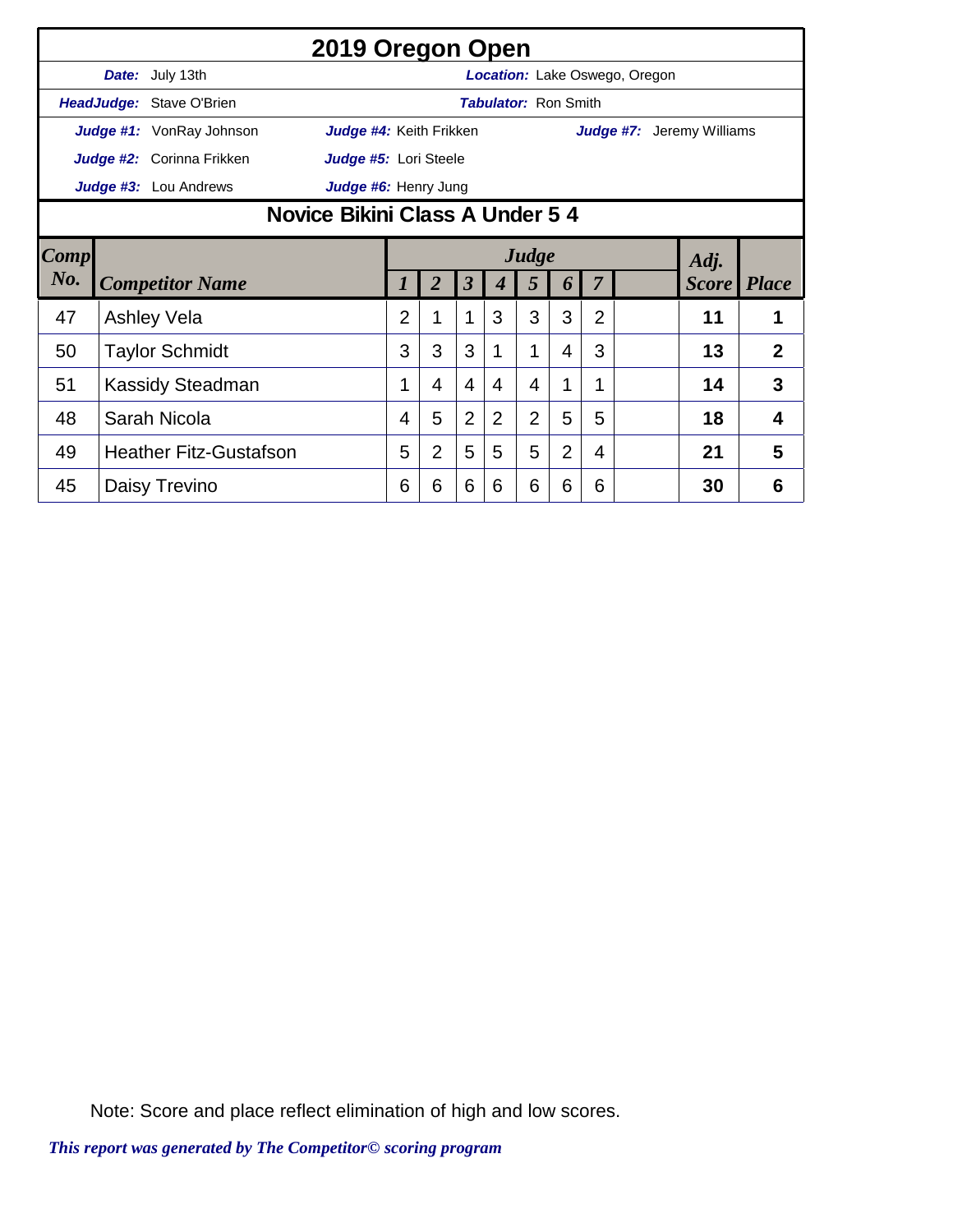|                                                            | 2019 Oregon Open                                        |                                  |                               |  |  |                      |  |       |  |  |  |              |                                  |  |  |
|------------------------------------------------------------|---------------------------------------------------------|----------------------------------|-------------------------------|--|--|----------------------|--|-------|--|--|--|--------------|----------------------------------|--|--|
|                                                            | Date: July 13th<br><b>Location:</b> Lake Oswego, Oregon |                                  |                               |  |  |                      |  |       |  |  |  |              |                                  |  |  |
| <b>Tabulator: Ron Smith</b><br>HeadJudge: Stave O'Brien    |                                                         |                                  |                               |  |  |                      |  |       |  |  |  |              |                                  |  |  |
| <b>Judge #1:</b> VonRay Johnson<br>Judge #4: Keith Frikken |                                                         |                                  |                               |  |  |                      |  |       |  |  |  |              | <b>Judge #7:</b> Jeremy Williams |  |  |
|                                                            |                                                         | <b>Judge #2:</b> Corinna Frikken | Judge #5: Lori Steele         |  |  |                      |  |       |  |  |  |              |                                  |  |  |
|                                                            |                                                         | <b>Judge #3:</b> Lou Andrews     | Judge #6: Henry Jung          |  |  |                      |  |       |  |  |  |              |                                  |  |  |
|                                                            |                                                         |                                  | Novice Bikini Class B Over 54 |  |  |                      |  |       |  |  |  |              |                                  |  |  |
| Comp                                                       |                                                         |                                  |                               |  |  |                      |  | Judge |  |  |  | Adj.         |                                  |  |  |
| No.                                                        |                                                         | <b>Competitor Name</b>           |                               |  |  | $\boldsymbol{\beta}$ |  | 5     |  |  |  | <b>Score</b> | <b>Place</b>                     |  |  |
| 52                                                         |                                                         | <b>Monika Sorensen</b>           |                               |  |  | 1                    |  | 1     |  |  |  | 5            |                                  |  |  |